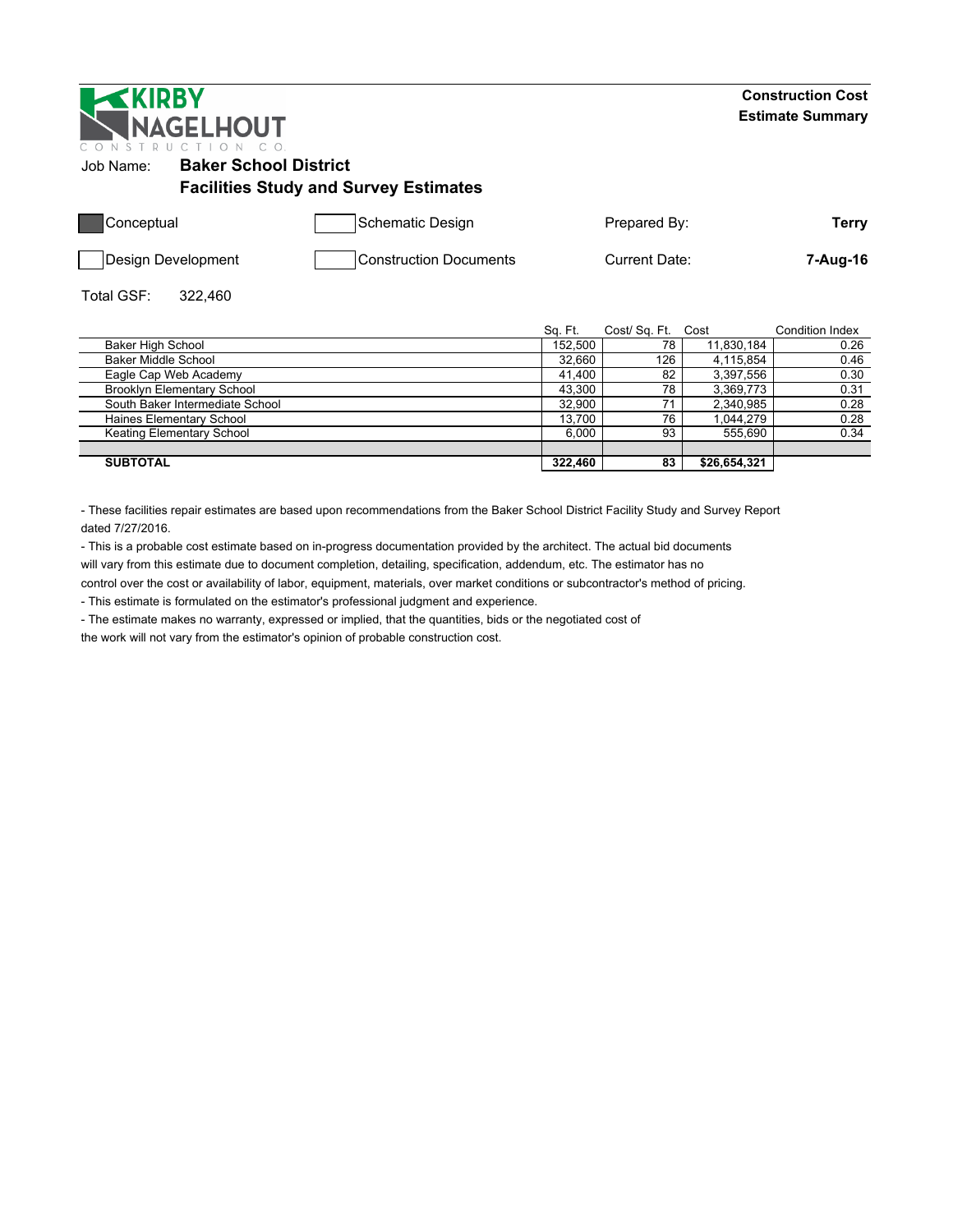| KIRBY<br>NAGELHOUT<br>CONST<br>R U C                               |                                |                      |              |                  | <b>Construction Cost</b><br><b>Estimate Summary</b> |
|--------------------------------------------------------------------|--------------------------------|----------------------|--------------|------------------|-----------------------------------------------------|
| <b>Baker High School</b><br>Job Name:<br><b>Baker City, Oregon</b> |                                |                      |              |                  |                                                     |
| Conceptual                                                         | <b>Schematic Design</b>        |                      | Prepared By: |                  | <b>Terry</b>                                        |
| <b>Design Development</b>                                          | <b>Construction Documents</b>  | <b>Current Date:</b> |              |                  | 7-Aug-16                                            |
| Total GSF:<br>152,500                                              | Number of Floors:<br>2         |                      |              |                  |                                                     |
| A. Exterior/Site                                                   |                                |                      |              |                  | 1,812,250                                           |
| <b>B.</b> Structure/Skin                                           |                                |                      |              |                  | 3,152,500                                           |
| C. Interiors                                                       |                                |                      |              |                  | 2,614,625                                           |
| D. Plumbing Systems                                                |                                |                      |              |                  | 720,000                                             |
| E. Mechanical Systems                                              |                                |                      |              |                  | 900,000                                             |
| F. Electrical Systems                                              |                                |                      |              |                  | $\overline{1,}525,000$                              |
| <b>SUBTOTAL DIRECT</b>                                             |                                | 152,500              | <b>GSF</b>   | \$50             | \$7,579,375                                         |
|                                                                    | <b>General Conditions</b>      | 5.00%                |              | \$6              | 378,969                                             |
|                                                                    | Design Contingency             | 10.00%               |              | \$13             | 795,834                                             |
|                                                                    | <b>Contractors Contingency</b> | 5.00%                |              | \$7              | 437,709                                             |
|                                                                    | Contractor Overhd & Profit     | 3.50%                |              | \$5              | 321,716                                             |
|                                                                    | <b>GL</b> Insurance            | 1.00%                |              | $\sqrt{2}$       | 95,136                                              |
|                                                                    | <b>Bond</b>                    | 1.00%                |              | $\sqrt{2}$       | 96,087                                              |
| SUBTOTAL CURRENT CONSTRUCTION COST                                 |                                | 152,500              | <b>GSF</b>   | \$64             | \$9,704,826                                         |
|                                                                    | <b>Escalation to Start</b>     | 6.00%                |              | $\sqrt{9}$       | 582,290                                             |
|                                                                    | Soft Costs                     | 15.00%               |              | $\overline{$25}$ | 1,543,067                                           |
| <b>TOTAL COST SUMMARY</b>                                          |                                | 152,500              | <b>GSF</b>   | \$77.57          | \$11,830,184                                        |
| <b>REPLACEMENT VALUE</b>                                           |                                | 152,500              |              | 300              | \$45,750,000                                        |
| <b>FACILITIES CONDITION INDEX</b>                                  |                                |                      |              |                  | 0.26                                                |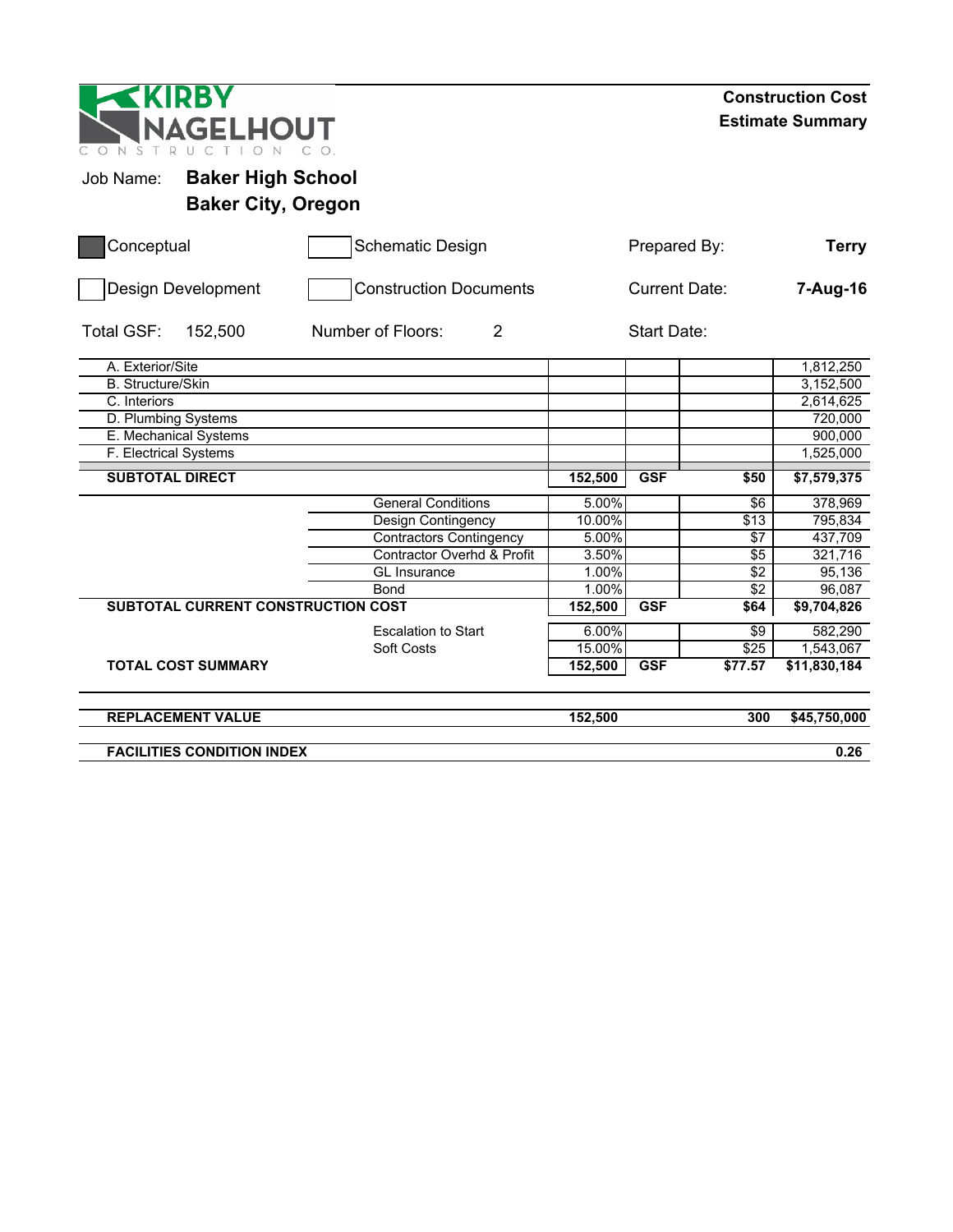| <b>EXIRBY</b>         |                           |                   |                                     |                |                          |                    | <b>Construction Cost</b> |
|-----------------------|---------------------------|-------------------|-------------------------------------|----------------|--------------------------|--------------------|--------------------------|
| CONST                 | NAGELHOUT<br>R U C        |                   |                                     |                |                          |                    | <b>Estimate</b>          |
| Job Name:             | <b>Baker High School</b>  |                   |                                     |                |                          |                    |                          |
|                       |                           |                   |                                     |                |                          |                    |                          |
|                       | <b>Baker City, Oregon</b> |                   |                                     |                |                          |                    |                          |
| Conceptual            |                           |                   | <b>Schematic Design</b>             |                | Prepared By:             |                    | <b>Terry</b>             |
|                       | Design Development        |                   | <b>Construction Documents</b>       |                | <b>Current Date:</b>     |                    | 7-Aug-16                 |
| Total GSF:            | 152,500                   |                   | $\overline{2}$<br>Number of Floors: |                | <b>Start Date:</b>       |                    |                          |
| <b>Demolition</b>     |                           |                   | Demolition                          | 152,500        | $\overline{\mathsf{SF}}$ | 0.50               | 76,250                   |
| Landscape             |                           | A2.1              | <b>Exterior Furniture</b>           |                | N/A                      |                    | 0                        |
|                       |                           | $\overline{A2.2}$ | <b>Bike Racks</b>                   |                | N/A                      |                    | 0                        |
|                       |                           | A2.3              | <b>Irrigation System</b>            |                | N/A                      |                    | 0                        |
|                       |                           | A2.4              | Landscape Vegetation                |                | N/A                      |                    | $\overline{0}$           |
|                       |                           | A2.5              |                                     |                | N/A                      |                    | $\overline{0}$           |
|                       |                           | A2.6              | <b>Trees</b>                        |                | N/A                      |                    | $\overline{0}$           |
|                       |                           | A2.7              | Patio Systems                       |                | N/A                      |                    | $\overline{0}$           |
|                       |                           | A2.8              | <b>Other Amenities</b>              |                | N/A                      |                    | $\mathbf 0$              |
| <b>Site</b>           |                           | A3.2.1            | Playground Areas                    | 135,000        | $\overline{\mathsf{SF}}$ | 4.00               | 540,000                  |
|                       |                           | A3.2.2            | Equipment                           |                | N/A                      |                    | 0                        |
|                       |                           | A3.2.3            | Fencing                             | 1,940          | $\overline{\mathsf{LF}}$ | $\overline{2}5.00$ | 48,500                   |
| Fields                |                           | A3.3.2            | <b>Baseball</b>                     |                | N/A                      |                    | 0                        |
|                       |                           | A3.3.3            | Football (Bleachers)                | 1              | <b>ALLOW</b>             | 600,000.00         | 600,000                  |
|                       |                           | A3.3.4            | Practice                            |                | N/A                      |                    | 0                        |
|                       |                           | A3.3.5            | Irrigation                          |                | N/A                      |                    | $\pmb{0}$                |
|                       |                           | A3.3.6            | <b>Athletic Tracks</b>              |                | N/A                      |                    | $\mathbf 0$              |
|                       |                           | A3.3.7            | <b>Concessions/Restrooms</b>        | $\mathbf 1$    | <b>ALLOW</b>             | 400,000.00         | 400,000                  |
|                       |                           | A3.3.8            | Tennis Courts                       |                | N/A                      |                    | 0<br>100,000             |
|                       |                           | A3.10             | <b>PE Equipment Storage</b>         | $\overline{1}$ | <b>ALLOW</b><br>N/A      | 100,000.00         |                          |
|                       |                           | A3.13<br>A3.14    | <b>Loading Dock</b>                 | 60             | LF                       | 25.00              | $\mathbf{0}$<br>1,500    |
|                       |                           | A3.15             | Dumpster<br>Compactor               |                | N/A                      |                    | $\mathbf 0$              |
| <b>Site Utilities</b> |                           | $\overline{A4.1}$ | Electrical                          |                | N/A                      |                    | $\mathbf 0$              |
|                       |                           | A4.2              | Gas Distribution                    |                | N/A                      |                    | $\mathsf{O}$             |
|                       |                           | A4.3              | Sanitary                            |                | N/A                      |                    | $\overline{0}$           |
|                       |                           | A4.4              | Storm                               |                | N/A                      |                    | $\mathsf{O}$             |
|                       |                           | $\overline{A4.5}$ |                                     |                | N/A                      |                    | $\overline{0}$           |
|                       |                           | A4.6              | Voice Data                          |                | N/A                      |                    | $\overline{0}$           |
|                       |                           | $\overline{A4.7}$ | Water                               |                | N/A                      |                    | $\overline{0}$           |
|                       |                           | A4.8              | <b>Backflow Preventer</b>           |                | N/A                      |                    | $\overline{0}$           |
|                       |                           | A4.9              | <b>Lift Stations</b>                |                | N/A                      |                    | $\overline{0}$           |
| <b>ADA Compliance</b> |                           | A6.1              | <b>Handicap Parking</b>             |                | N/A                      |                    | $\overline{0}$           |
|                       |                           | A6.2              | Passenger Loading                   |                | N/A                      |                    | $\mathbf 0$              |
|                       |                           | A6.3              | <b>Accessible Entry</b>             |                | <b>INCL</b>              |                    | $\overline{0}$           |
|                       |                           | A6.4              | <b>Exterior Stairs/Railings</b>     |                | <b>INCL</b>              |                    | $\overline{0}$           |
|                       |                           | A6.5              | <b>Exterior Ramps and Walks</b>     | 5,000          | $\overline{\mathsf{SF}}$ | 5.00               | 25,000                   |
|                       |                           | A6.6              | <b>Barrier Free Route</b>           |                | N/A                      |                    | 0                        |
|                       |                           | A6.7              | <b>Building Entry</b>               | $\overline{7}$ | EA                       | 3,000.00           | 21,000                   |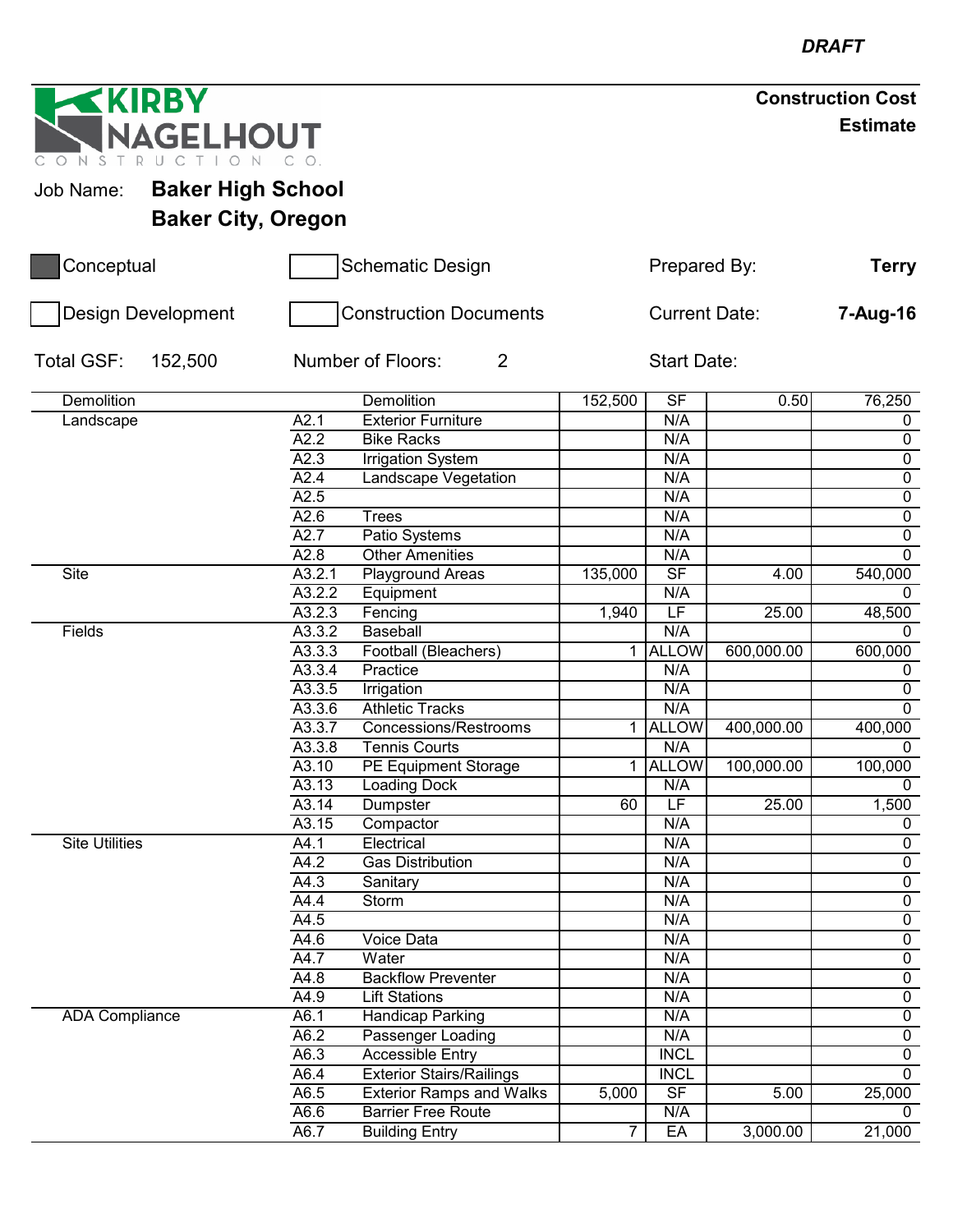NAGELHOUT

#### Job Name: **Baker High School Baker City, Oregon**

| Panoi Vity, Vivgoni     |                   |                                 |         |                          |                   |                |
|-------------------------|-------------------|---------------------------------|---------|--------------------------|-------------------|----------------|
| Foundation/Footings     | B1.1              | Structure                       |         | N/A                      |                   | $\mathbf 0$    |
|                         | B1.2              | Damproofing/Dewatering          |         | N/A                      |                   | $\overline{0}$ |
|                         | B1.3              | Slab On Grade                   |         | N/A                      |                   | $\overline{0}$ |
|                         | <b>B1.4</b>       | <b>Floor Framing</b>            |         | N/A                      |                   | $\overline{0}$ |
| Columns/Beams/Walls     | $\overline{B2.1}$ | Structure                       | 20,700  | $\overline{\mathsf{SF}}$ | 30.00             | 621,000        |
|                         | <b>B2.2</b>       | Fire/Occ. Separation            |         | <b>INCL</b>              |                   | $\Omega$       |
| Roofing                 | $\overline{B3.1}$ | <b>Condition Rating</b>         | 30,000  | $S$ F                    | 12.00             | 360,000        |
|                         | <b>B3.2</b>       | Roof Openings                   |         | <b>INCL</b>              |                   | 0              |
|                         | <b>B3.3</b>       | Roof Openings (Access)          |         | <b>INCL</b>              |                   | $\pmb{0}$      |
|                         | <b>B3.4</b>       | <b>Roof Equipment Curbing</b>   |         | <b>INCL</b>              |                   | $\overline{0}$ |
|                         | <b>B3.5</b>       | Leakage (Skylights)             | 4       | EA                       | 1,000.00          | 4,000          |
|                         | <b>B3.6</b>       | <b>Ponding Water</b>            |         | <b>INCL</b>              |                   | 0              |
|                         | <b>B3.7</b>       | <b>Roof Drains</b>              |         | <b>INCL</b>              |                   | $\overline{0}$ |
|                         | <b>B3.8</b>       | Gutters/Downspouts              |         | <b>INCL</b>              |                   | $\Omega$       |
| <b>Exterior Walls</b>   | B4.1              | <b>Exterior Finish</b>          | 54,000  | $\overline{\mathsf{SF}}$ | 25.00             | 1,350,000      |
|                         | B4.3              | <b>Sealants</b>                 |         | <b>INCL</b>              |                   | 0              |
|                         | <b>B4.4</b>       | <b>Expansion/Control Joints</b> |         | <b>INCL</b>              |                   | $\mathbf 0$    |
|                         | B4.5              | <b>Thermal Condition</b>        |         | <b>INCL</b>              |                   | $\overline{0}$ |
|                         | <b>B4.7</b>       | <b>General Appearance</b>       |         | <b>INCL</b>              |                   | $\overline{0}$ |
| Doors/Windows/Louvers   | B5.1              | Windows                         |         | <b>INCL</b>              |                   | $\overline{0}$ |
|                         | $\overline{B5.2}$ | <b>Louvers and Vents</b>        |         | <b>INCL</b>              |                   | $\overline{0}$ |
|                         | <b>B5.3</b>       | Main Entry Doors                |         | <b>INCL</b>              |                   | $\overline{0}$ |
|                         | <b>B5.4</b>       | Main Entry Hardware             |         | <b>INCL</b>              |                   | $\overline{0}$ |
|                         | <b>B5.5</b>       | <b>Other Exterior Doors</b>     |         | <b>INCL</b>              |                   | $\overline{0}$ |
|                         | <b>B5.6</b>       | <b>Other Exterior Hardware</b>  |         | <b>INCL</b>              |                   | $\mathbf 0$    |
| Open Code Issues        | B6.1              | Open Code Issues - Sprinkle     | 90,000  | $S$ F                    | 4.00              | 360,000        |
| Open Code Issues        | B6.1              | Open Code Issues - Fire Ala     | 152,500 | $\overline{\mathsf{SF}}$ | $\overline{3.00}$ | 457,500        |
| <b>Interior General</b> | C1.1              | <b>Wall Finishes Classrooms</b> | 152,500 | SF                       | 10.00             | 1,525,000      |
|                         | C1.2              | <b>Wall Finishes Cooridors</b>  |         | <b>INCL</b>              |                   | 0              |
|                         | C1.3              | <b>Wall Finishes Restrooms</b>  |         | <b>INCL</b>              |                   | $\overline{0}$ |
|                         | C1.4              | <b>Wall Finishes Other</b>      |         | <b>INCL</b>              |                   | $\mathbf 0$    |
|                         | C1.5              | Cabinetry                       |         | <b>INCL</b>              |                   | $\mathbf 0$    |
|                         | C1.6              | Operable Walls                  |         | N/A                      |                   | $\overline{0}$ |
| <b>Interior Doors</b>   | C <sub>2.1</sub>  | <b>Classroom Doors/Frames</b>   |         | <b>INCL</b>              |                   | $\overline{0}$ |
|                         | C2.2              | Hardware                        |         | <b>INCL</b>              |                   | $\overline{0}$ |
|                         | C2.3              | Hallway Fire Door               |         | <b>INCL</b>              |                   | $\overline{0}$ |
|                         | C <sub>2.4</sub>  | Gates/Rollup Doors              |         | <b>INCL</b>              |                   | $\overline{0}$ |
| Ceilings                | C3.1              | <b>ACT</b>                      |         | <b>INCL</b>              |                   | $\overline{0}$ |
|                         | C3.2              | <b>Drywall</b>                  |         | N/A                      |                   | $\overline{0}$ |
|                         | C3.3              | Other                           |         | N/A                      |                   | $\mathbf 0$    |
| Flooring                | C4.1              | Carpet                          | 96,500  | $\overline{\mathsf{SF}}$ | 3.50              | 337,750        |
|                         | C4.2              | <b>VCT</b>                      |         | <b>INCL</b>              |                   | $\mathbf 0$    |
|                         | C4.3              | Tile                            |         | N/A                      |                   | $\overline{0}$ |
|                         | C4.4              | Terrazzo                        |         | N/A                      |                   | $\mathbf 0$    |
|                         | C4.5              | Wood                            |         | N/A                      |                   | $\overline{0}$ |
|                         | C4.6              | <b>Sealed Concrete</b>          |         | N/A                      |                   | $\overline{0}$ |
|                         | C4.7              | Other                           |         | N/A                      |                   | $\overline{0}$ |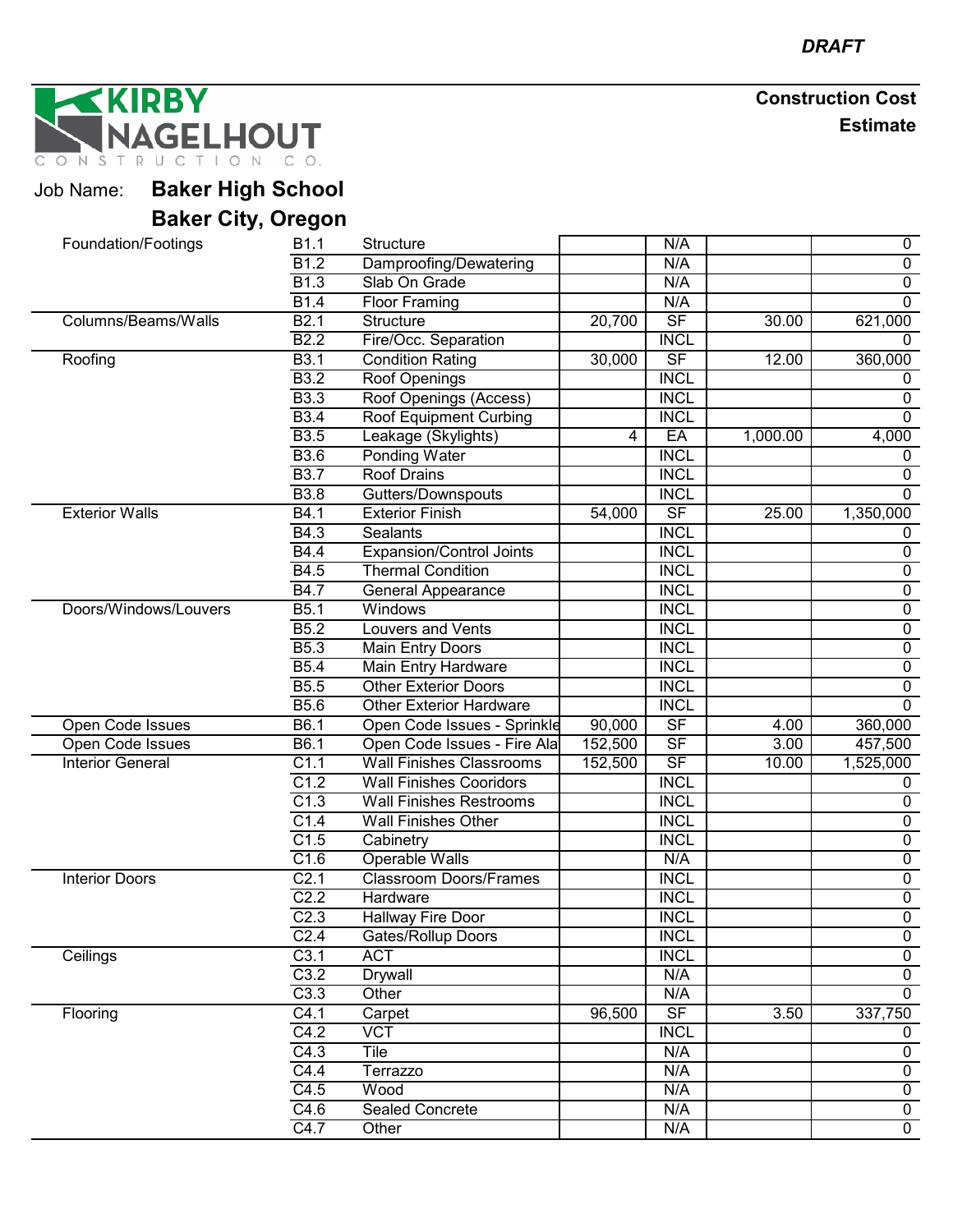KIRBY **GELHOUT** ONSTRUC

Job Name: **Baker High School**

| <b>Stairs</b>                      | C5.1    | <b>Landing Finish</b>                 |         | <b>INCL</b>              |                  | $\boldsymbol{0}$ |
|------------------------------------|---------|---------------------------------------|---------|--------------------------|------------------|------------------|
|                                    | C5.2    | <b>Stair Treads</b>                   |         | <b>INCL</b>              |                  | $\overline{0}$   |
|                                    | C5.3    | <b>Stair Nosings</b>                  |         | <b>INCL</b>              |                  | $\overline{0}$   |
|                                    | C5.4    | <b>Handrails</b>                      |         | <b>INCL</b>              |                  | $\overline{0}$   |
| <b>Toilet Rooms</b>                | C6.1    | <b>Restroom Accessories</b>           | 7,865   | $\overline{\mathsf{SF}}$ | 25.00            | 196,625          |
|                                    | C6.2    | <b>Toilet Partitions</b>              |         | <b>INCL</b>              |                  | $\mathbf 0$      |
|                                    | C6.3    | <b>Screen Partitions</b>              |         | <b>INCL</b>              |                  | $\overline{0}$   |
|                                    | C6.4    | Flooring                              |         | <b>INCL</b>              |                  | $\overline{0}$   |
|                                    | C6.5    | Walls                                 |         | <b>INCL</b>              |                  | $\overline{0}$   |
|                                    | C6.6    | Signage                               |         | <b>INCL</b>              |                  | $\overline{0}$   |
|                                    | C6.7    | <b>ADA Accessibility</b>              |         | <b>INCL</b>              |                  | $\overline{0}$   |
| Signage                            | C7.1    | Room                                  | 1       | <b>ALLOW</b>             | 25,000.00        | 25,000           |
|                                    | C7.2    | Directional                           |         | <b>INCL</b>              |                  | $\mathbf 0$      |
| Other                              | C8.1    | <b>Theater Stage Equip</b>            | 7,070   | SF                       | 75.00            | 530,250          |
|                                    | C8.2    | <b>Theater Curtains</b>               |         | <b>INCL</b>              |                  | $\mathbf 0$      |
|                                    | C8.3    | Fixed Aud. Seating                    |         | <b>INCL</b>              |                  | $\overline{0}$   |
|                                    | C8.4    | Gymnasium Athletic Eq                 |         | N/A                      |                  | $\pmb{0}$        |
|                                    | C8.5    | <b>Student Lockers</b>                |         | N/A                      |                  | $\overline{0}$   |
|                                    | C8.6    | <b>PE Lockers</b>                     |         | N/A                      |                  | $\overline{0}$   |
|                                    | C8.7    | <b>Indoor Pools</b>                   |         | N/A                      |                  | $\overline{0}$   |
|                                    | C8.8    | <b>Bleachers</b>                      |         | N/A                      |                  | $\overline{0}$   |
| <b>Plumbing Systems</b>            | $D1-D5$ | Plumbing                              | 90,000  | SF                       | 8.00             | 720,000          |
| <b>Mechanical Systems</b>          | E1-E10  | HVAC (Add AC)                         | 90,000  | SF                       | 10.00            | 900,000          |
| Classroom Tech.                    | F4.1    | Projector/Screen                      | 152,500 | SF                       | 5.00             | 762,500          |
| Includes Safety, Security,         | F4.2    | Document Camera                       |         | <b>INCL</b>              |                  | $\mathbf 0$      |
| Intercom, and Clock Upgrades       | F4.3    | <b>Audio Enhancements</b>             |         | <b>INCL</b>              |                  | $\overline{0}$   |
|                                    | F4.4    | <b>Student Stations Data</b>          |         | <b>INCL</b>              |                  | $\overline{0}$   |
|                                    | F4.5    | <b>Student Stations Power</b>         |         | <b>INCL</b>              |                  | $\Omega$         |
| <b>Electrical Systems</b>          | $F1-F6$ | Electrical                            | 152,500 | $S$ F                    | 5.00             | 762,500          |
| <b>SUBTOTAL DIRECT</b>             |         |                                       | 152,500 | <b>GSF</b>               | \$50             | \$7,579,375      |
|                                    |         | <b>General Conditions</b>             | 5.00%   |                          | $\overline{6}$   | 378,969          |
|                                    |         | Design Contingency                    | 10.00%  |                          | \$13             | 795,834          |
|                                    |         | <b>Contractors Contingency</b>        | 5.00%   |                          | $\sqrt{57}$      | 437,709          |
|                                    |         | <b>Contractor Overhd &amp; Profit</b> | 3.50%   |                          | $\overline{$}5$  | 321,716          |
|                                    |         | <b>GL</b> Insurance                   | 1.00%   |                          | $\overline{$2$}$ | 95,136           |
|                                    |         | <b>Bond</b>                           | 1.00%   |                          | $\overline{$2$}$ | 96,087           |
| SUBTOTAL CURRENT CONSTRUCTION COST |         |                                       | 152,500 | <b>GSF</b>               | \$64             | \$9,704,826      |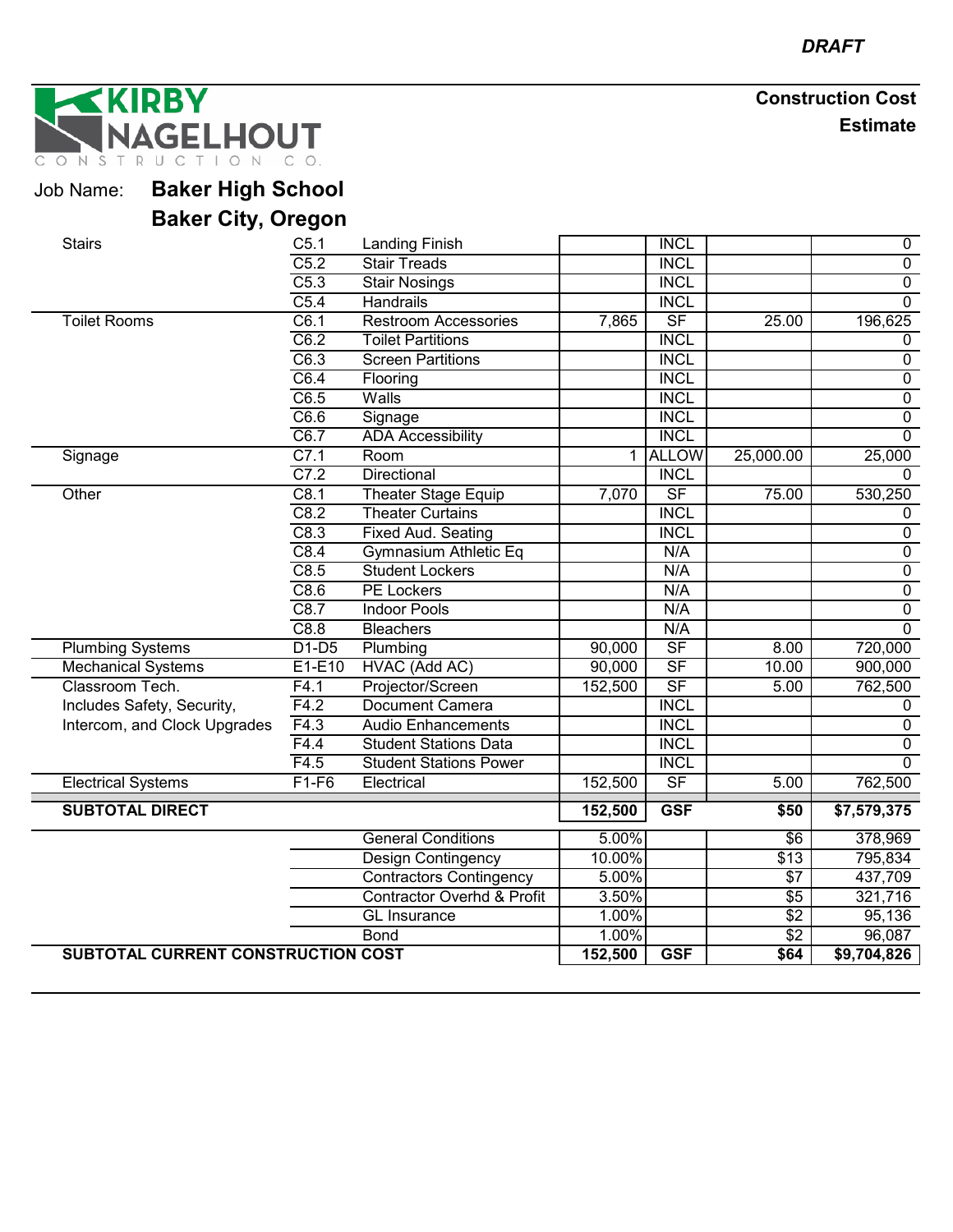| IRB<br><b>NAGELHOUT</b><br>ONS<br>T<br>$\mathsf{D}$ |                                       |                      |                    |                  | <b>Construction Cost</b><br><b>Estimate Summary</b> |  |
|-----------------------------------------------------|---------------------------------------|----------------------|--------------------|------------------|-----------------------------------------------------|--|
| Job Name:                                           | <b>Baker Middle School</b>            |                      |                    |                  |                                                     |  |
| <b>Baker City, Oregon</b>                           |                                       |                      |                    |                  |                                                     |  |
| Conceptual                                          | <b>Schematic Design</b>               |                      | Prepared By:       |                  | <b>Terry</b>                                        |  |
| Design Development                                  | <b>Construction Documents</b>         | <b>Current Date:</b> |                    |                  | 7-Aug-16                                            |  |
| Total GSF:<br>32,660                                | Number of Floors:<br>$\overline{2}$   |                      | <b>Start Date:</b> |                  |                                                     |  |
| A. Exterior/Site                                    |                                       |                      |                    |                  | 335,330                                             |  |
| <b>B.</b> Structure/Skin                            |                                       |                      |                    |                  | 1,728,320                                           |  |
| C. Interiors                                        |                                       |                      |                    |                  | 573,300                                             |  |
| D. Plumbing Systems                                 |                                       |                      |                    |                  | 258,080                                             |  |
| E. Mechanical Systems                               |                                       |                      |                    |                  | 387,120                                             |  |
| F. Electrical Systems                               |                                       |                      |                    |                  | 161,300                                             |  |
| <b>SUBTOTAL DIRECT</b>                              |                                       | 32,660               | <b>GSF</b>         | \$81             | \$2,636,950                                         |  |
|                                                     | <b>General Conditions</b>             | 5.00%                |                    | $\sqrt{2}$       | 131,848                                             |  |
|                                                     | Design Contingency                    | 10.00%               |                    | $\sqrt{4}$       | 276,880                                             |  |
|                                                     | <b>Contractors Contingency</b>        | 5.00%                |                    | $\sqrt{2}$       | 152,284                                             |  |
|                                                     | <b>Contractor Overhd &amp; Profit</b> | 3.50%                |                    | \$2              | 111,929                                             |  |
|                                                     | GL Insurance                          | 1.00%                |                    | $\sqrt{$1}$      | 33,099                                              |  |
|                                                     | Bond                                  | 1.00%                |                    | $\sqrt{$1}$      | 33,430                                              |  |
| SUBTOTAL CURRENT CONSTRUCTION COST                  |                                       | 32,660               | <b>GSF</b>         | \$103            | \$3,376,419                                         |  |
|                                                     | <b>Escalation to Start</b>            | 6.00%                |                    | $\overline{$3}$  | 202,585                                             |  |
|                                                     | Soft Costs                            | 15.00%               |                    | $\overline{\$9}$ | 536,851                                             |  |
| <b>TOTAL COST SUMMARY</b>                           |                                       | 32,660               | <b>GSF</b>         | \$126.02         | \$4,115,854                                         |  |
| <b>REPLACEMENT VALUE</b>                            |                                       | 32,660               |                    | 275              | \$8,981,500                                         |  |
| <b>FACILITIES CONDITION INDEX</b>                   |                                       |                      |                    |                  | 0.46                                                |  |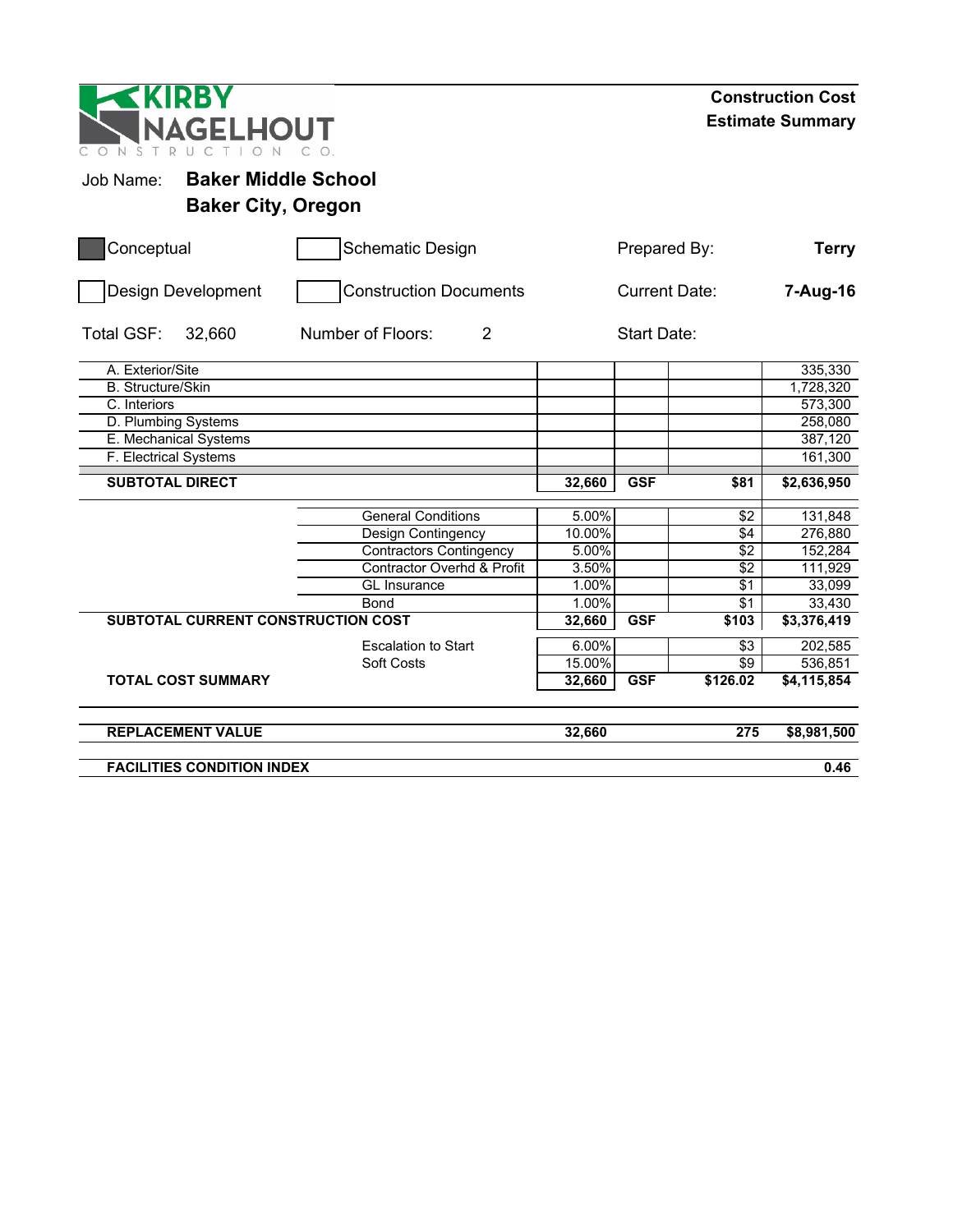| <b>EXIRBY</b>                           |        |                                 |        |                      |            | <b>Construction Cost</b> |
|-----------------------------------------|--------|---------------------------------|--------|----------------------|------------|--------------------------|
| NAGELHOUT<br>CONST<br>R U C             |        |                                 |        |                      |            | <b>Estimate</b>          |
| <b>Baker Middle School</b><br>Job Name: |        |                                 |        |                      |            |                          |
|                                         |        |                                 |        |                      |            |                          |
| <b>Baker City, Oregon</b>               |        |                                 |        |                      |            |                          |
| Conceptual                              |        | <b>Schematic Design</b>         |        | Prepared By:         |            | Terry                    |
| <b>Design Development</b>               |        | <b>Construction Documents</b>   |        | <b>Current Date:</b> |            | 7-Aug-16                 |
| Total GSF:<br>32,660                    |        | Number of Floors:<br>2          |        | Start Date:          |            |                          |
| Demolition                              |        | Demolition                      | 32,660 | <b>SF</b>            | 0.50       | 16,330                   |
| Landscape                               | A2.1   | <b>Exterior Furniture</b>       | 4      | EA                   | 500.00     | 2,000                    |
|                                         | A2.2   | <b>Bike Racks</b>               | 1.     | <b>ALLOW</b>         | 2,500.00   | 2,500                    |
|                                         | A2.3   | <b>Irrigation System</b>        |        | N/A                  |            | 0                        |
|                                         | A2.4   | Landscape Vegetation            |        | N/A                  |            | $\pmb{0}$                |
|                                         | A2.5   |                                 |        | N/A                  |            | $\pmb{0}$                |
|                                         | A2.6   | Trees                           |        | N/A                  |            | $\overline{0}$           |
|                                         | A2.7   | Patio Systems                   |        | N/A                  |            | $\overline{0}$           |
|                                         | A2.8   | <b>Other Amenities</b>          |        | N/A                  |            | $\overline{0}$           |
| Site                                    | A3.2.1 | Playground Areas (Paving)       | 4,500  | SF                   | 4.00       | 18,000                   |
|                                         | A3.2.1 | Playground Areas (Track)        |        | 1 ALLOW              | 250,000.00 | 250,000                  |
|                                         | A3.2.2 | Equipment                       | 1.     | <b>ALLOW</b>         | 15,000.00  | 15,000                   |
|                                         | A3.2.3 | Fencing                         |        | N/A                  |            | $\mathbf 0$              |
| Fields                                  | A3.3.2 | <b>Baseball</b>                 |        | N/A                  |            | $\pmb{0}$                |
|                                         | A3.3.4 | Practice                        |        | N/A                  |            | $\pmb{0}$                |
|                                         | A3.3.5 | Irrigation                      |        | N/A                  |            | $\overline{0}$           |
|                                         | A3.3.8 | <b>Tennis Courts</b>            |        | N/A                  |            | $\overline{0}$           |
|                                         | A3.10  | PE Equipment Storage            | 1.     | <b>ALLOW</b>         | 25,000.00  | 25,000                   |
|                                         | A3.13  | <b>Loading Dock</b>             |        | N/A                  |            | $\mathbf{0}$             |
|                                         | A3.14  | Dumpster                        | 60     | LF                   | 25.00      | 1,500                    |
|                                         | A3.15  | Compactor                       |        | N/A                  |            | 0                        |
| <b>Site Utilities</b>                   | A4.1   | Electrical                      |        | N/A                  |            | $\mathbf 0$              |
|                                         | A4.2   | <b>Gas Distribution</b>         |        | N/A                  |            | $\mathbf 0$              |
|                                         | A4.3   | Sanitary                        |        | N/A                  |            | $\overline{0}$           |
|                                         | A4.4   | Storm                           |        | N/A                  |            | $\overline{0}$           |
|                                         | A4.5   |                                 |        | N/A                  |            | $\overline{0}$           |
|                                         | A4.6   | <b>Voice Data</b>               |        | N/A                  |            | $\overline{0}$           |
|                                         | A4.7   | Water                           |        | N/A                  |            | $\overline{0}$           |
|                                         | A4.8   | <b>Backflow Preventer</b>       |        | N/A                  |            | $\overline{0}$           |
|                                         | A4.9   | <b>Lift Stations</b>            |        | N/A                  |            | $\overline{0}$           |
| <b>ADA Compliance</b>                   | A6.1   | <b>Handicap Parking</b>         |        | N/A                  |            | $\overline{0}$           |
|                                         | A6.2   | Passenger Loading               |        | N/A                  |            | $\overline{0}$           |
|                                         | A6.3   | <b>Accessible Entry</b>         |        | <b>INCL</b>          |            | $\overline{0}$           |
|                                         | A6.4   | <b>Exterior Stairs/Railings</b> |        | <b>INCL</b>          |            | $\mathbf 0$              |
|                                         | A6.5   | <b>Exterior Ramps and Walks</b> |        | N/A                  |            | $\overline{0}$           |
|                                         | A6.6   | <b>Barrier Free Route</b>       |        | N/A                  |            | $\mathbf 0$              |
|                                         | A6.7   | <b>Building Entry</b>           | 1.     | EA                   | 5,000.00   | 5,000                    |
| Foundation/Footings                     | B1.1   | Structure                       |        | N/A                  |            | $\mathbf 0$              |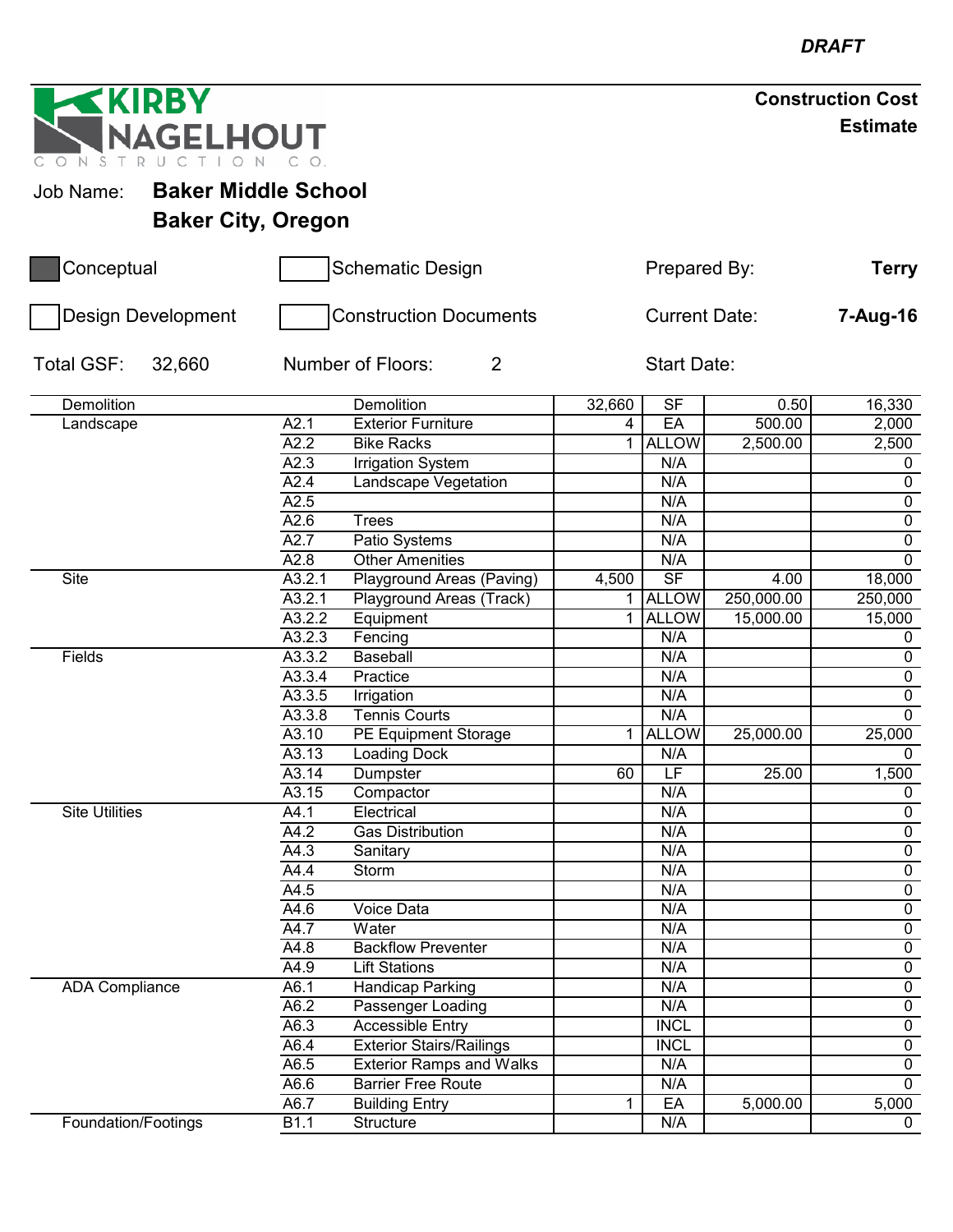**IRBY GELHOUT**  $CO<sub>2</sub>$ O N STRU  $\mathbb N$  $\subset$  $T$   $\perp$ 

Job Name: **Baker Middle School**

|                         | B1.2              | Damproofing/Dewatering          |                     | N/A                      |       | $\mathbf 0$    |
|-------------------------|-------------------|---------------------------------|---------------------|--------------------------|-------|----------------|
|                         | B <sub>1.3</sub>  | Slab On Grade                   |                     | N/A                      |       | 0              |
|                         | <b>B1.4</b>       | <b>Floor Framing</b>            |                     | N/A                      |       | $\mathbf 0$    |
| Columns/Beams/Walls     | B <sub>2.1</sub>  | Structure                       | 20,000              | $\overline{\mathsf{SF}}$ | 35.00 | 700,000        |
|                         | <b>B2.2</b>       | Fire/Occ. Separation            |                     | <b>INCL</b>              |       | 0              |
| Roofing                 | <b>B3.1</b>       | <b>Condition Rating</b>         | 20,000              | SF                       | 12.00 | 240,000        |
|                         | <b>B3.2</b>       | Roof Openings                   |                     | <b>INCL</b>              |       | $\mathbf 0$    |
|                         | <b>B3.3</b>       | Roof Openings (Access)          |                     | <b>INCL</b>              |       | $\mathbf 0$    |
|                         | <b>B3.4</b>       | <b>Roof Equipment Curbing</b>   |                     | <b>INCL</b>              |       | $\pmb{0}$      |
|                         | <b>B3.5</b>       | Leakage                         |                     | N/A                      |       | $\pmb{0}$      |
|                         | <b>B3.6</b>       | Ponding Water                   |                     | <b>INCL</b>              |       | $\pmb{0}$      |
|                         | <b>B3.7</b>       | <b>Roof Drains</b>              |                     | <b>INCL</b>              |       | $\mathbf 0$    |
|                         | <b>B3.8</b>       | Gutters/Downspouts              |                     | <b>INCL</b>              |       | $\mathbf 0$    |
| <b>Exterior Walls</b>   | $\overline{B4.1}$ | <b>Exterior Finish</b>          | $\overline{2}2,500$ | SF                       | 25.00 | 562,500        |
|                         | B4.3              | <b>Sealants</b>                 |                     | <b>INCL</b>              |       | 0              |
|                         | <b>B4.4</b>       | <b>Expansion/Control Joints</b> |                     | <b>INCL</b>              |       | $\pmb{0}$      |
|                         | B4.5              | <b>Thermal Condition</b>        |                     | <b>INCL</b>              |       | $\pmb{0}$      |
|                         | <b>B4.7</b>       | <b>General Appearance</b>       |                     | <b>INCL</b>              |       | $\pmb{0}$      |
| Doors/Windows/Louvers   | B5.1              | Windows                         |                     | <b>INCL</b>              |       | $\pmb{0}$      |
|                         | B5.2              | Louvers and Vents               |                     | <b>INCL</b>              |       | $\overline{0}$ |
|                         | B <sub>5.3</sub>  | <b>Main Entry Doors</b>         |                     | <b>INCL</b>              |       | $\pmb{0}$      |
|                         | <b>B5.4</b>       | Main Entry Hardware             |                     | <b>INCL</b>              |       | $\pmb{0}$      |
|                         | <b>B5.5</b>       | <b>Other Exterior Doors</b>     |                     | <b>INCL</b>              |       | $\mathbf 0$    |
|                         | <b>B5.6</b>       | <b>Other Exterior Hardware</b>  |                     | <b>INCL</b>              |       | $\mathbf{0}$   |
| Open Code Issues        | B6.1              | Open Code Issues - Sprinkle     | 32,260              | SF                       | 4.00  | 129,040        |
| Open Code Issues        | B6.1              | Open Code Issues - Fire Alar    | 32,260              | $S$ F                    | 3.00  | 96,780         |
| <b>Interior General</b> | $\overline{C1.1}$ | <b>Wall Finishes Classrooms</b> | 32,260              | SF                       | 10.00 | 322,600        |
|                         | C1.2              | <b>Wall Finishes Cooridors</b>  |                     | <b>INCL</b>              |       | $\mathbf 0$    |
|                         | C1.3              | <b>Wall Finishes Restrooms</b>  |                     | <b>INCL</b>              |       | $\pmb{0}$      |
|                         | C1.4              | <b>Wall Finishes Other</b>      |                     | <b>INCL</b>              |       | $\pmb{0}$      |
|                         | C1.5              | Cabinetry                       |                     | <b>INCL</b>              |       | $\overline{0}$ |
|                         | C1.6              | Operable Walls                  |                     | N/A                      |       | $\pmb{0}$      |
| <b>Interior Doors</b>   | C <sub>2.1</sub>  | <b>Classroom Doors/Frames</b>   |                     | <b>INCL</b>              |       | $\pmb{0}$      |
|                         | C <sub>2.2</sub>  | Hardware                        |                     | <b>INCL</b>              |       | $\overline{0}$ |
|                         | C <sub>2.3</sub>  | Hallway Fire Door               |                     | <b>INCL</b>              |       | $\pmb{0}$      |
|                         | C <sub>2.4</sub>  | <b>Gates/Rollup Doors</b>       |                     | <b>INCL</b>              |       | $\overline{0}$ |
| Ceilings                | C3.1              | <b>ACT</b>                      |                     | <b>INCL</b>              |       | $\mathbf 0$    |
|                         | C3.2              | Drywall                         |                     | N/A                      |       | $\mathbf 0$    |
|                         | C3.3              | Other                           |                     | N/A                      |       | $\overline{0}$ |
| Flooring                | C4.1              | Carpet                          |                     | N/A                      |       | $\pmb{0}$      |
|                         | C4.2              | <b>VCT</b>                      |                     | N/A                      |       | $\overline{0}$ |
|                         | C4.3              | Tile                            |                     | N/A                      |       | $\overline{0}$ |
|                         | C4.4              | Terrazzo                        |                     | N/A                      |       | 0              |
|                         | C4.5              | Wood                            |                     | N/A                      |       | $\mathbf 0$    |
|                         | C4.6              | <b>Sealed Concrete</b>          |                     | N/A                      |       | $\overline{0}$ |
|                         | C4.7              | Other                           |                     | N/A                      |       | $\overline{0}$ |
|                         |                   |                                 |                     |                          |       |                |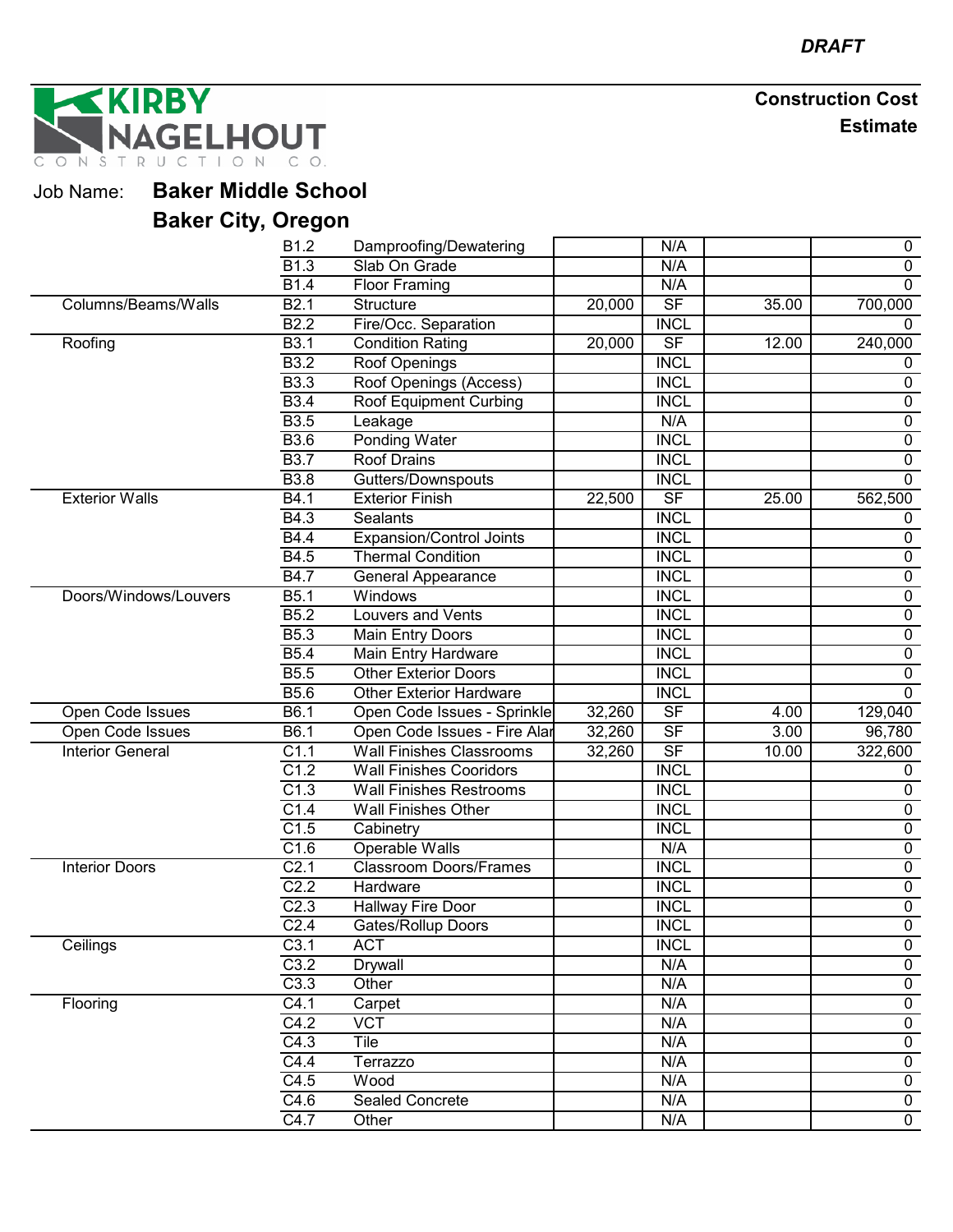**IRBY GELHOUT**  $C$   $O$ . TION NSTRU  $\subset$ 

Job Name: **Baker Middle School**

| <b>Stairs</b>                      | C <sub>5.1</sub>  | <b>Landing Finish</b>                 |              | <b>INCL</b>              |                  | 0                       |
|------------------------------------|-------------------|---------------------------------------|--------------|--------------------------|------------------|-------------------------|
|                                    | C5.2              | <b>Stair Treads</b>                   |              | <b>INCL</b>              |                  | $\overline{0}$          |
|                                    | C5.3              | <b>Stair Nosings</b>                  |              | <b>INCL</b>              |                  | $\overline{0}$          |
|                                    | $\overline{C5.4}$ | Handrails                             | $\mathbf 1$  | <b>ALLOW</b>             | 5,000.00         | 5,000                   |
| <b>Toilet Rooms</b>                | C6.1              | <b>Restroom Accessories</b>           | 1,028        | $\overline{\mathsf{SF}}$ | 25.00            | 25,700                  |
|                                    | C6.2              | <b>Toilet Partitions</b>              |              | <b>INCL</b>              |                  | $\mathbf{0}$            |
|                                    | C6.3              | <b>Screen Partitions</b>              |              | <b>INCL</b>              |                  | $\overline{0}$          |
|                                    | C6.4              | Flooring                              |              | <b>INCL</b>              |                  | $\pmb{0}$               |
|                                    | C6.5              | Walls                                 |              | <b>INCL</b>              |                  | $\overline{0}$          |
|                                    | C6.6              | Signage                               |              | <b>INCL</b>              |                  | $\overline{0}$          |
|                                    | C6.7              | <b>ADA Accessibility</b>              |              | <b>INCL</b>              |                  | $\overline{0}$          |
| Signage                            | C7.1              | Room                                  | 1.           | <b>ALLOW</b>             | 10,000.00        | 10,000                  |
|                                    | C7.2              | Directional                           |              | <b>INCL</b>              |                  | $\mathbf 0$             |
| Other                              | C8.1              | <b>Theater Stage Equip</b>            |              | N/A                      | 75.00            | $\pmb{0}$               |
|                                    | C8.2              | <b>Theater Curtains</b>               |              | N/A                      |                  | $\pmb{0}$               |
|                                    | C8.3              | Fixed Aud. Seating                    |              | N/A                      |                  | $\overline{0}$          |
|                                    | C8.4              | <b>Gymnasium Athletic Eq</b>          |              | N/A                      |                  | $\overline{0}$          |
|                                    | C8.5              | <b>Student Lockers</b>                |              | N/A                      |                  | $\overline{0}$          |
|                                    | C8.6              | <b>PE Lockers</b>                     | $\mathbf{1}$ | <b>ALLOW</b>             | 10,000.00        | 10,000                  |
|                                    | C8.7              | <b>Indoor Pools</b>                   |              | N/A                      |                  | $\Omega$                |
|                                    | C8.8              | <b>Bleachers</b>                      | $\mathbf 1$  | <b>ALLOW</b>             | 200,000.00       | 200,000                 |
| <b>Plumbing Systems</b>            | $D1-D5$           | Plumbing                              | 32,260       | $\overline{\mathsf{SF}}$ | 8.00             | 258,080                 |
| <b>Mechanical Systems</b>          | E1-E10            | HVAC (Add AC)                         | 32,260       | $\overline{\mathsf{SF}}$ | 12.00            | 387,120                 |
| Classroom Tech.                    | F4.1              | Projector/Screen                      | 32,260       | $\overline{\mathsf{SF}}$ | 5.00             | 161,300                 |
| Includes Safety, Security,         | F4.2              | Document Camera                       |              | <b>INCL</b>              |                  | $\mathbf{0}$            |
| Intercom, and Clock Upgrades       | F4.3              | <b>Audio Enhancements</b>             |              | <b>INCL</b>              |                  | 0                       |
|                                    | F4.4              | <b>Student Stations Data</b>          |              | <b>INCL</b>              |                  | $\pmb{0}$               |
|                                    | F4.5              | <b>Student Stations Power</b>         |              | <b>INCL</b>              |                  | $\overline{0}$          |
| <b>Electrical Systems</b>          | $F1-F6$           | Electrical                            | 32,260       | $\overline{\mathsf{SF}}$ | 15.00            | 483,900                 |
| <b>SUBTOTAL DIRECT</b>             |                   |                                       | 32,660       | <b>GSF</b>               | \$81             | \$2,636,950             |
|                                    |                   | <b>General Conditions</b>             | 5.00%        |                          | $\overline{$2$}$ | 131,848                 |
|                                    |                   | <b>Design Contingency</b>             | 10.00%       |                          | \$4              | 276,880                 |
|                                    |                   | <b>Contractors Contingency</b>        | 5.00%        |                          | $\overline{$2$}$ | 152,284                 |
|                                    |                   | <b>Contractor Overhd &amp; Profit</b> | 3.50%        |                          | $\overline{$2$}$ | 111,929                 |
|                                    |                   | GL Insurance                          | 1.00%        |                          | $\sqrt{$1}$      | 33,099                  |
|                                    |                   | <b>Bond</b>                           | 1.00%        |                          | \$1              | 33,430                  |
| SUBTOTAL CURRENT CONSTRUCTION COST |                   |                                       | 32,660       | <b>GSF</b>               | \$103            | $\overline{$3,376,419}$ |
|                                    |                   |                                       |              |                          |                  |                         |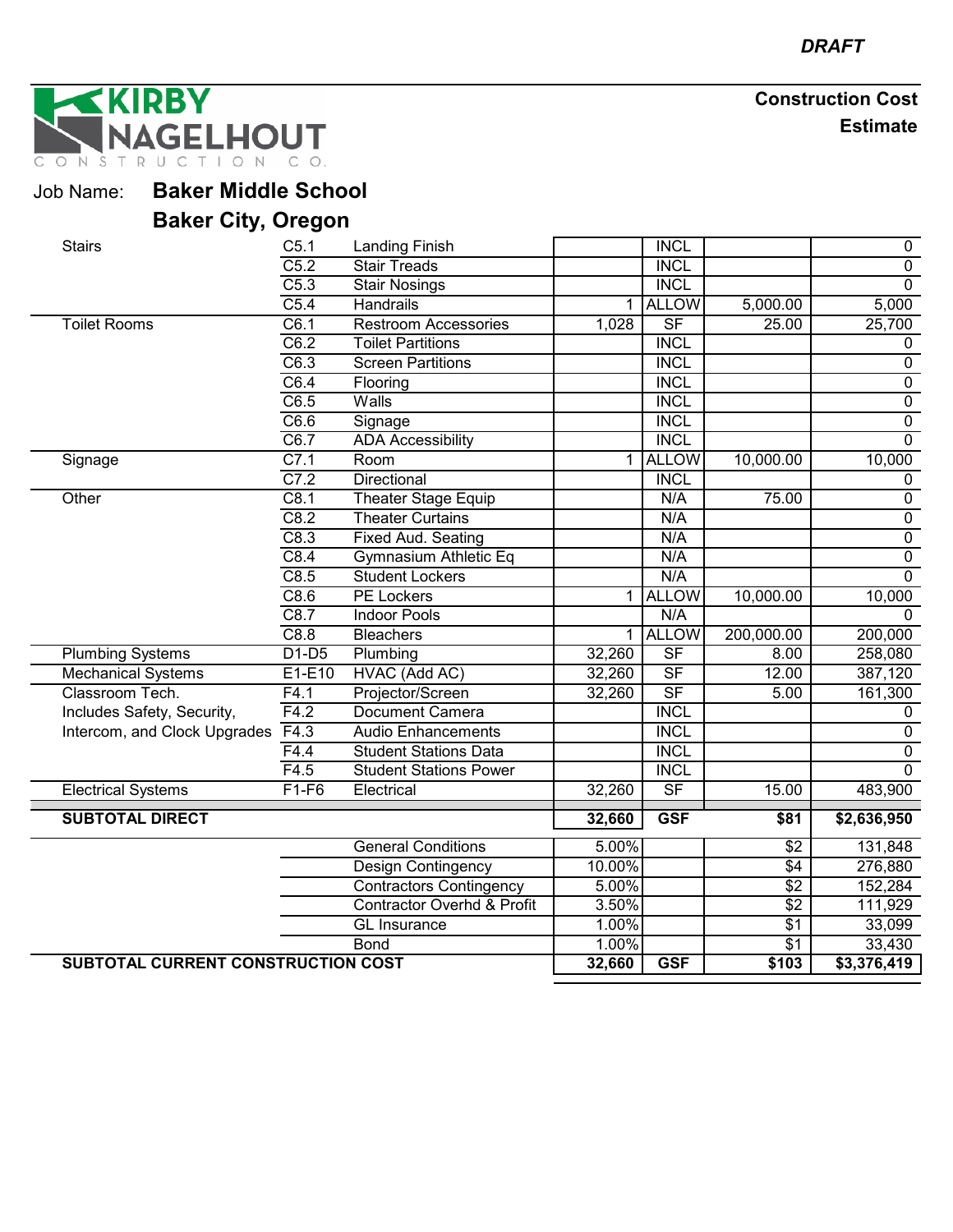| <b>NAGELHOUT</b><br>NSTR<br>Job Name:     | UCTION CO.<br><b>Eagle Cap Web Academy</b> |              |                      |              | <b>Construction Cost</b><br><b>Estimate Summary</b> |
|-------------------------------------------|--------------------------------------------|--------------|----------------------|--------------|-----------------------------------------------------|
| <b>Baker City, Oregon</b>                 |                                            |              |                      |              | <b>Terry</b>                                        |
| Conceptual                                | <b>Schematic Design</b>                    | Prepared By: |                      |              |                                                     |
| Design Development                        | <b>Construction Documents</b>              |              | <b>Current Date:</b> |              |                                                     |
| Total GSF:<br>41,400                      | Number of Floors:<br>3                     |              | Start Date:          |              |                                                     |
| A. Exterior/Site                          |                                            |              |                      |              | $\overline{247}$ , 200                              |
| <b>B.</b> Structure/Skin                  |                                            |              |                      |              | 1,363,800                                           |
| C. Interiors                              |                                            |              |                      |              | 565,750                                             |
| D. Plumbing Systems                       |                                            |              |                      |              | 331,200                                             |
| E. Mechanical Systems                     |                                            |              |                      |              | 496,800                                             |
| F. Electrical Systems                     |                                            |              |                      |              | 828,000                                             |
| <b>SUBTOTAL DIRECT</b>                    |                                            | 41,400       | <b>GSF</b>           | \$53         | \$2,176,750                                         |
|                                           | <b>General Conditions</b>                  | 5.00%        |                      | $\sqrt{$2$}$ | 108,838                                             |
|                                           | Design Contingency                         | 10.00%       |                      | \$4          | 228,559                                             |
|                                           | <b>Contractors Contingency</b>             | 5.00%        |                      | $\sqrt{2}$   | 125,707                                             |
|                                           | <b>Contractor Overhd &amp; Profit</b>      | 3.50%        |                      | \$1          | 92,395                                              |
|                                           | <b>GL</b> Insurance                        | 1.00%        |                      | \$0          | 27,322                                              |
|                                           | Bond                                       | 1.00%        |                      | $\sqrt{6}$   | 27,596                                              |
| <b>SUBTOTAL CURRENT CONSTRUCTION COST</b> |                                            | 41,400       | <b>GSF</b>           | \$67         | \$2,787,167                                         |
|                                           | <b>Escalation to Start</b>                 | 6.00%        |                      | \$3          | 167,230                                             |
|                                           | Soft Costs                                 | 15.00%       |                      | $\sqrt{$7}$  | 443,159                                             |
| <b>TOTAL COST SUMMARY</b>                 |                                            | 41,400       | <b>GSF</b>           | \$82.07      | \$3,397,556                                         |
| <b>REPLACEMENT VALUE</b>                  |                                            | 41,400       |                      | 275          | \$11,385,000                                        |
| <b>FACILITIES CONDITION INDEX</b>         |                                            |              |                      |              | 0.30                                                |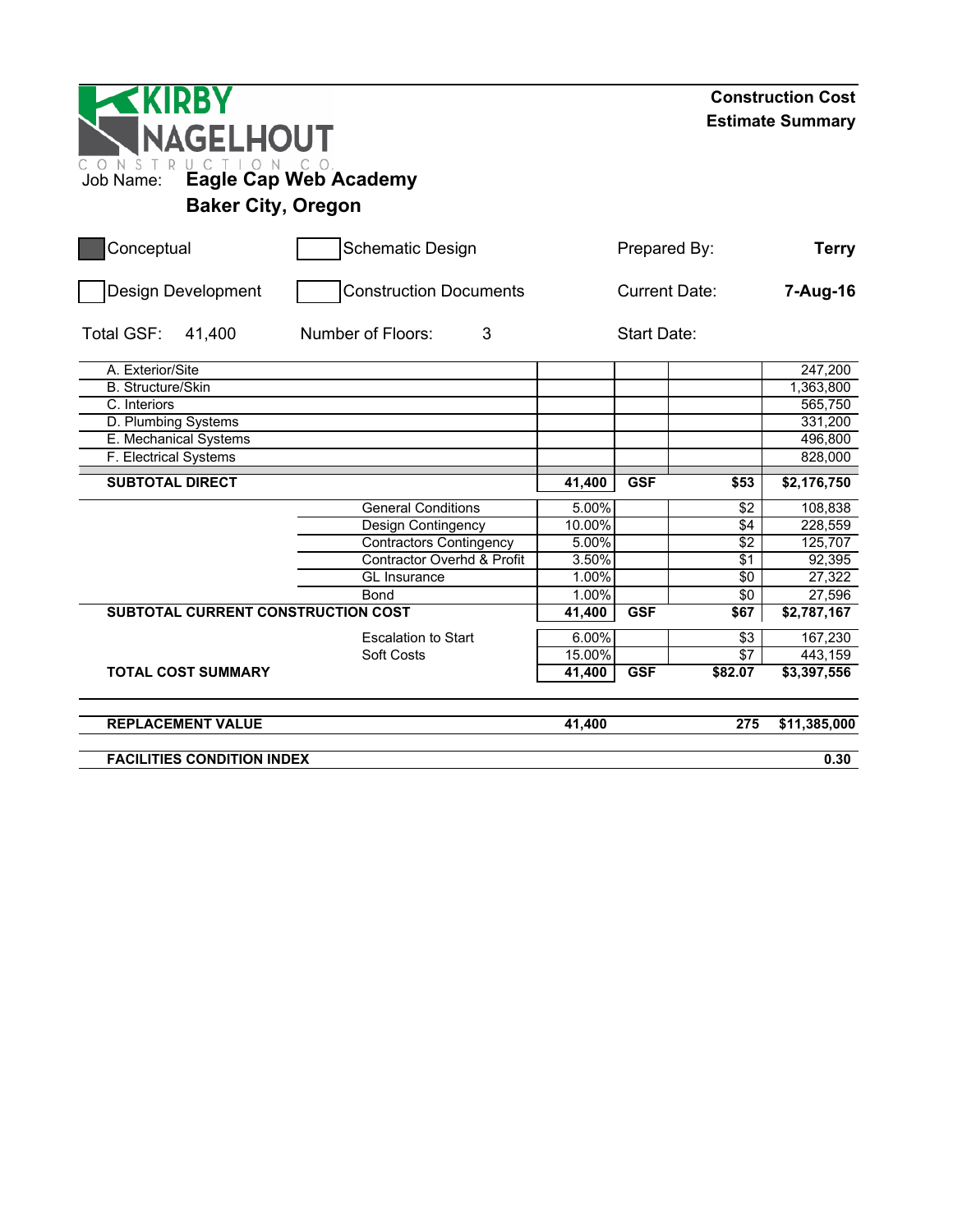| <b>EKIRBY</b>                             |                        |                                                              |        |                            |             | <b>Construction Cost</b> |  |
|-------------------------------------------|------------------------|--------------------------------------------------------------|--------|----------------------------|-------------|--------------------------|--|
| NAGELHOUT<br>N S<br>$\top$                |                        |                                                              |        |                            |             | <b>Estimate</b>          |  |
| <b>Eagle Cap Web Academy</b><br>Job Name: |                        |                                                              |        |                            |             |                          |  |
| <b>Baker City, Oregon</b>                 |                        |                                                              |        |                            |             |                          |  |
| Conceptual                                |                        | <b>Schematic Design</b>                                      |        | Prepared By:               |             | <b>Terry</b>             |  |
| Design Development                        |                        | <b>Construction Documents</b>                                |        | <b>Current Date:</b>       |             | 7-Aug-16                 |  |
| Total GSF:<br>41,400                      | Number of Floors:<br>3 |                                                              |        |                            | Start Date: |                          |  |
| Demolition                                |                        | <b>Demolition</b>                                            | 41,400 | <b>SF</b>                  | 0.50        | 20,700                   |  |
| Landscape                                 | A2.1                   | <b>Exterior Furniture</b>                                    |        | N/A                        |             | $\mathbf 0$              |  |
|                                           | A2.2                   | <b>Bike Racks</b>                                            |        | N/A                        |             | $\mathbf 0$              |  |
|                                           | A2.3                   | <b>Irrigation System</b>                                     |        | N/A                        |             | $\pmb{0}$                |  |
|                                           | A2.4                   | Landscape Vegetation                                         |        | N/A                        |             | 0                        |  |
|                                           | A2.5                   |                                                              |        | N/A                        |             | $\boldsymbol{0}$         |  |
|                                           | A2.6                   | Trees                                                        |        | N/A                        |             | $\overline{0}$           |  |
|                                           | A2.7                   | Patio Systems                                                |        | N/A                        |             | $\mathbf 0$              |  |
|                                           | A2.8                   | <b>Other Amenities</b>                                       |        | N/A                        |             | $\mathbf 0$              |  |
| <b>Site</b>                               | A3.1                   | Covered Canopy                                               | 1      | <b>ALLOW</b>               | 10,000.00   | 10,000                   |  |
|                                           | A3.2.1                 | Playground Areas (Paving)                                    | 10,000 | <b>SF</b>                  | 4.00        | 40,000                   |  |
|                                           | A3.2.1                 | Playground Areas (Track)                                     |        | N/A                        |             | 0                        |  |
|                                           | A3.2.2                 | Equipment                                                    |        | N/A                        |             | $\Omega$                 |  |
|                                           | A3.2.3                 | Fencing                                                      | 1,000  | $\overline{\mathsf{LF}}$   | 25.00       | 25,000                   |  |
| Fields                                    | A3.3.2                 | Baseball                                                     |        | N/A                        |             | 0                        |  |
|                                           | A3.3.4                 | Practice                                                     |        | N/A                        |             | $\boldsymbol{0}$         |  |
|                                           | A3.3.5                 | Irrigation                                                   |        | N/A                        |             | 0                        |  |
|                                           | A3.3.8                 | <b>Tennis Courts</b>                                         |        | N/A                        |             |                          |  |
|                                           | A3.10                  | <b>PE Equipment Storage</b>                                  |        | N/A                        |             | 0                        |  |
|                                           | A3.13                  | Loading Dock                                                 |        | N/A                        |             | $\overline{0}$           |  |
|                                           | A3.14                  | Dumpster                                                     | 60     | $\overline{\mathsf{LF}}$   | 25.00       | 1,500                    |  |
|                                           | A3.15                  | Compactor                                                    |        | N/A                        |             | 0                        |  |
| <b>Site Utilities</b>                     | A4.1                   | Electrical                                                   |        | N/A                        |             | $\mathbf 0$              |  |
|                                           | A4.2                   | <b>Gas Distribution</b>                                      |        | N/A                        |             | $\mathbf 0$              |  |
|                                           | A4.3                   | Sanitary                                                     |        | N/A                        |             | $\mathbf 0$              |  |
|                                           | A4.4                   | Storm                                                        |        | N/A                        |             | $\mathbf 0$              |  |
|                                           | A4.5                   |                                                              |        | N/A                        |             | $\overline{0}$           |  |
|                                           | A4.6                   | Voice Data                                                   |        | N/A                        |             | $\mathbf 0$              |  |
|                                           | A4.7                   | Water                                                        |        | N/A                        |             | 0                        |  |
|                                           | A4.8                   | <b>Backflow Preventer</b>                                    |        | N/A                        |             | $\mathbf 0$              |  |
|                                           | A4.9                   | <b>Lift Stations</b>                                         |        | N/A                        |             | $\mathbf 0$              |  |
| <b>ADA Compliance</b>                     | A6.1                   | <b>Handicap Parking</b>                                      | 1      | <b>ALLOW</b>               | 50,000.00   | 50,000                   |  |
| **No good options                         | A6.2                   | Passenger Loading                                            |        | <b>INCL</b>                |             | 0                        |  |
|                                           | A6.3                   | <b>Accessible Entry</b>                                      |        | <b>INCL</b><br><b>INCL</b> |             | $\mathbf 0$              |  |
|                                           | A6.4                   | <b>Exterior Stairs/Railings</b>                              |        | <b>INCL</b>                |             | $\mathbf 0$              |  |
|                                           | A6.5                   | <b>Exterior Ramps and Walks</b><br><b>Barrier Free Route</b> |        | <b>INCL</b>                |             | 0<br>$\mathbf 0$         |  |
|                                           | A6.6                   |                                                              |        |                            |             |                          |  |
|                                           | A6.7                   | <b>Building Entry (Elevator)</b>                             |        | 1 ALLOW                    | 100,000.00  | 100,000                  |  |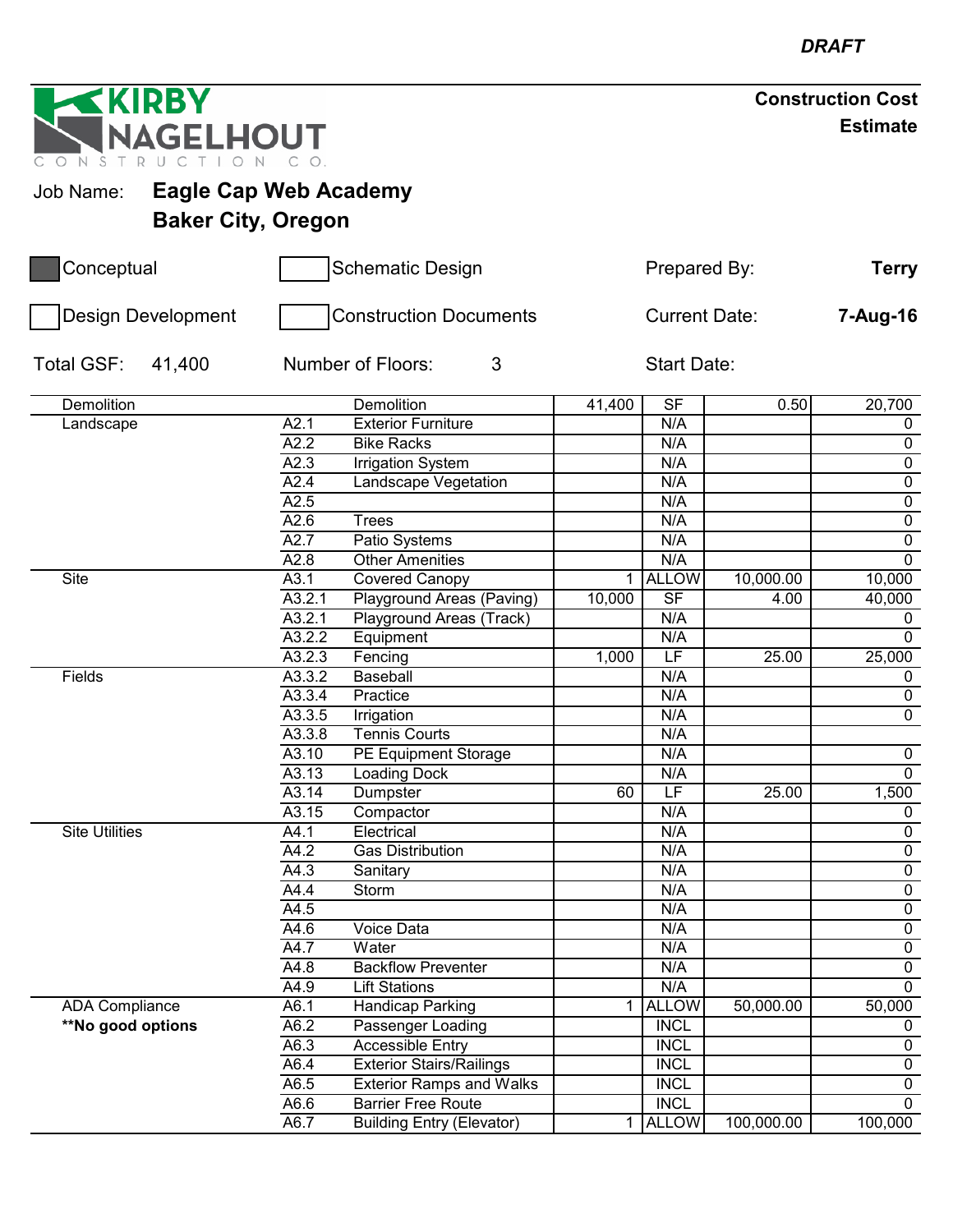NAGELHOUT

| Job Name: | <b>Eagle Cap Web Academy</b> |
|-----------|------------------------------|
|           | <b>Baker City, Oregon</b>    |

| Foundation/Footings     |                       | <b>B1.1</b>       | Structure                       |        | N/A                      |       | 0              |
|-------------------------|-----------------------|-------------------|---------------------------------|--------|--------------------------|-------|----------------|
|                         |                       | $\overline{B1.2}$ | Damproofing/Dewatering          |        | N/A                      |       | $\pmb{0}$      |
|                         |                       | B <sub>1.3</sub>  | Slab On Grade                   |        | N/A                      |       | $\mathbf 0$    |
|                         |                       | <b>B1.4</b>       | <b>Floor Framing</b>            |        | N/A                      |       | $\mathbf 0$    |
| Columns/Beams/Walls     |                       | B2.1              | Structure                       | 41,400 | $\overline{\mathsf{SF}}$ | 8.00  | 331,200        |
|                         |                       | <b>B2.2</b>       | Fire/Occ. Separation            |        | <b>INCL</b>              |       | $\Omega$       |
| Roofing                 |                       | <b>B3.1</b>       | <b>Condition Rating</b>         | 41,400 | $\overline{\mathsf{SF}}$ | 12.00 | 496,800        |
|                         |                       | <b>B3.2</b>       | Roof Openings                   |        | <b>INCL</b>              |       | 0              |
|                         |                       | <b>B3.3</b>       | Roof Openings (Access)          |        | <b>INCL</b>              |       | $\pmb{0}$      |
|                         |                       | <b>B3.4</b>       | <b>Roof Equipment Curbing</b>   |        | <b>INCL</b>              |       | $\pmb{0}$      |
|                         |                       | <b>B3.5</b>       | Leakage                         |        | N/A                      |       | $\pmb{0}$      |
|                         |                       | <b>B3.6</b>       | <b>Ponding Water</b>            |        | <b>INCL</b>              |       | $\pmb{0}$      |
|                         |                       | <b>B3.7</b>       | <b>Roof Drains</b>              |        | <b>INCL</b>              |       | 0              |
|                         |                       | <b>B3.8</b>       | Gutters/Downspouts              |        | <b>INCL</b>              |       | $\overline{0}$ |
| <b>Exterior Walls</b>   |                       | B4.1              | <b>Exterior Finish</b>          | 16,400 | $\overline{\mathsf{SF}}$ | 15.00 | 246,000        |
|                         |                       | B4.3              | Sealants                        |        | <b>INCL</b>              |       | 0              |
|                         |                       | <b>B4.4</b>       | Expansion/Control Joints        |        | <b>INCL</b>              |       | $\pmb{0}$      |
|                         |                       | B4.5              | <b>Thermal Condition</b>        |        | <b>INCL</b>              |       | $\overline{0}$ |
|                         |                       | <b>B4.7</b>       | General Appearance              |        | <b>INCL</b>              |       | $\pmb{0}$      |
|                         | Doors/Windows/Louvers | B5.1              | Windows                         |        | <b>INCL</b>              |       | $\overline{0}$ |
|                         |                       | B5.2              | <b>Louvers and Vents</b>        |        | <b>INCL</b>              |       | $\pmb{0}$      |
|                         |                       | B <sub>5.3</sub>  | Main Entry Doors                |        | <b>INCL</b>              |       | $\pmb{0}$      |
|                         |                       | B5.4              | Main Entry Hardware             |        | <b>INCL</b>              |       | $\overline{0}$ |
|                         |                       | <b>B5.5</b>       | <b>Other Exterior Doors</b>     |        | <b>INCL</b>              |       | $\pmb{0}$      |
|                         |                       | <b>B5.6</b>       | <b>Other Exterior Hardware</b>  |        | <b>INCL</b>              |       | $\mathbf 0$    |
| Open Code Issues        |                       | B6.1              | Open Code Issues - Sprinkle     | 41,400 | SF                       | 4.00  | 165,600        |
| Open Code Issues        |                       | $\overline{B6.1}$ | Open Code Issues - Fire Alar    | 41,400 | $S$ F                    | 3.00  | 124,200        |
| <b>Interior General</b> |                       | C1.1              | <b>Wall Finishes Classrooms</b> | 41,400 | $\overline{\mathsf{SF}}$ | 10.00 | 414,000        |
|                         |                       | C1.2              | <b>Wall Finishes Cooridors</b>  |        | <b>INCL</b>              |       | 0              |
|                         |                       | C1.3              | <b>Wall Finishes Restrooms</b>  |        | <b>INCL</b>              |       | $\pmb{0}$      |
|                         |                       | C1.4              | <b>Wall Finishes Other</b>      |        | <b>INCL</b>              |       | $\pmb{0}$      |
|                         |                       | C1.5              | Cabinetry                       |        | <b>INCL</b>              |       | 0              |
|                         |                       | C1.6              | Operable Walls                  |        | N/A                      |       | $\pmb{0}$      |
| <b>Interior Doors</b>   |                       | C <sub>2.1</sub>  | <b>Classroom Doors/Frames</b>   |        | <b>INCL</b>              |       | $\overline{0}$ |
|                         |                       | C2.2              | Hardware                        |        | <b>INCL</b>              |       | $\pmb{0}$      |
|                         |                       | C <sub>2.3</sub>  | Hallway Fire Door               |        | <b>INCL</b>              |       | $\overline{0}$ |
|                         |                       | C <sub>2.4</sub>  | Gates/Rollup Doors              |        | <b>INCL</b>              |       | $\mathbf 0$    |
| Ceilings                |                       | C3.1              | <b>ACT</b>                      |        | N/A                      |       | 0              |
|                         |                       | C3.2              | <b>Drywall</b>                  |        | N/A                      |       | $\overline{0}$ |
|                         |                       | C3.3              | Other                           |        | N/A                      |       | $\mathbf 0$    |
| Flooring                |                       | C4.1              | Carpet                          |        | N/A                      |       | $\mathbf 0$    |
|                         |                       | C4.2              | <b>VCT</b>                      | 41,400 | N/A                      | 2.50  | 103,500        |
|                         |                       | C4.3              | Tile                            |        | N/A                      |       | 0              |
|                         |                       | C4.4              | Terrazzo                        |        | N/A                      |       | 0              |
|                         |                       | C4.5              | Wood                            |        | N/A                      |       | $\mathbf 0$    |
|                         |                       | C4.6              | <b>Sealed Concrete</b>          |        | N/A                      |       | $\overline{0}$ |
|                         |                       |                   |                                 |        |                          |       |                |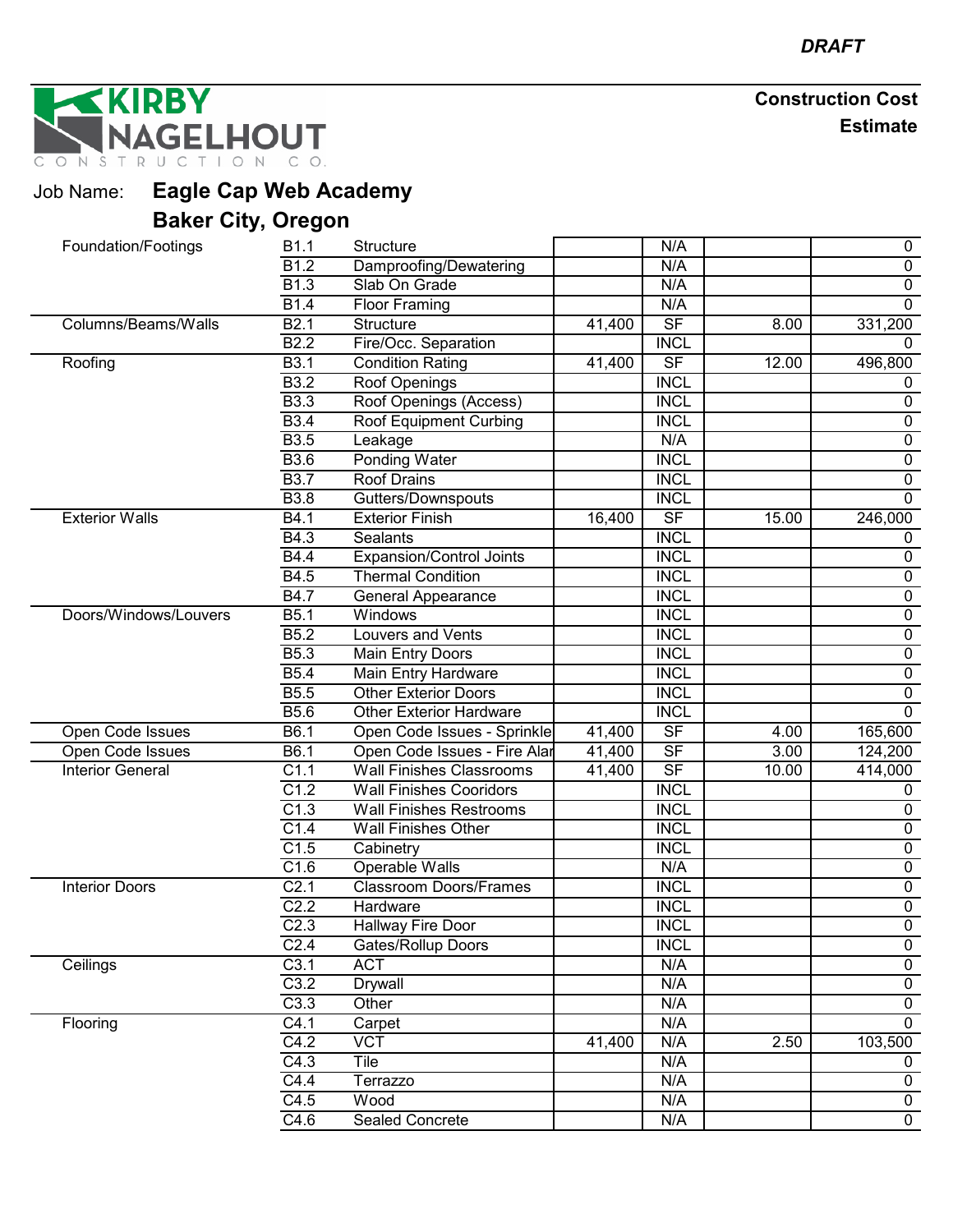**IRBY GELHOUT** TION CO. ONSTRU  $\mathsf C$ 

Job Name: **Eagle Cap Web Academy**

|                                           | C4.7              | Other                                 |             | N/A                      |                  | 0              |
|-------------------------------------------|-------------------|---------------------------------------|-------------|--------------------------|------------------|----------------|
| <b>Stairs</b>                             | $\overline{C5.1}$ | <b>Landing Finish</b>                 | 1           | <b>ALLOW</b>             | 15,000.00        | 15,000         |
|                                           | C5.2              | <b>Stair Treads</b>                   |             | <b>INCL</b>              |                  | $\mathbf 0$    |
|                                           | C5.3              | <b>Stair Nosings</b>                  |             | <b>INCL</b>              |                  | $\mathbf 0$    |
|                                           | $\overline{C5.4}$ | <b>Handrails</b>                      |             | <b>INCL</b>              |                  | $\mathbf 0$    |
| <b>Toilet Rooms</b>                       | C6.1              | <b>Restroom Accessories</b>           | 930         | $\overline{\mathsf{SF}}$ | 25.00            | 23,250         |
|                                           | C6.2              | <b>Toilet Partitions</b>              |             | <b>INCL</b>              |                  | 0              |
|                                           | $\overline{C6.3}$ | <b>Screen Partitions</b>              |             | <b>INCL</b>              |                  | $\mathbf 0$    |
|                                           | C6.4              | Flooring                              |             | <b>INCL</b>              |                  | 0              |
|                                           | C6.5              | Walls                                 |             | <b>INCL</b>              |                  | 0              |
|                                           | C6.6              | Signage                               |             | <b>INCL</b>              |                  | $\overline{0}$ |
|                                           | C6.7              | <b>ADA Accessibility</b>              |             | N/A                      |                  | $\overline{0}$ |
| Signage                                   | C7.1              | Room                                  | $\mathbf 1$ | <b>ALLOW</b>             | 10,000.00        | 10,000         |
|                                           | C7.2              | Directional                           |             | <b>INCL</b>              |                  | $\pmb{0}$      |
| Other                                     | C8.1              | <b>Theater Stage Equip</b>            |             | N/A                      |                  | $\overline{0}$ |
|                                           | C8.2              | <b>Theater Curtains</b>               |             | N/A                      |                  | $\overline{0}$ |
|                                           | C8.3              | <b>Fixed Aud. Seating</b>             |             | N/A                      |                  | $\overline{0}$ |
|                                           | C8.4              | Gymnasium Athletic Eq                 |             | N/A                      |                  | $\overline{0}$ |
|                                           | C8.5              | <b>Student Lockers</b>                |             | N/A                      |                  | $\overline{0}$ |
|                                           | C8.6              | <b>PE Lockers</b>                     |             | N/A                      |                  | $\overline{0}$ |
|                                           | C8.7              | <b>Indoor Pools</b>                   |             | N/A                      |                  | $\overline{0}$ |
|                                           | C8.8              | <b>Bleachers</b>                      |             | N/A                      |                  | $\mathbf 0$    |
| <b>Plumbing Systems</b>                   | $D1-D5$           | Plumbing                              | 41,400      | $S$ F                    | 8.00             | 331,200        |
| <b>Mechanical Systems</b>                 | E1-E10            | HVAC (Add AC)                         | 41,400      | $S$ F                    | 12.00            | 496,800        |
| Classroom Tech.                           | F4.1              | Projector/Screen                      | 41,400      | $\overline{\mathsf{SF}}$ | 5.00             | 207,000        |
| Includes Safety, Security,                | F4.2              | <b>Document Camera</b>                |             | <b>INCL</b>              |                  | 0              |
| Intercom, and Clock Upgrades              | F4.3              | <b>Audio Enhancements</b>             |             | <b>INCL</b>              |                  | 0              |
|                                           | F4.4              | <b>Student Stations Data</b>          |             | <b>INCL</b>              |                  | $\overline{0}$ |
|                                           | F4.5              | <b>Student Stations Power</b>         |             | <b>INCL</b>              |                  | $\mathbf 0$    |
| <b>Electrical Systems</b>                 | $F1-F6$           | Electrical                            | 41,400      | $\overline{\mathsf{SF}}$ | 15.00            | 621,000        |
| <b>SUBTOTAL DIRECT</b>                    |                   |                                       | 41,400      | <b>GSF</b>               | \$53             | \$2,176,750    |
|                                           |                   |                                       |             |                          |                  |                |
|                                           |                   | <b>General Conditions</b>             | 5.00%       |                          | $\sqrt{2}$       | 108,838        |
|                                           |                   | <b>Design Contingency</b>             | 10.00%      |                          | $\sqrt{4}$       | 228,559        |
|                                           |                   | <b>Contractors Contingency</b>        | 5.00%       |                          | $\overline{$2$}$ | 125,707        |
|                                           |                   | <b>Contractor Overhd &amp; Profit</b> | 3.50%       |                          | $\overline{$1}$  | 92,395         |
|                                           |                   | <b>GL</b> Insurance                   | 1.00%       |                          | \$0              | 27,322         |
|                                           |                   | <b>Bond</b>                           | 1.00%       |                          | $\overline{50}$  | 27,596         |
| <b>SUBTOTAL CURRENT CONSTRUCTION COST</b> |                   |                                       | 41,400      | <b>GSF</b>               | \$67             | \$2,787,167    |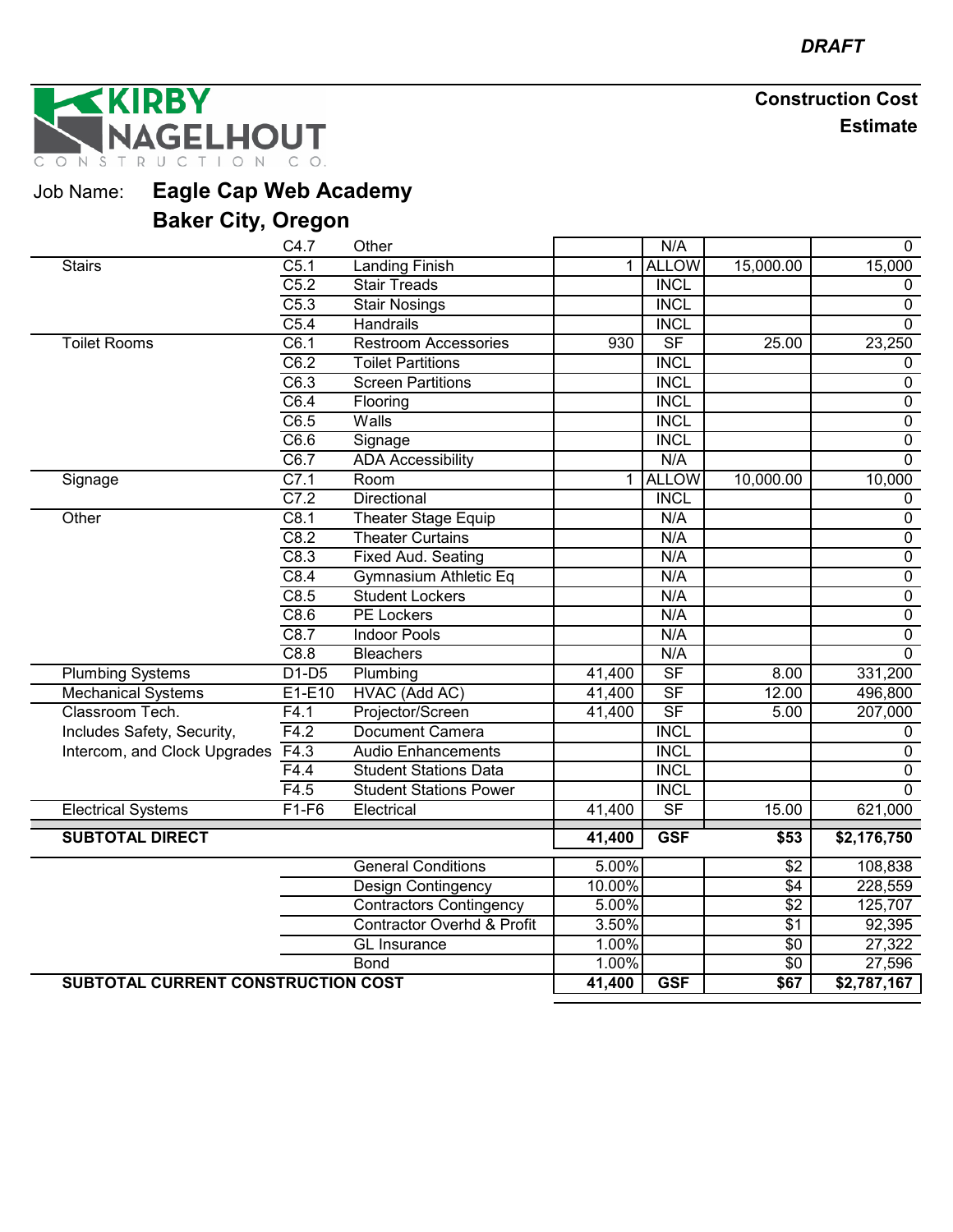| <b>KIRBY</b><br><b>NAGELHOUT</b><br>CONST |                           |                                   |   |        |                    |                      | <b>Construction Cost</b><br><b>Estimate Summary</b> |
|-------------------------------------------|---------------------------|-----------------------------------|---|--------|--------------------|----------------------|-----------------------------------------------------|
| Job Name:                                 |                           | <b>Brooklyn Elementary School</b> |   |        |                    |                      |                                                     |
|                                           | <b>Baker City, Oregon</b> |                                   |   |        |                    |                      |                                                     |
| Conceptual                                |                           | <b>Schematic Design</b>           |   |        | Prepared By:       |                      | <b>Terry</b>                                        |
| Design Development                        |                           | <b>Construction Documents</b>     |   |        |                    | <b>Current Date:</b> | 7-Aug-16                                            |
| <b>Total GSF:</b><br>43,300               |                           | Number of Floors:                 | 1 |        | <b>Start Date:</b> |                      |                                                     |
| A. Exterior/Site                          |                           |                                   |   |        |                    |                      | 192,150                                             |
| <b>B.</b> Structure/Skin                  |                           |                                   |   |        |                    |                      | 1,351,000                                           |
| C. Interiors                              |                           |                                   |   |        |                    |                      | 615,800                                             |
| D. Plumbing Systems                       |                           |                                   |   |        |                    |                      | 346,400                                             |
| E. Mechanical Systems                     |                           |                                   |   |        |                    |                      | 519,600                                             |
| F. Electrical Systems                     |                           |                                   |   |        |                    |                      | 866,000                                             |
| <b>SUBTOTAL DIRECT</b>                    |                           |                                   |   | 43,300 | <b>GSF</b>         | \$50                 | \$2,158,950                                         |
|                                           |                           | <b>General Conditions</b>         |   | 5.00%  |                    | \$2                  | 107,948                                             |
|                                           |                           | Design Contingency                |   | 10.00% |                    | \$4                  | 226,690                                             |
|                                           |                           | <b>Contractors Contingency</b>    |   | 5.00%  |                    | $\overline{$}$       | 124,679                                             |
|                                           |                           | Contractor Overhd & Profit        |   | 3.50%  |                    | $\overline{\$1}$     | 91,639                                              |
|                                           |                           | GL Insurance                      |   | 1.00%  |                    | $\sqrt{6}$           | 27,099                                              |
|                                           |                           | Bond                              |   | 1.00%  |                    | \$0                  | 27,370                                              |
| SUBTOTAL CURRENT CONSTRUCTION COST        |                           |                                   |   | 0      | <b>GSF</b>         | #DIV/0!              | \$2,764,375                                         |
|                                           |                           | <b>Escalation to Start</b>        |   | 6.00%  |                    | $\sqrt{3}$           | 165,863                                             |
|                                           |                           | Soft Costs                        |   | 15.00% |                    | \$7                  | 439,536                                             |
| <b>TOTAL COST SUMMARY</b>                 |                           |                                   |   | 43,300 | <b>GSF</b>         | \$77.82              | \$3,369,773                                         |
| <b>REPLACEMENT VALUE</b>                  |                           |                                   |   | 43,300 |                    | 250                  | \$10,825,000                                        |
| <b>FACILITIES CONDITION INDEX</b>         |                           |                                   |   |        |                    |                      | 0.31                                                |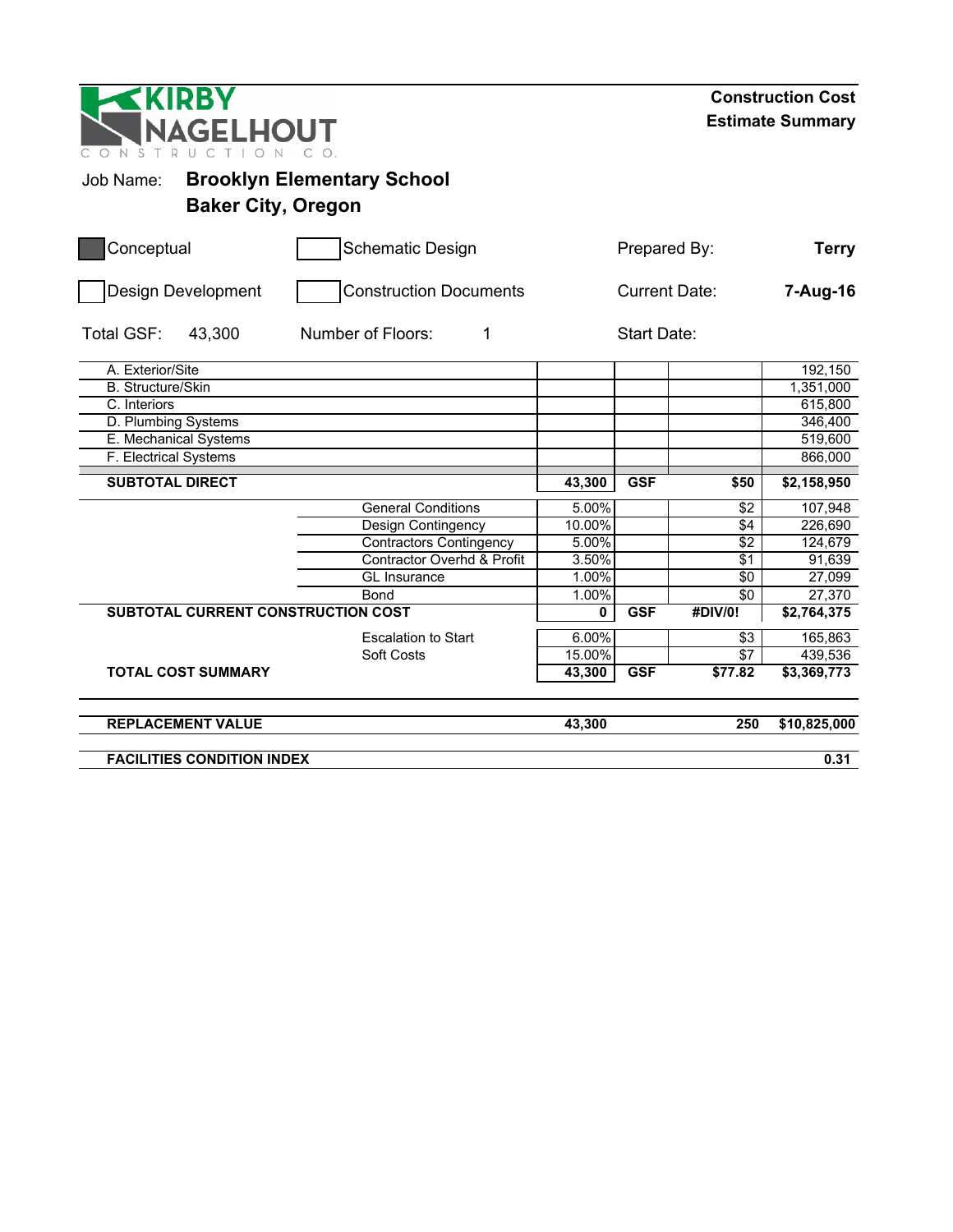| <b>Construction Cost</b> |                 |
|--------------------------|-----------------|
|                          | <b>Estimate</b> |

**GELHOUT** ONSTRUC

**RBY** 

# Job Name: **Brooklyn Elementary School Baker City, Oregon**

| Conceptual                | <b>Schematic Design</b><br><b>Construction Documents</b> |                                 |                | <b>Terry</b>             |          |                |
|---------------------------|----------------------------------------------------------|---------------------------------|----------------|--------------------------|----------|----------------|
| <b>Design Development</b> |                                                          |                                 |                | <b>Current Date:</b>     |          |                |
| Total GSF:<br>43,300      |                                                          | Number of Floors:<br>1          |                | <b>Start Date:</b>       |          |                |
| <b>Demolition</b>         |                                                          | Demolition                      | 43,300         | $\overline{\mathsf{SF}}$ | 0.50     | 21,650         |
| Landscape                 | A2.1                                                     | <b>Exterior Furniture</b>       | 4              | EA                       | 500.00   | 2,000          |
|                           | A2.2                                                     | <b>Bike Racks</b>               |                | N/A                      |          | $\mathbf 0$    |
|                           | A2.3                                                     | <b>Irrigation System</b>        | 5,000          | $\overline{\mathsf{SF}}$ | 3.00     | 15,000         |
|                           | A2.4                                                     | Landscape Vegetation            | 5,000          | $\overline{\mathsf{SF}}$ | 1.50     | 7,500          |
|                           | A2.5                                                     |                                 |                | N/A                      |          | 0              |
|                           | A2.6                                                     | <b>Trees</b>                    |                | N/A                      |          | $\overline{0}$ |
|                           | A2.7                                                     |                                 |                | N/A                      |          | $\overline{0}$ |
|                           | A2.8                                                     | <b>Other Amenities</b>          |                | N/A                      |          | $\overline{0}$ |
| <b>Site</b>               | A3.2.1                                                   | Playground Areas                | 5,000          | SF                       | 4.00     | 20,000         |
|                           | A3.2.2                                                   | Equipment                       |                | N/A                      |          | $\Omega$       |
|                           | A3.2.3                                                   | Fencing                         | 1,940          | LF                       | 25.00    | 48,500         |
| Fields                    | A3.3.2                                                   | <b>Baseball</b>                 |                | $\overline{\mathsf{SF}}$ |          | $\mathbf 0$    |
|                           | A3.3.4                                                   | Practice                        |                | N/A                      |          | $\pmb{0}$      |
|                           | A3.3.5                                                   | Irrigation                      |                | N/A                      |          | $\overline{0}$ |
|                           | A3.10                                                    | PE Equipment Storage            |                | N/A                      |          | $\overline{0}$ |
|                           | $\overline{A3.13}$                                       | <b>Loading Dock</b>             |                | N/A                      |          | $\overline{0}$ |
|                           | A3.14                                                    | Dumpster                        | 60             | $\overline{\mathsf{LF}}$ | 25.00    | 1,500          |
|                           | A3.15                                                    | Compactor                       |                | N/A                      |          | $\mathbf 0$    |
| <b>Site Utilities</b>     | A4.1                                                     | Electrical                      |                | N/A                      |          | $\mathbf 0$    |
|                           | A4.2                                                     | <b>Gas Distribution</b>         |                | N/A                      |          | $\overline{0}$ |
|                           | A4.3                                                     | Sanitary                        |                | N/A                      |          | $\pmb{0}$      |
|                           | A4.4                                                     | Storm                           |                | N/A                      |          | $\overline{0}$ |
|                           | A4.5                                                     |                                 |                | N/A                      |          | $\overline{0}$ |
|                           | A4.6                                                     | Voice Data                      |                | N/A                      |          | $\overline{0}$ |
|                           | A4.7                                                     | Water                           |                | N/A                      |          | $\overline{0}$ |
|                           | A4.8                                                     | <b>Backflow Preventer</b>       |                | N/A                      |          | $\overline{0}$ |
|                           | A4.9                                                     | <b>Lift Stations</b>            |                | N/A                      |          | $\overline{0}$ |
| <b>ADA Compliance</b>     | A6.1                                                     | <b>Handicap Parking</b>         | 27,000         | <b>SF</b>                | 2.50     | 67,500         |
|                           | A6.2                                                     | Passenger Loading               |                | <b>INCL</b>              |          | $\mathbf 0$    |
|                           | A6.3                                                     | <b>Accessible Entry</b>         |                | N/A                      |          | $\mathbf 0$    |
|                           | A6.4                                                     | <b>Exterior Stairs/Railings</b> |                | N/A                      |          | $\overline{0}$ |
|                           | A6.5                                                     | <b>Exterior Ramps and Walks</b> | 1,000          | $\overline{\mathsf{SF}}$ | 5.00     | 5,000          |
|                           | A6.6                                                     | <b>Barrier Free Route</b>       | $\overline{2}$ | EA                       | 500.00   | 1,000          |
|                           | A6.7                                                     | <b>Building Entry</b>           |                | <b>ALLOW</b>             | 2,500.00 | 2,500          |
| Foundation/Footings       | B1.1                                                     | Structure                       |                | N/A                      |          | 0              |
|                           | B1.2                                                     | Damproofing/Dewatering          |                | <b>ALLOW</b>             | 5,000.00 | 5,000          |
|                           | B <sub>1.3</sub>                                         | Slab On Grade                   |                | N/A                      |          | $\mathbf 0$    |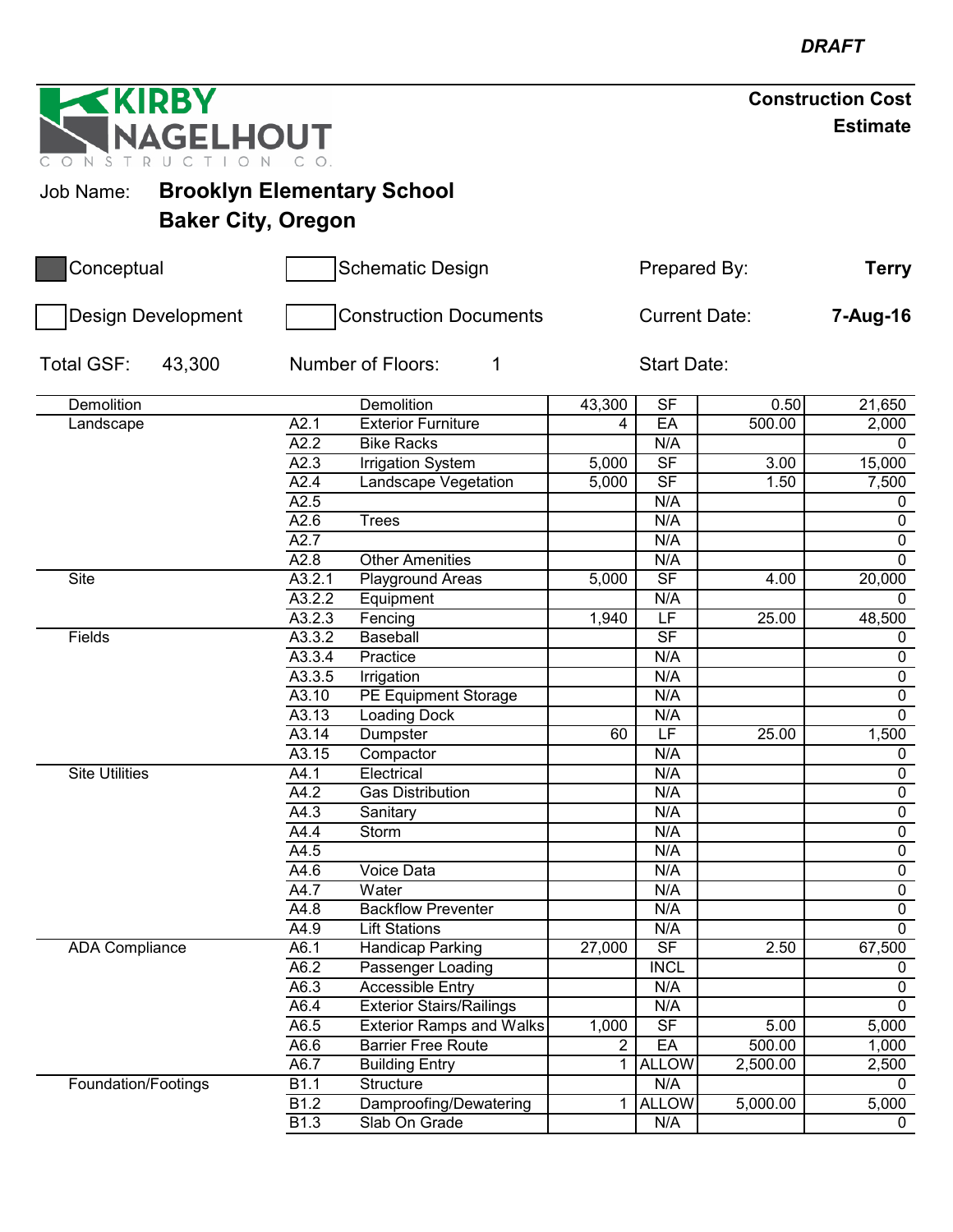RBY **GELHOUT** TION CO. NSTRUC

Job Name: **Brooklyn Elementary School**

|                         | B <sub>1.4</sub>  | <b>Floor Framing</b>            |        | N/A                      |          | 0              |
|-------------------------|-------------------|---------------------------------|--------|--------------------------|----------|----------------|
| Columns/Beams/Walls     | B2.1              | <b>Structure</b>                | 43,300 | S <sub>F</sub>           | 1.00     | 43,300         |
|                         | B2.2              | Fire/Occ. Separation            |        | <b>INCL</b>              |          | 0              |
| Roofing                 | <b>B3.1</b>       | <b>Condition Rating</b>         | 43,300 | $\overline{\mathsf{SF}}$ | 12.00    | 519,600        |
|                         | <b>B3.2</b>       | Roof Openings                   |        | <b>INCL</b>              |          | 0              |
|                         | B3.3              | Roof Openings (Access)          |        | <b>INCL</b>              |          | 0              |
|                         | <b>B3.4</b>       | Roof Equipment Curbing          |        | <b>INCL</b>              |          | $\mathbf 0$    |
|                         | <b>B3.5</b>       | Leakage                         |        | <b>INCL</b>              |          | 0              |
|                         | B3.6              | <b>Ponding Water</b>            |        | <b>INCL</b>              |          | 0              |
|                         | B3.7              | <b>Roof Drains</b>              |        | <b>INCL</b>              |          | 0              |
|                         | <b>B3.8</b>       | Gutters/Downspouts              |        | <b>INCL</b>              |          | $\mathbf{0}$   |
| <b>Exterior Walls</b>   | B4.1              | <b>Exterior Finish</b>          | 19,200 | SF                       | 25.00    | 480,000        |
|                         | B4.3              | <b>Sealants</b>                 |        | <b>INCL</b>              |          | 0              |
|                         | <b>B4.4</b>       | <b>Expansion/Control Joints</b> |        | <b>INCL</b>              |          | 0              |
|                         | B4.5              | <b>Thermal Condition</b>        |        | <b>INCL</b>              |          | $\pmb{0}$      |
|                         | B4.7              | General Appearance              |        | <b>INCL</b>              |          | $\pmb{0}$      |
| Doors/Windows/Louvers   | B5.1              | Windows                         |        | <b>INCL</b>              |          | 0              |
|                         | B5.2              | <b>Louvers and Vents</b>        |        | <b>INCL</b>              |          | 0              |
|                         | B <sub>5.3</sub>  | Main Entry Doors                |        | <b>INCL</b>              |          | 0              |
|                         | <b>B5.4</b>       | Main Entry Hardware             |        | <b>INCL</b>              |          | $\pmb{0}$      |
|                         | B5.5              | <b>Other Exterior Doors</b>     |        | <b>INCL</b>              |          | $\pmb{0}$      |
|                         | B5.6              | <b>Other Exterior Hardware</b>  |        | <b>INCL</b>              |          | $\mathbf 0$    |
| Open Code Issues        | B6.1              | Open Code Issues - Sprink       | 43,300 | S <sub>F</sub>           | 4.00     | 173,200        |
| Open Code Issues        | B6.1              | Open Code Issues - Fire Al      | 43,300 | SF                       | 3.00     | 129,900        |
| <b>Interior General</b> | C1.1              | <b>Wall Finishes Classrooms</b> | 43,300 | SF                       | 10.00    | 433,000        |
|                         | C1.2              | <b>Wall Finishes Cooridors</b>  |        | <b>INCL</b>              |          | 0              |
|                         | C1.3              | <b>Wall Finishes Restrooms</b>  |        | <b>INCL</b>              |          | $\mathbf 0$    |
|                         | C1.4              | <b>Wall Finishes Other</b>      |        | <b>INCL</b>              |          | $\pmb{0}$      |
|                         | C1.5              | Cabinetry                       |        | <b>INCL</b>              |          | 0              |
|                         | $\overline{C1.6}$ | <b>Operable Walls</b>           |        | N/A                      |          | $\overline{0}$ |
| <b>Interior Doors</b>   | C <sub>2.1</sub>  | <b>Classroom Doors/Frames</b>   |        | <b>INCL</b>              |          | 0              |
|                         | C <sub>2.2</sub>  | Hardware                        |        | <b>INCL</b>              |          | $\overline{0}$ |
|                         | C <sub>2.3</sub>  | Hallway Fire Door               |        | <b>INCL</b>              |          | $\pmb{0}$      |
|                         | C <sub>2.4</sub>  | Gates/Rollup Doors              |        | N/A                      |          | $\overline{0}$ |
| Ceilings                | C3.1              | <b>ACT</b>                      |        | <b>INCL</b>              |          | $\overline{0}$ |
|                         | C3.2              | Drywall                         |        | N/A                      |          | $\overline{0}$ |
|                         | C3.3              | Other                           |        | N/A                      |          | $\pmb{0}$      |
| Flooring                | $\overline{C4.1}$ | Carpet                          | 43,300 | $S$ F                    | 3.50     | 151,550        |
|                         | C4.2              | $\overline{VCT}$                |        | <b>INCL</b>              |          | 0              |
|                         | C4.3              | Tile                            |        | N/A                      |          | $\pmb{0}$      |
|                         | C4.4              | Terrazzo                        |        | N/A                      |          | $\overline{0}$ |
|                         | C4.5              | Wood                            |        | N/A                      |          | 0              |
|                         | C4.6              | Sealed Concrete                 |        | N/A                      |          | $\pmb{0}$      |
|                         | C4.7              | Other                           |        | N/A                      |          | $\overline{0}$ |
| <b>Stairs</b>           | C5.1              | Landing Finish                  | 1.     | <b>ALLOW</b>             | 2,500.00 | 2,500          |
|                         | C5.2              | <b>Stair Treads</b>             |        | <b>INCL</b>              |          | $\mathbf 0$    |
|                         |                   |                                 |        |                          |          |                |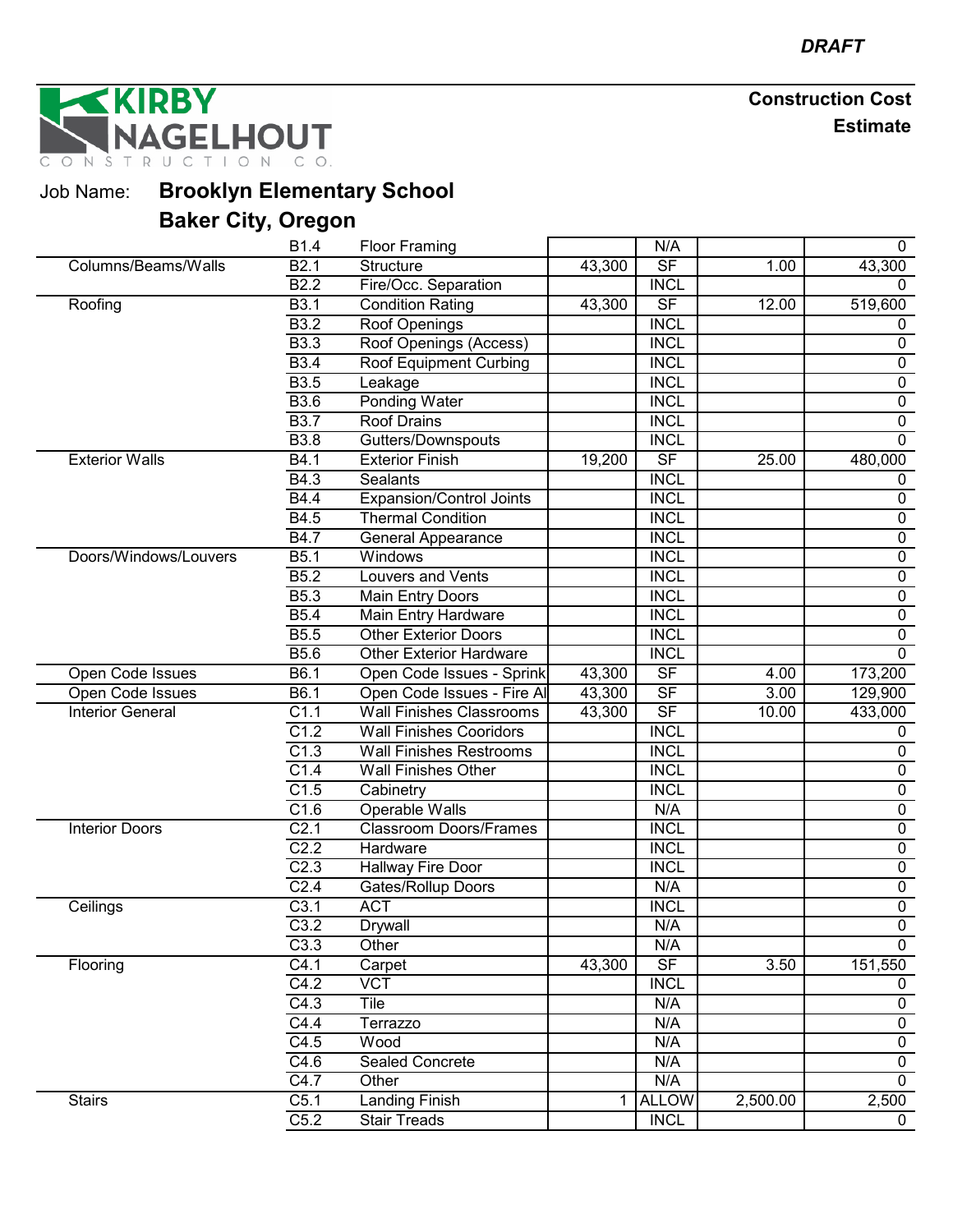**RBY** GELHOUT TION CO. N S T R U C

Job Name: **Brooklyn Elementary School**

|                                    | C5.3              | <b>Stair Nosings</b>                  |                | <b>INCL</b>              |                 | 0              |
|------------------------------------|-------------------|---------------------------------------|----------------|--------------------------|-----------------|----------------|
|                                    | C5.4              | <b>Handrails</b>                      |                | <b>INCL</b>              |                 | $\overline{0}$ |
| <b>Toilet Rooms</b>                | C6.1              | <b>Restroom Accessories</b>           | 750            | S <sub>F</sub>           | 25.00           | 18,750         |
|                                    | C6.2              | <b>Toilet Partitions</b>              |                | <b>INCL</b>              |                 | 0              |
|                                    | $\overline{C6.3}$ | <b>Screen Partitions</b>              |                | <b>INCL</b>              |                 | $\overline{0}$ |
|                                    | C6.4              | Flooring                              |                | <b>INCL</b>              |                 | $\overline{0}$ |
|                                    | $\overline{C6.5}$ | Walls                                 |                | <b>INCL</b>              |                 | $\overline{0}$ |
|                                    | $\overline{C6.6}$ | Signage                               |                | <b>INCL</b>              |                 | $\pmb{0}$      |
|                                    | C6.7              | <b>ADA Accessibility</b>              |                | <b>INCL</b>              |                 | $\overline{0}$ |
| Signage                            | C7.1              | Room                                  | 1 <sup>1</sup> | <b>ALLOW</b>             | 10,000.00       | 10,000         |
|                                    | C7.2              | Directional                           |                | <b>INCL</b>              |                 | $\mathbf 0$    |
| Other                              | C8.1              | Theater Stage Equip                   |                | N/A                      |                 | $\overline{0}$ |
|                                    | C8.2              | <b>Theater Curtains</b>               |                | N/A                      |                 | $\overline{0}$ |
|                                    | C8.3              | <b>Fixed Aud. Seating</b>             |                | N/A                      |                 | $\overline{0}$ |
|                                    | C8.4              | Gymnasium Athletic Eq                 |                | N/A                      |                 | $\pmb{0}$      |
|                                    | C8.5              | <b>Student Lockers</b>                |                | N/A                      |                 | $\overline{0}$ |
|                                    | C8.6              | PE Lockers                            |                | N/A                      |                 | $\pmb{0}$      |
|                                    | C8.7              | <b>Indoor Pools</b>                   |                | N/A                      |                 | $\overline{0}$ |
|                                    | C8.8              | <b>Bleachers</b>                      |                | N/A                      |                 | $\overline{0}$ |
| <b>Plumbing Systems</b>            | $D1-D5$           | Plumbing                              | 43,300         | S <sub>F</sub>           | 8.00            | 346,400        |
| Mechanical Systems                 | E1-E10            | HVAC (Add AC)                         | 43,300         | S <sub>F</sub>           | 12.00           | 519,600        |
| Classroom Tech.                    | F4.1              | Projector/Screen                      | 43,300         | $\overline{\mathsf{SF}}$ | 5.00            | 216,500        |
| Includes Safety, Security,         | F4.2              | <b>Document Camera</b>                |                | <b>INCL</b>              |                 | $\mathbf{0}$   |
| Intercom, and Clock Upgrades       | F4.3              | <b>Audio Enhancements</b>             |                | <b>INCL</b>              |                 | $\overline{0}$ |
|                                    | F4.4              | <b>Student Stations Data</b>          |                | <b>INCL</b>              |                 | $\overline{0}$ |
|                                    | $\overline{F4.5}$ | <b>Student Stations Power</b>         |                | <b>INCL</b>              |                 | $\Omega$       |
| <b>Electrical Systems</b>          | $F1-F6$           | Electrical                            | 43,300         | $S$ F                    | 15.00           | 649,500        |
| <b>SUBTOTAL DIRECT</b>             |                   |                                       | 43,300         | <b>GSF</b>               | \$50            | \$2,158,950    |
|                                    |                   |                                       |                |                          |                 |                |
|                                    |                   | <b>General Conditions</b>             | 5.00%          |                          | $\sqrt{$2$}$    | 107,948        |
|                                    |                   | Design Contingency                    | 10.00%         |                          | $\sqrt{4}$      | 226,690        |
|                                    |                   | <b>Contractors Contingency</b>        | 5.00%          |                          | $\sqrt{$2}$     | 124,679        |
|                                    |                   | <b>Contractor Overhd &amp; Profit</b> | 3.50%          |                          | $\sqrt{$1}$     | 91,639         |
|                                    |                   | <b>GL</b> Insurance                   | 1.00%          |                          | $\sqrt{6}$      | 27,099         |
|                                    |                   | <b>Bond</b>                           | 1.00%          |                          | $\overline{50}$ | 27,370         |
| SUBTOTAL CURRENT CONSTRUCTION COST |                   |                                       | 43,300         | <b>GSF</b>               | \$64            | \$2,764,375    |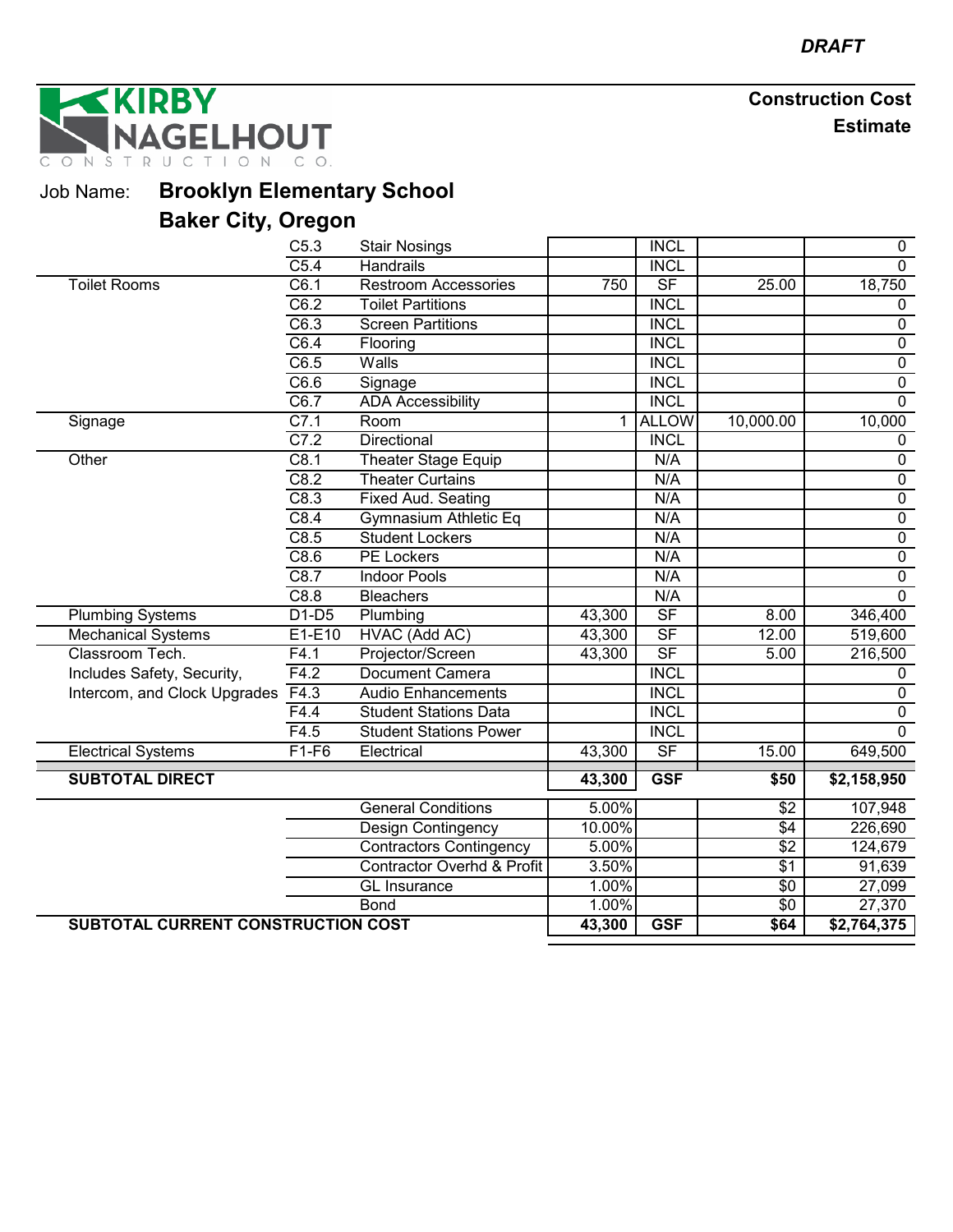| <b>EKIRBY</b><br>NAGELHOUT<br>S        |                                     |        |                    |                      | <b>Construction Cost</b><br><b>Estimate Summary</b> |
|----------------------------------------|-------------------------------------|--------|--------------------|----------------------|-----------------------------------------------------|
| Job Name:<br><b>Baker City, Oregon</b> | South Baker Intermediate School     |        |                    |                      |                                                     |
| Conceptual                             | <b>Schematic Design</b>             |        | Prepared By:       |                      | <b>Terry</b>                                        |
| Design Development                     | <b>Construction Documents</b>       |        |                    | <b>Current Date:</b> | 7-Aug-16                                            |
| Total GSF:<br>32,900                   | $\overline{2}$<br>Number of Floors: |        | <b>Start Date:</b> |                      |                                                     |
| A. Exterior/Site                       |                                     |        |                    |                      | 77,325                                              |
| <b>B.</b> Structure/Skin               |                                     |        |                    |                      | 1,080,500                                           |
| C. Interiors                           |                                     |        |                    |                      | 342,000                                             |
| D. Plumbing Systems                    |                                     |        |                    |                      | 263,200                                             |
| E. Mechanical Systems                  |                                     |        |                    |                      | 394,800                                             |
| F. Electrical Systems                  |                                     |        |                    |                      | 658,000                                             |
| <b>SUBTOTAL DIRECT</b>                 |                                     | 32,900 | <b>GSF</b>         | \$46                 | \$1,499,825                                         |
|                                        | <b>General Conditions</b>           | 5.00%  |                    | \$1                  | 74,991                                              |
|                                        | Design Contingency                  | 10.00% |                    | \$3                  | 157,482                                             |
|                                        | <b>Contractors Contingency</b>      | 5.00%  |                    | \$1                  | 86,615                                              |
|                                        | Contractor Overhd & Profit          | 3.50%  |                    | \$1                  | 63,662                                              |
|                                        | <b>GL</b> Insurance                 | 1.00%  |                    | \$0                  | 18,826                                              |
|                                        | <b>Bond</b>                         | 1.00%  |                    | $\sqrt{6}$           | 19,014                                              |
| SUBTOTAL CURRENT CONSTRUCTION COST     |                                     | 32,900 | <b>GSF</b>         | \$58                 | \$1,920,414                                         |
|                                        | <b>Escalation to Start</b>          | 6.00%  |                    | \$2                  | 115,225                                             |
|                                        | Soft Costs                          | 15.00% |                    | \$5                  | 305,346                                             |
| <b>TOTAL COST SUMMARY</b>              |                                     | 32,900 | <b>GSF</b>         | \$71.15              | $\overline{2,}340,985$                              |
| <b>REPLACEMENT VALUE</b>               |                                     | 32,900 |                    | 250                  | \$8,225,000                                         |
| <b>FACILITIES CONDITION INDEX</b>      |                                     |        |                    |                      | 0.28                                                |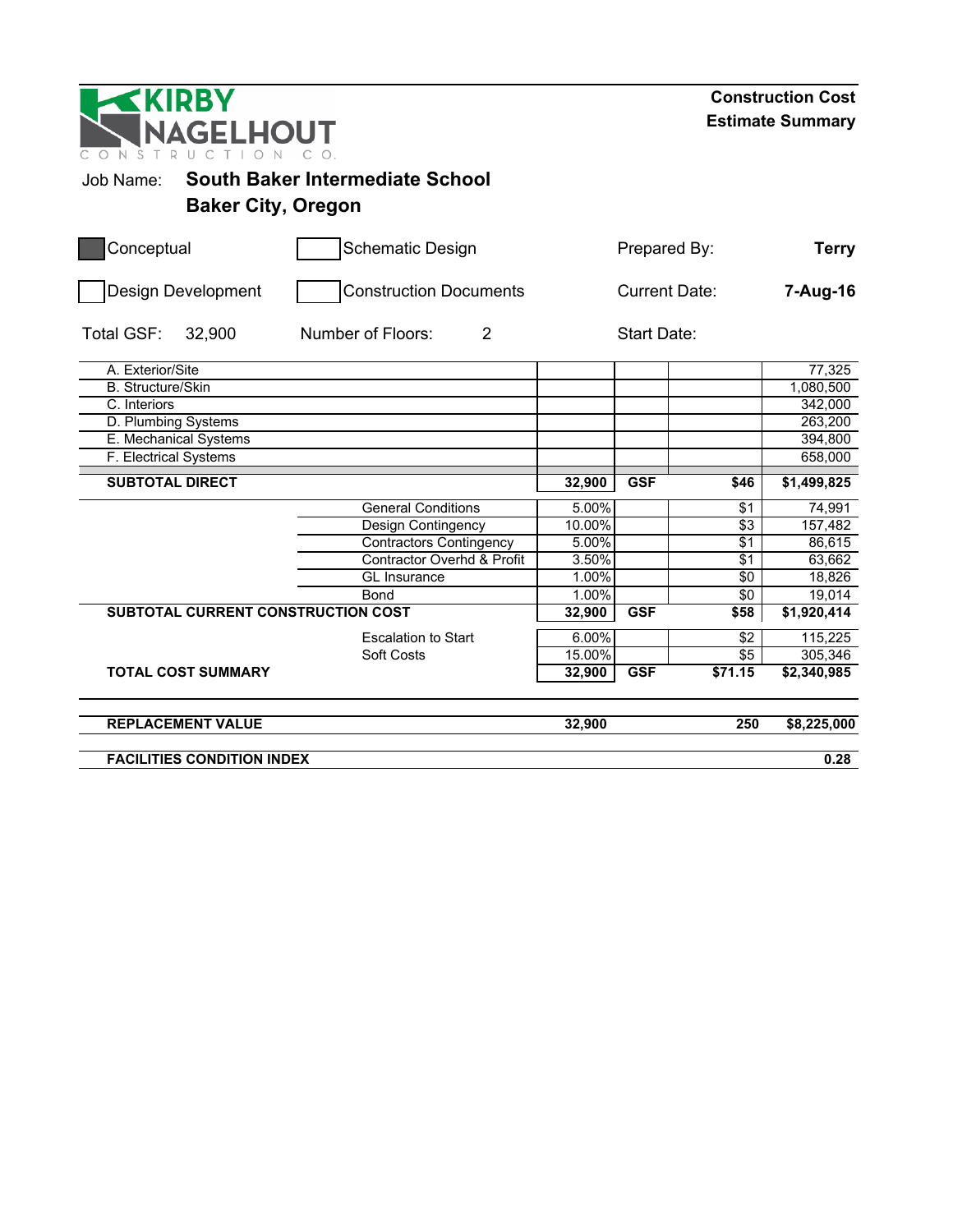| <b>EKIRBY</b>                            | <b>Construction Cost</b>                |                |                      |        |                  |
|------------------------------------------|-----------------------------------------|----------------|----------------------|--------|------------------|
| NAGELHOUT<br>N<br>S<br>т<br>$\mathsf{R}$ |                                         |                |                      |        | <b>Estimate</b>  |
| Job Name:                                | South Baker Intermediate School         |                |                      |        |                  |
|                                          | <b>Baker City, Oregon</b>               |                |                      |        |                  |
| Conceptual                               | <b>Schematic Design</b>                 |                | Prepared By:         |        | <b>Terry</b>     |
| Design Development                       | <b>Construction Documents</b>           |                | <b>Current Date:</b> |        | 7-Aug-16         |
| Total GSF:<br>32,900                     | $\overline{2}$<br>Number of Floors:     |                | <b>Start Date:</b>   |        |                  |
| Demolition                               | Demolition                              | 32,900         | S <sub>F</sub>       | 0.50   | 16,450           |
| Landscape                                | A2.1<br><b>Exterior Furniture</b>       | $\overline{4}$ | EA                   | 500.00 | 2,000            |
|                                          | A2.2<br><b>Bike Racks</b>               |                | N/A                  |        | $\mathbf 0$      |
|                                          | A2.3<br><b>Irrigation System</b>        |                | N/A                  |        | $\mathbf 0$      |
|                                          | A2.4<br><b>Landscape Vegetation</b>     |                | N/A                  |        | 0                |
|                                          | A2.5                                    |                | N/A                  |        | $\pmb{0}$        |
|                                          | A2.6<br><b>Trees</b>                    |                | N/A                  |        | $\overline{0}$   |
|                                          | A2.7<br>Patio Systems                   |                | N/A                  |        | $\overline{0}$   |
|                                          | A2.8<br><b>Other Amenities</b>          |                | N/A                  |        | $\mathbf 0$      |
| <b>Site</b>                              | A3.2.1<br>Playground Areas (Paving)     | 7,000          | S <sub>F</sub>       | 4.00   | 28,000           |
|                                          | A3.2.1<br>Playground Areas (Track)      |                | N/A                  |        | 0                |
|                                          | A3.2.2<br>Equipment                     |                | N/A                  |        | $\mathbf 0$      |
|                                          | A3.2.3<br>Fencing                       | 1,175          | LF                   | 25.00  | 29,375           |
| Fields                                   | A3.3.2<br>Baseball                      |                | N/A                  |        | $\mathbf 0$      |
|                                          | A3.3.4<br>Practice                      |                | N/A                  |        | 0                |
|                                          | A3.3.5<br>Irrigation                    |                | N/A                  |        | 0                |
|                                          | A3.3.8<br><b>Tennis Courts</b>          |                | N/A                  |        |                  |
|                                          | A3.10<br>PE Equipment Storage           |                | N/A                  |        | $\boldsymbol{0}$ |
|                                          | A3.13<br><b>Loading Dock</b>            |                | N/A                  |        | $\overline{0}$   |
|                                          | A3.14<br>Dumpster                       | 60             | LF                   | 25.00  | 1,500            |
|                                          | $\overline{A3.15}$<br>Compactor         |                | N/A                  |        | $\overline{0}$   |
| <b>Site Utilities</b>                    | Electrical<br>A4.1                      |                | N/A                  |        | $\mathbf 0$      |
|                                          | A4.2<br><b>Gas Distribution</b>         |                | N/A                  |        | $\mathbf 0$      |
|                                          | A4.3<br>Sanitary                        |                | N/A                  |        | $\overline{0}$   |
|                                          | A4.4<br>Storm                           |                | N/A                  |        | $\mathbf 0$      |
|                                          | A4.5                                    |                | N/A                  |        | 0                |
|                                          | A4.6<br><b>Voice Data</b>               |                | N/A                  |        | 0                |
|                                          | A4.7<br>Water                           |                | N/A                  |        | $\mathbf 0$      |
|                                          | A4.8<br><b>Backflow Preventer</b>       |                | N/A                  |        | $\mathbf 0$      |
|                                          | A4.9<br><b>Lift Stations</b>            |                | N/A                  |        | $\overline{0}$   |
| <b>ADA Compliance</b>                    | A6.1<br>Handicap Parking                |                | N/A                  |        | $\mathbf 0$      |
| **No good options                        | A6.2<br>Passenger Loading               |                | N/A                  |        | $\overline{0}$   |
|                                          | A6.3<br><b>Accessible Entry</b>         |                | N/A                  |        | $\overline{0}$   |
|                                          | A6.4<br><b>Exterior Stairs/Railings</b> |                | N/A                  |        | $\overline{0}$   |
|                                          | A6.5<br><b>Exterior Ramps and Walks</b> |                | N/A                  |        | $\overline{0}$   |
|                                          | A6.6<br><b>Barrier Free Route</b>       |                | N/A                  |        | $\mathbf 0$      |
|                                          | A6.7<br><b>Building Entry</b>           |                | N/A                  |        | $\mathbf 0$      |
| Foundation/Footings                      | $\overline{B1.1}$<br>Structure          |                | N/A                  |        | $\overline{0}$   |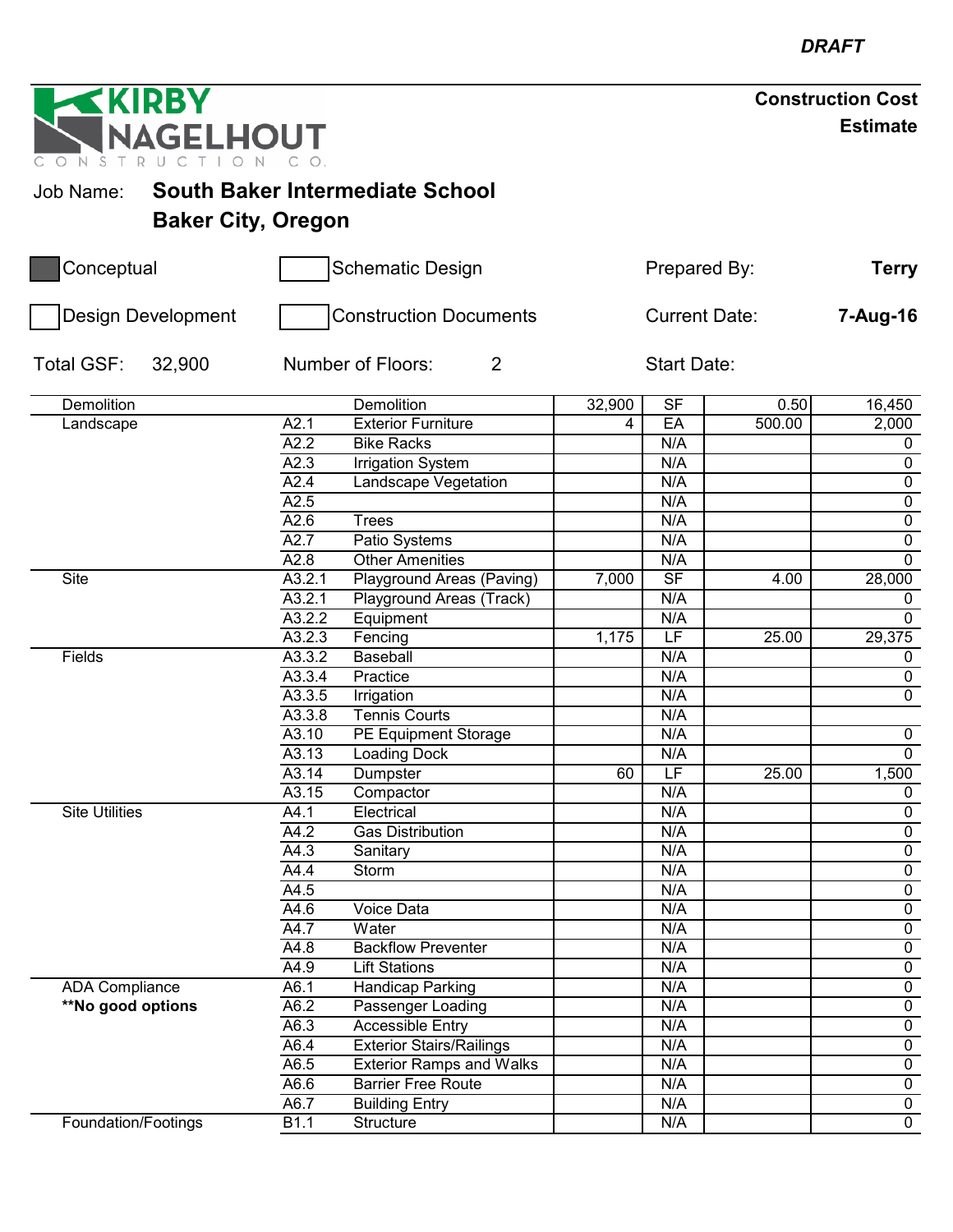**IRBY GELHOUT** T R  $\mathbb N$ S

Job Name: **South Baker Intermediate School**

|                         | B1.2              | Damproofing/Dewatering          | 1.     | <b>ALLOW</b>             | 10,000.00 | 10,000           |
|-------------------------|-------------------|---------------------------------|--------|--------------------------|-----------|------------------|
|                         | B <sub>1.3</sub>  | Slab On Grade                   |        | N/A                      |           |                  |
|                         | <b>B1.4</b>       | <b>Floor Framing</b>            |        | N/A                      |           | 0                |
| Columns/Beams/Walls     | B <sub>2.1</sub>  | Structure                       | 32,900 | $\overline{\mathsf{SF}}$ | 1.00      | 32,900           |
|                         | B2.2              | Fire/Occ. Separation            |        | <b>INCL</b>              |           | $\Omega$         |
| Roofing                 | B3.1              | <b>Condition Rating</b>         | 32,900 | SF                       | 12.00     | 394,800          |
|                         | <b>B3.2</b>       | Roof Openings                   |        | <b>INCL</b>              |           | 0                |
|                         | <b>B3.3</b>       | Roof Openings (Access)          |        | <b>INCL</b>              |           | $\pmb{0}$        |
|                         | <b>B3.4</b>       | Roof Equipment Curbing          |        | <b>INCL</b>              |           | $\mathbf 0$      |
|                         | <b>B3.5</b>       | Leakage                         |        | N/A                      |           | $\overline{0}$   |
|                         | <b>B3.6</b>       | <b>Ponding Water</b>            |        | <b>INCL</b>              |           | $\mathbf 0$      |
|                         | <b>B3.7</b>       | <b>Roof Drains</b>              |        | <b>INCL</b>              |           | $\mathbf 0$      |
|                         | <b>B3.8</b>       | Gutters/Downspouts              |        | <b>INCL</b>              |           | $\overline{0}$   |
| <b>Exterior Walls</b>   | B4.1              | <b>Exterior Finish</b>          | 16,500 | SF                       | 25.00     | 412,500          |
|                         | B4.3              | <b>Sealants</b>                 |        | <b>INCL</b>              |           | $\mathbf 0$      |
|                         | <b>B4.4</b>       | <b>Expansion/Control Joints</b> |        | <b>INCL</b>              |           | $\mathbf 0$      |
|                         | B4.5              | <b>Thermal Condition</b>        |        | <b>INCL</b>              |           | 0                |
|                         | <b>B4.7</b>       | <b>General Appearance</b>       |        | <b>INCL</b>              |           | $\overline{0}$   |
| Doors/Windows/Louvers   | $\overline{B5.1}$ | Windows                         |        | <b>INCL</b>              |           | $\overline{0}$   |
|                         | B5.2              | <b>Louvers and Vents</b>        |        | <b>INCL</b>              |           | $\overline{0}$   |
|                         | <b>B5.3</b>       | <b>Main Entry Doors</b>         |        | <b>INCL</b>              |           | $\overline{0}$   |
|                         | <b>B5.4</b>       | Main Entry Hardware             |        | <b>INCL</b>              |           | $\pmb{0}$        |
|                         | <b>B5.5</b>       | <b>Other Exterior Doors</b>     |        | <b>INCL</b>              |           | $\mathbf 0$      |
|                         | <b>B5.6</b>       | <b>Other Exterior Hardware</b>  |        | <b>INCL</b>              |           | $\overline{0}$   |
| Open Code Issues        | $\overline{B6.1}$ | Open Code Issues - Sprinkle     | 32,900 | $S$ F                    | 4.00      | 131,600          |
| Open Code Issues        | $\overline{B6.1}$ | Open Code Issues - Fire Alar    | 32,900 | SF                       | 3.00      | 98,700           |
| <b>Interior General</b> | $\overline{C1.1}$ | <b>Wall Finishes Classrooms</b> | 32,900 | SF                       | 10.00     | 329,000          |
|                         | C1.2              | <b>Wall Finishes Cooridors</b>  |        | <b>INCL</b>              |           | 0                |
|                         | C1.3              | <b>Wall Finishes Restrooms</b>  |        | <b>INCL</b>              |           | $\pmb{0}$        |
|                         | C1.4              | <b>Wall Finishes Other</b>      |        | <b>INCL</b>              |           | $\mathbf 0$      |
|                         | C1.5              | Cabinetry                       |        | <b>INCL</b>              |           | $\mathbf 0$      |
|                         | C1.6              | <b>Operable Walls</b>           |        | N/A                      |           | $\overline{0}$   |
| <b>Interior Doors</b>   | C <sub>2.1</sub>  | Classroom Doors/Frames          |        | <b>INCL</b>              |           | $\pmb{0}$        |
|                         | C <sub>2.2</sub>  | Hardware                        |        | <b>INCL</b>              |           | $\pmb{0}$        |
|                         | C <sub>2.3</sub>  | Hallway Fire Door               |        | <b>INCL</b>              |           | $\overline{0}$   |
|                         | C <sub>2.4</sub>  | Gates/Rollup Doors              |        | <b>INCL</b>              |           | $\mathbf 0$      |
| Ceilings                | C3.1              | <b>ACT</b>                      |        | <b>INCL</b>              |           | $\boldsymbol{0}$ |
|                         | C3.2              | Drywall                         |        | N/A                      |           | $\overline{0}$   |
|                         | C3.3              | Other                           |        | N/A                      |           | $\mathbf 0$      |
| Flooring                | C4.1              | Carpet                          |        | N/A                      |           | 0                |
|                         | C4.2              | <b>VCT</b>                      |        | N/A                      |           | $\mathbf 0$      |
|                         | C4.3              | Tile                            |        | N/A                      |           | $\mathbf 0$      |
|                         | C4.4              | Terrazzo                        |        | N/A                      |           | $\mathbf 0$      |
|                         | $\overline{C4.5}$ | Wood                            |        | N/A                      |           | $\overline{0}$   |
|                         | C4.6              | <b>Sealed Concrete</b>          |        | N/A                      |           | $\overline{0}$   |
|                         | C4.7              | Other                           |        | N/A                      |           | $\overline{0}$   |
|                         |                   |                                 |        |                          |           |                  |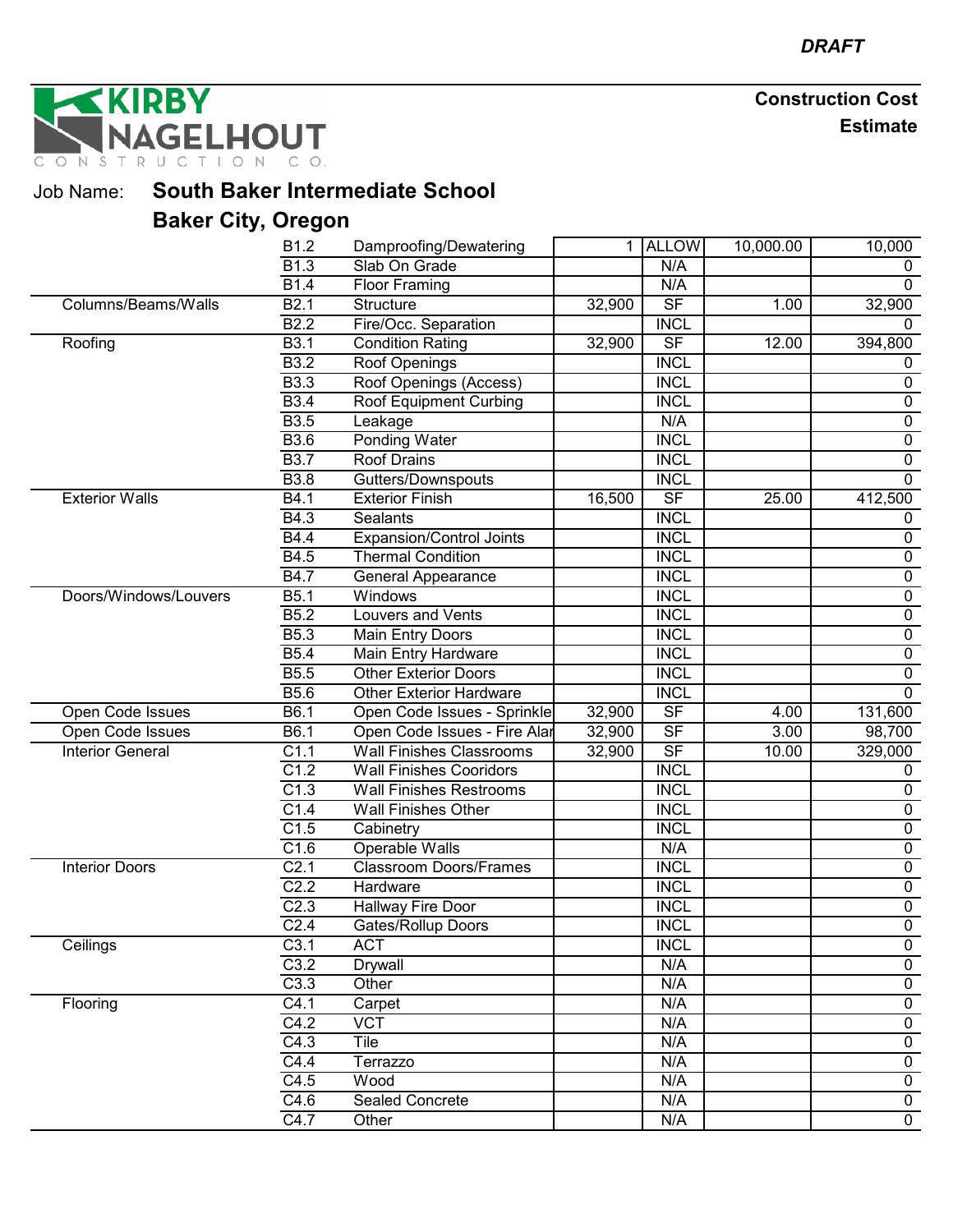**KIRBY GELHOUT** ONSTRU

Job Name: **South Baker Intermediate School**

| <b>Stairs</b>                      | C5.1              | <b>Landing Finish</b>                 |             | 1 ALLOW                  | 2,500.00        | 2,500          |
|------------------------------------|-------------------|---------------------------------------|-------------|--------------------------|-----------------|----------------|
|                                    | C5.2              | <b>Stair Treads</b>                   |             | <b>INCL</b>              |                 | 0              |
|                                    | C5.3              | <b>Stair Nosings</b>                  |             | <b>INCL</b>              |                 | $\overline{0}$ |
|                                    | C5.4              | <b>Handrails</b>                      |             | <b>INCL</b>              |                 | $\overline{0}$ |
| <b>Toilet Rooms</b>                | C6.1              | <b>Restroom Accessories</b>           |             | N/A                      |                 | $\overline{0}$ |
|                                    | C6.2              | <b>Toilet Partitions</b>              |             | N/A                      |                 | $\overline{0}$ |
|                                    | C6.3              | <b>Screen Partitions</b>              |             | N/A                      |                 | $\overline{0}$ |
|                                    | C6.4              | Flooring                              |             | N/A                      |                 | $\overline{0}$ |
|                                    | $\overline{C6.5}$ | Walls                                 |             | N/A                      |                 | $\overline{0}$ |
|                                    | C6.6              | Signage                               | 1           | <b>ALLOW</b>             | 500.00          | 500            |
|                                    | C6.7              | <b>ADA Accessibility</b>              |             | N/A                      |                 | $\mathbf{0}$   |
| Signage                            | C7.1              | Room                                  | $\mathbf 1$ | <b>ALLOW</b>             | 10,000.00       | 10,000         |
|                                    | C7.2              | Directional                           |             | <b>INCL</b>              |                 | 0              |
| Other                              | C8.1              | <b>Theater Stage Equip</b>            |             | N/A                      |                 | $\overline{0}$ |
|                                    | C8.2              | <b>Theater Curtains</b>               |             | N/A                      |                 | $\pmb{0}$      |
|                                    | C8.3              | <b>Fixed Aud. Seating</b>             |             | N/A                      |                 | $\overline{0}$ |
|                                    | C8.4              | Gymnasium Athletic Eq                 |             | N/A                      |                 | $\overline{0}$ |
|                                    | C8.5              | <b>Student Lockers</b>                |             | N/A                      |                 | $\overline{0}$ |
|                                    | C8.6              | <b>PE Lockers</b>                     |             | N/A                      |                 | $\overline{0}$ |
|                                    | C8.7              | <b>Indoor Pools</b>                   |             | N/A                      |                 | $\overline{0}$ |
|                                    | C8.8              | <b>Bleachers</b>                      |             | N/A                      |                 | $\overline{0}$ |
| <b>Plumbing Systems</b>            | $D1-D5$           | Plumbing                              | 32,900      | $\overline{\mathsf{SF}}$ | 8.00            | 263,200        |
| <b>Mechanical Systems</b>          | E1-E10            | <b>HVAC (Add AC)</b>                  | 32,900      | $\overline{\mathsf{SF}}$ | 12.00           | 394,800        |
| Classroom Tech.                    | F4.1              | Projector/Screen                      | 32,900      | $\overline{\mathsf{SF}}$ | 5.00            | 164,500        |
| Includes Safety, Security,         | F4.2              | <b>Document Camera</b>                |             | <b>INCL</b>              |                 | 0              |
| Intercom, and Clock Upgrades       | F4.3              | <b>Audio Enhancements</b>             |             | <b>INCL</b>              |                 | 0              |
|                                    | F4.4              | <b>Student Stations Data</b>          |             | <b>INCL</b>              |                 | $\overline{0}$ |
|                                    | F4.5              | <b>Student Stations Power</b>         |             | <b>INCL</b>              |                 | $\Omega$       |
| <b>Electrical Systems</b>          | $F1-F6$           | Electrical                            | 32,900      | $\overline{\mathsf{SF}}$ | 15.00           | 493,500        |
| <b>SUBTOTAL DIRECT</b>             |                   |                                       | 32,900      | <b>GSF</b>               | \$46            | \$1,499,825    |
|                                    |                   | <b>General Conditions</b>             | 5.00%       |                          | \$1             | 74,991         |
|                                    |                   | Design Contingency                    | 10.00%      |                          | \$3             | 157,482        |
|                                    |                   | <b>Contractors Contingency</b>        | 5.00%       |                          | \$1             | 86,615         |
|                                    |                   | <b>Contractor Overhd &amp; Profit</b> | 3.50%       |                          | $\overline{$1}$ | 63,662         |
|                                    |                   | GL Insurance                          | 1.00%       |                          | $\sqrt{6}$      | 18,826         |
|                                    |                   | <b>Bond</b>                           | 1.00%       |                          | $\sqrt{6}$      | 19,014         |
| SUBTOTAL CURRENT CONSTRUCTION COST |                   |                                       | 32,900      | <b>GSF</b>               | \$58            | \$1,920,414    |
|                                    |                   |                                       |             |                          |                 |                |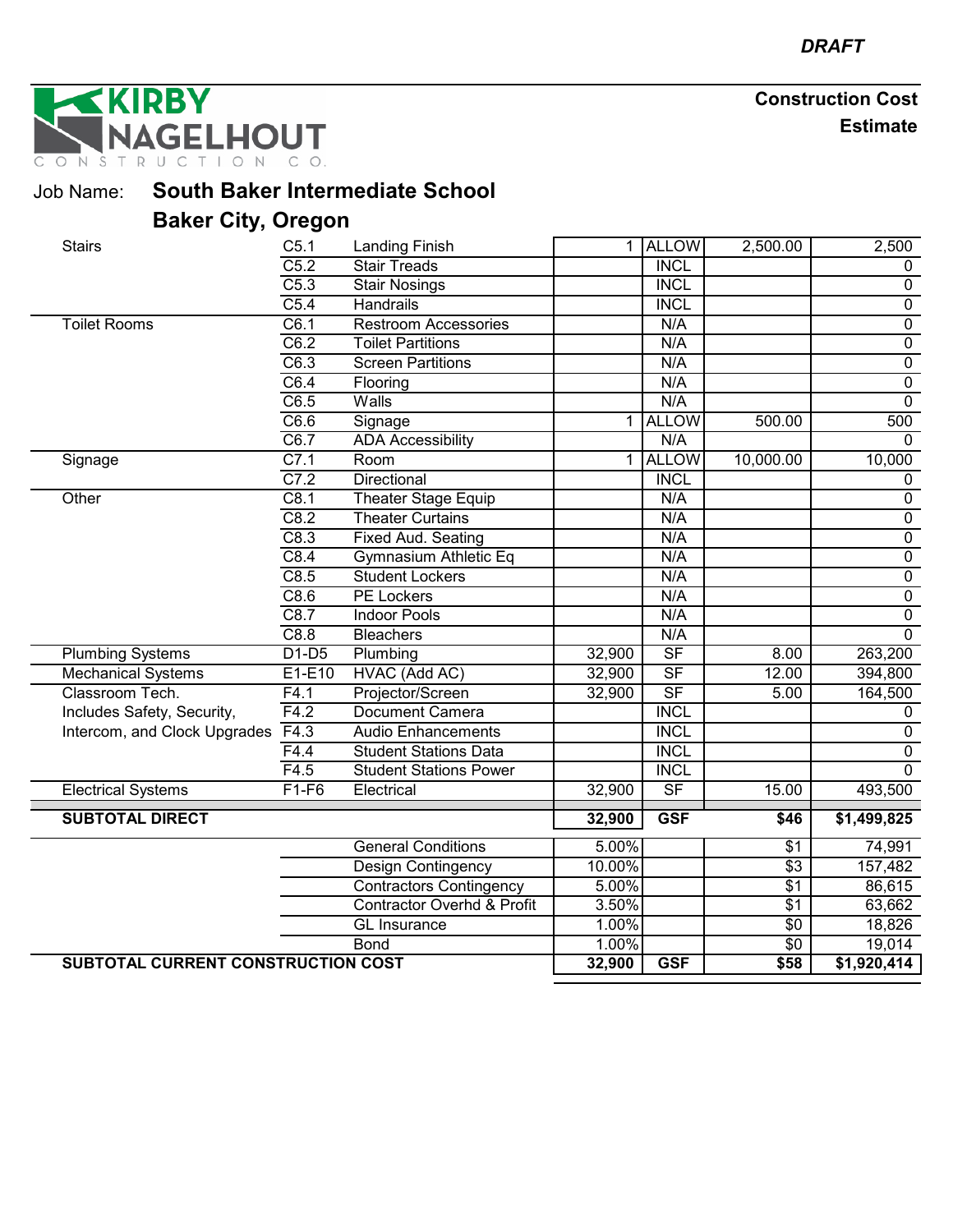| KIRBY<br><b>NAGELHOUT</b><br>$\mathsf{D}$<br>NST<br>$\Box$<br>$\subset$ |                                 | <b>Construction Cost</b><br><b>Estimate Summary</b> |            |             |                        |  |
|-------------------------------------------------------------------------|---------------------------------|-----------------------------------------------------|------------|-------------|------------------------|--|
| Job Name:<br>Haines, Oregon                                             | <b>Haines Elementary School</b> |                                                     |            |             |                        |  |
| Conceptual                                                              | <b>Schematic Design</b>         | Prepared By:                                        |            |             |                        |  |
| Design Development                                                      | <b>Construction Documents</b>   | <b>Current Date:</b>                                |            |             | 7-Aug-16               |  |
| <b>Total GSF:</b><br>13,700                                             | 3<br>Number of Floors:          |                                                     |            |             |                        |  |
| A. Exterior/Site                                                        |                                 |                                                     |            |             | 137,200                |  |
| <b>B.</b> Structure/Skin                                                |                                 |                                                     |            |             | 366,100                |  |
| $\overline{C}$ . Interiors                                              |                                 |                                                     |            |             | 165,750                |  |
| D. Plumbing Systems                                                     |                                 |                                                     |            |             | 109,600                |  |
| E. Mechanical Systems                                                   |                                 |                                                     |            |             | 164,400                |  |
| F. Electrical Systems                                                   |                                 |                                                     |            |             | 274,000                |  |
| <b>SUBTOTAL DIRECT</b>                                                  |                                 | 13,700                                              | <b>GSF</b> | \$49        | \$669,050              |  |
|                                                                         | <b>General Conditions</b>       | 5.00%                                               |            | \$1         | 33,453                 |  |
|                                                                         | Design Contingency              | 10.00%                                              |            | \$1         | 70,250                 |  |
|                                                                         | <b>Contractors Contingency</b>  | 5.00%                                               |            | \$1         | 38,638                 |  |
|                                                                         | Contractor Overhd & Profit      | 3.50%                                               |            | \$0         | 28,399                 |  |
|                                                                         | <b>GL</b> Insurance             | 1.00%                                               |            | \$0         | 8,398                  |  |
|                                                                         | <b>Bond</b>                     | 1.00%                                               |            | $\sqrt{6}$  | 8,482                  |  |
| SUBTOTAL CURRENT CONSTRUCTION COST                                      |                                 | 13,700                                              | <b>GSF</b> | \$63        | \$856,669              |  |
|                                                                         | <b>Escalation to Start</b>      | 6.00%                                               |            | $\sqrt{$1}$ | 51,400                 |  |
|                                                                         | Soft Costs                      | 15.00%                                              |            | $\sqrt{2}$  | 136,210                |  |
| <b>TOTAL COST SUMMARY</b>                                               |                                 | 13,700                                              | <b>GSF</b> | \$76.22     | $\overline{1,044,279}$ |  |
| <b>REPLACEMENT VALUE</b>                                                |                                 | 13,700                                              |            | 275         | \$3,767,500            |  |
| <b>FACILITIES CONDITION INDEX</b>                                       |                                 |                                                     |            |             | 0.28                   |  |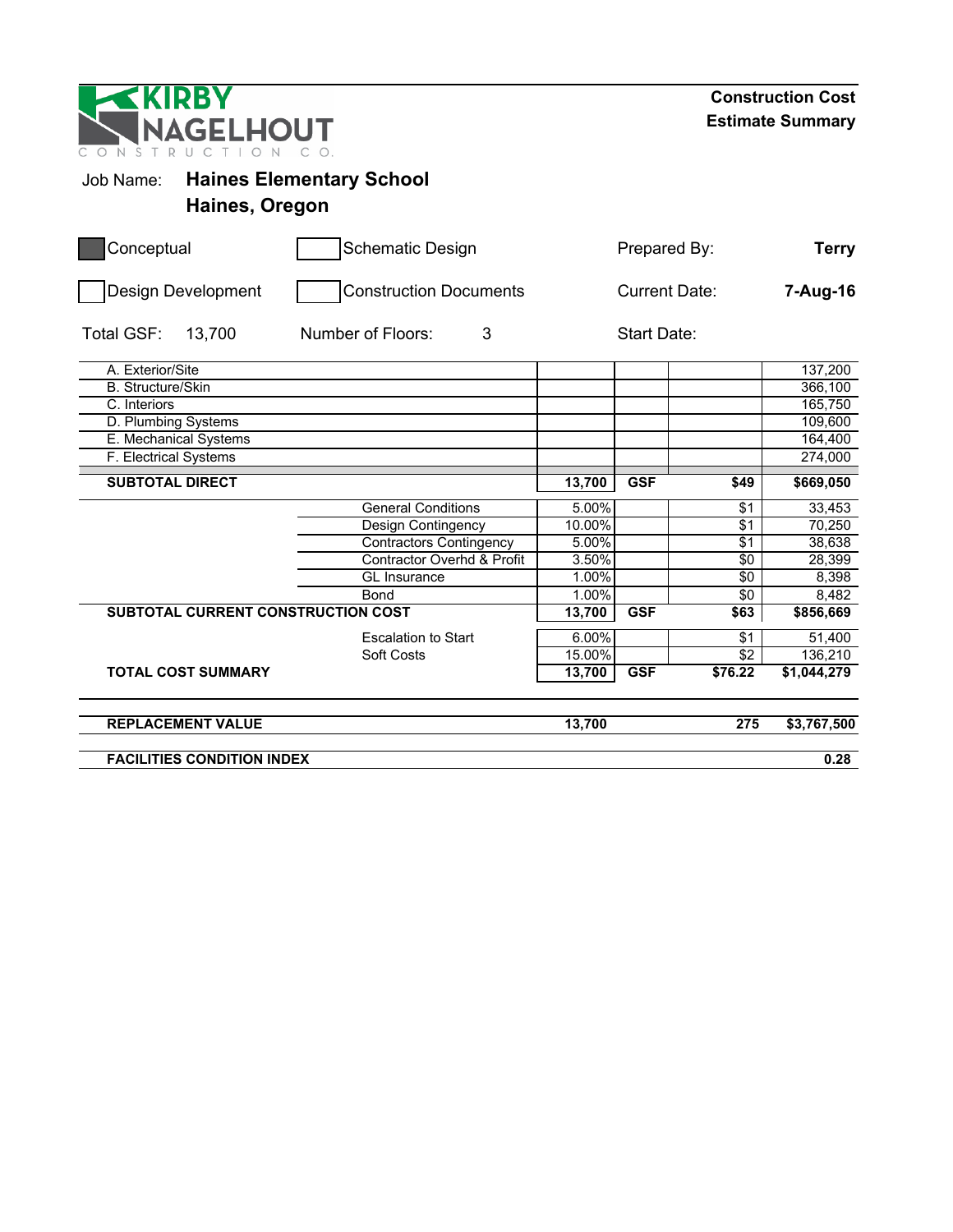**GELHOUT** N S T R U C

**IRBY** 

# Job Name: **Haines Elementary School**

**Haines, Oregon**

| Conceptual            |                        | <b>Schematic Design</b>         | Prepared By:         |                          |           | <b>Terry</b>   |
|-----------------------|------------------------|---------------------------------|----------------------|--------------------------|-----------|----------------|
| Design Development    |                        | <b>Construction Documents</b>   | <b>Current Date:</b> |                          |           | 7-Aug-16       |
| Total GSF:<br>13,700  | 3<br>Number of Floors: |                                 |                      |                          |           |                |
| Demolition            |                        | Demolition                      | 13,700               | S <sub>F</sub>           | 1.00      | 13,700         |
| Landscape             | A2.1                   | <b>Exterior Furniture</b>       |                      | N/A                      |           | $\mathbf 0$    |
|                       | $\overline{A2.2}$      | <b>Bike Racks</b>               |                      | N/A                      |           | $\overline{0}$ |
|                       | A2.3                   | <b>Irrigation System</b>        |                      | N/A                      |           | $\pmb{0}$      |
|                       | A2.4                   | <b>Landscape Vegetation</b>     |                      | N/A                      |           | $\overline{0}$ |
|                       | A2.5                   |                                 |                      | N/A                      |           | $\overline{0}$ |
|                       | A2.6                   | <b>Trees</b>                    |                      | N/A                      |           | $\overline{0}$ |
|                       | A2.7                   | Patio Systems                   |                      | N/A                      |           | $\mathbf 0$    |
|                       | A2.8                   | <b>Other Amenities</b>          |                      | N/A                      |           | $\overline{0}$ |
| <b>Site</b>           | A3.1                   | <b>Covered Canopy</b>           |                      | N/A                      |           | $\overline{0}$ |
|                       | A3.2.1                 | Playground Areas (Paving)       | 13,000               | $\overline{\mathsf{SF}}$ | 4.00      | 52,000         |
|                       | A3.2.1                 | Playground Areas (Track)        |                      | N/A                      |           | $\mathbf 0$    |
|                       | A3.2.2                 | Equipment                       |                      | N/A                      |           | $\mathbf 0$    |
|                       | A3.2.3                 | Fencing                         | 1,400                | $\overline{\mathsf{LF}}$ | 25.00     | 35,000         |
| Fields                | A3.3.2                 | Baseball                        |                      | N/A                      |           | 0              |
|                       | A3.3.4                 | Practice                        |                      | N/A                      |           | $\overline{0}$ |
|                       | A3.3.5                 | Irrigation                      |                      | N/A                      |           | $\overline{0}$ |
|                       | A3.3.8                 | <b>Tennis Courts</b>            |                      | N/A                      |           | $\overline{0}$ |
|                       | A3.10                  | PE Equipment Storage            |                      | N/A                      |           | $\overline{0}$ |
|                       | A3.13                  | <b>Loading Dock</b>             |                      | N/A                      |           | $\overline{0}$ |
|                       | A3.14                  | Dumpster                        | 60                   | LF                       | 25.00     | 1,500          |
|                       | A3.15                  | Compactor                       |                      | N/A                      |           | 0              |
| <b>Site Utilities</b> | A4.1                   | Electrical                      |                      | N/A                      |           | $\overline{0}$ |
|                       | A4.2                   | <b>Gas Distribution</b>         |                      | N/A                      |           | $\overline{0}$ |
|                       | A4.3                   | Sanitary                        |                      | N/A                      |           | $\overline{0}$ |
|                       | A4.4                   | Storm                           |                      | N/A                      |           | $\overline{0}$ |
|                       | A4.5                   |                                 |                      | N/A                      |           | $\overline{0}$ |
|                       | A4.6                   | <b>Voice Data</b>               |                      | N/A                      |           | $\overline{0}$ |
|                       | A4.7                   | Water                           |                      | N/A                      |           | $\overline{0}$ |
|                       | A4.8                   | <b>Backflow Preventer</b>       |                      | N/A                      |           | $\mathbf 0$    |
|                       | A4.9                   | <b>Lift Stations</b>            |                      | N/A                      |           | $\overline{0}$ |
| <b>ADA Compliance</b> | A6.1                   | <b>Handicap Parking</b>         | 10,000               | SF                       | 2.50      | 25,000         |
| **No good options     | A6.2                   | Passenger Loading               |                      | <b>INCL</b>              |           | $\mathbf 0$    |
|                       | A6.3                   | <b>Accessible Entry</b>         |                      | <b>INCL</b>              |           | $\overline{0}$ |
|                       | A6.4                   | <b>Exterior Stairs/Railings</b> |                      | <b>INCL</b>              |           | $\mathbf 0$    |
|                       | A6.5                   | <b>Exterior Ramps and Walks</b> |                      | <b>INCL</b>              |           | $\overline{0}$ |
|                       | A6.6                   | <b>Barrier Free Route</b>       |                      | <b>INCL</b>              |           | $\overline{0}$ |
|                       | A6.7                   | <b>Building Entry</b>           | 1                    | <b>ALLOW</b>             | 10,000.00 | 10,000         |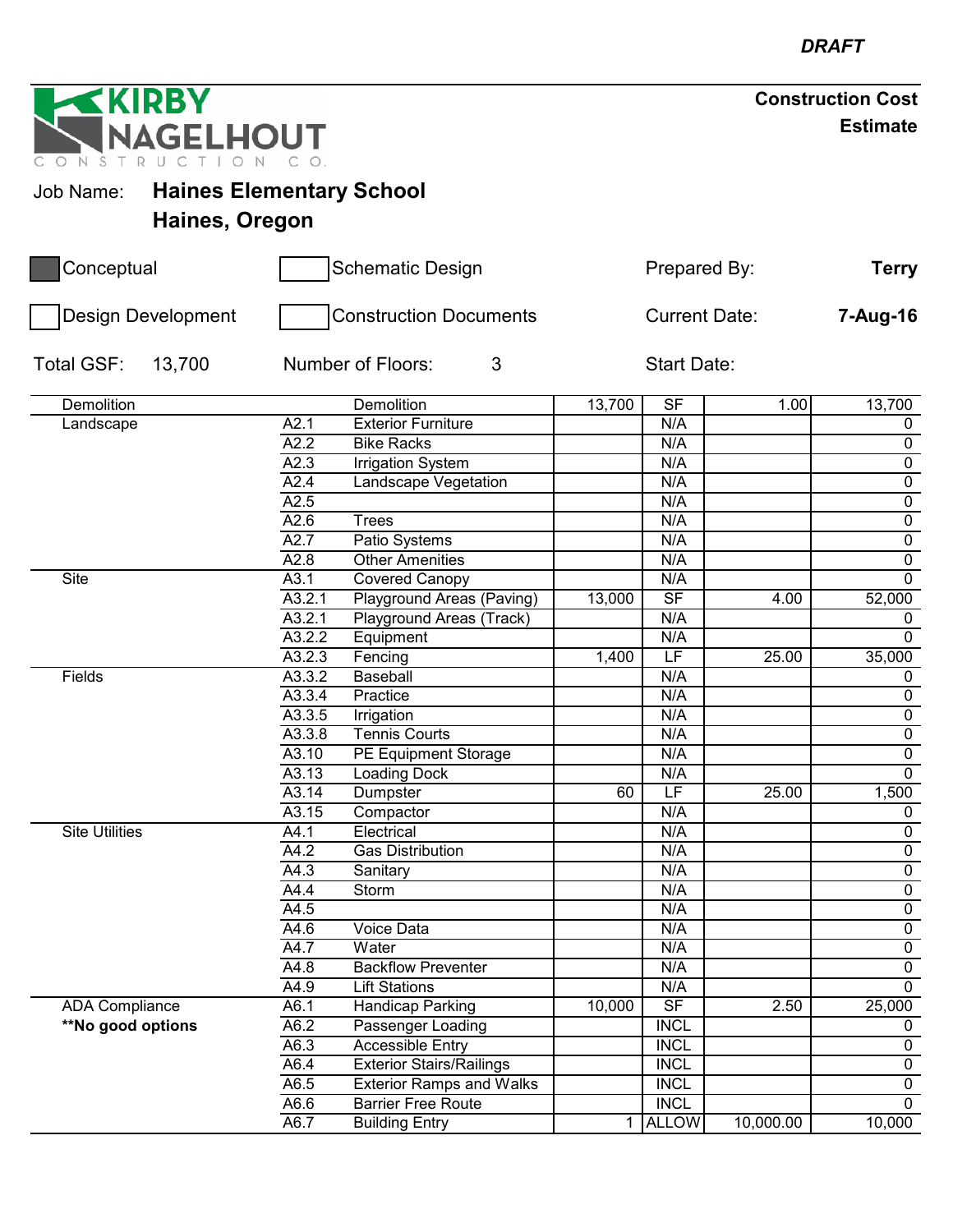**KIRBY** AGELHOUT STRU  $\mathbb N$ 

Job Name: **Haines Elementary School**

# **Haines, Oregon**

| Foundation/Footings     | B1.1              | <b>Structure</b>                |        | N/A                      |       | $\boldsymbol{0}$ |
|-------------------------|-------------------|---------------------------------|--------|--------------------------|-------|------------------|
|                         | $\overline{B1.2}$ | Damproofing/Dewatering          |        | N/A                      |       | $\overline{0}$   |
|                         | B <sub>1.3</sub>  | Slab On Grade                   |        | N/A                      |       | $\pmb{0}$        |
|                         | B1.4              | <b>Floor Framing</b>            |        | N/A                      |       | $\mathbf 0$      |
| Columns/Beams/Walls     | B2.1              | <b>Structure</b>                | 13,700 | N/A                      | 5.00  | 68,500           |
|                         | <b>B2.2</b>       | Fire/Occ. Separation            |        | <b>INCL</b>              |       | $\Omega$         |
| Roofing                 | <b>B3.1</b>       | <b>Condition Rating</b>         | 13,700 | SF                       | 12.00 | 164,400          |
|                         | <b>B3.2</b>       | Roof Openings                   |        | <b>INCL</b>              |       | 0                |
|                         | B <sub>3.3</sub>  | Roof Openings (Access)          |        | <b>INCL</b>              |       | $\mathbf 0$      |
|                         | <b>B3.4</b>       | Roof Equipment Curbing          |        | <b>INCL</b>              |       | $\overline{0}$   |
|                         | <b>B3.5</b>       | Leakage                         |        | N/A                      |       | $\mathbf 0$      |
|                         | <b>B3.6</b>       | <b>Ponding Water</b>            |        | <b>INCL</b>              |       | $\pmb{0}$        |
|                         | <b>B3.7</b>       | <b>Roof Drains</b>              |        | <b>INCL</b>              |       | $\overline{0}$   |
|                         | <b>B3.8</b>       | Gutters/Downspouts              |        | <b>INCL</b>              |       | $\overline{0}$   |
| <b>Exterior Walls</b>   | B4.1              | <b>Exterior Finish</b>          | 8,880  | $\overline{\mathsf{SF}}$ | 15.00 | 133,200          |
|                         | B4.3              | <b>Sealants</b>                 |        | <b>INCL</b>              |       | 0                |
|                         | B4.4              | Expansion/Control Joints        |        | <b>INCL</b>              |       | 0                |
|                         | B4.5              | <b>Thermal Condition</b>        |        | <b>INCL</b>              |       | $\mathbf 0$      |
|                         | <b>B4.7</b>       | <b>General Appearance</b>       |        | <b>INCL</b>              |       | $\mathbf 0$      |
| Doors/Windows/Louvers   | B5.1              | Windows                         |        | <b>INCL</b>              |       | $\mathbf 0$      |
|                         | B5.2              | Louvers and Vents               |        | <b>INCL</b>              |       | $\overline{0}$   |
|                         | <b>B5.3</b>       | Main Entry Doors                |        | <b>INCL</b>              |       | $\pmb{0}$        |
|                         | <b>B5.4</b>       | Main Entry Hardware             |        | <b>INCL</b>              |       | $\pmb{0}$        |
|                         | <b>B5.5</b>       | <b>Other Exterior Doors</b>     |        | <b>INCL</b>              |       | $\overline{0}$   |
|                         | <b>B5.6</b>       | <b>Other Exterior Hardware</b>  |        | <b>INCL</b>              |       | $\overline{0}$   |
| Open Code Issues        | B6.1              | Open Code Issues - Sprinklers   |        | N/A                      |       | $\pmb{0}$        |
| Open Code Issues        | B6.1              | Open Code Issues - Fire Alarm   |        | N/A                      |       | $\overline{0}$   |
| <b>Interior General</b> | C1.1              | <b>Wall Finishes Classrooms</b> | 13,700 | $\overline{\mathsf{SF}}$ | 10.00 | 137,000          |
|                         | C1.2              | <b>Wall Finishes Cooridors</b>  |        | <b>INCL</b>              |       | $\mathbf 0$      |
|                         | C1.3              | <b>Wall Finishes Restrooms</b>  |        | <b>INCL</b>              |       | $\mathbf 0$      |
|                         | C1.4              | Wall Finishes Other             |        | <b>INCL</b>              |       | $\mathbf 0$      |
|                         | C1.5              | Cabinetry                       |        | <b>INCL</b>              |       | $\overline{0}$   |
|                         | C1.6              | <b>Operable Walls</b>           |        | N/A                      |       | $\pmb{0}$        |
| <b>Interior Doors</b>   | C <sub>2.1</sub>  | <b>Classroom Doors/Frames</b>   |        | <b>INCL</b>              |       | $\overline{0}$   |
|                         | C <sub>2.2</sub>  | Hardware                        |        | <b>INCL</b>              |       | $\overline{0}$   |
|                         | C <sub>2.3</sub>  | Hallway Fire Door               |        | <b>INCL</b>              |       | $\overline{0}$   |
|                         | C2.4              | Gates/Rollup Doors              |        | <b>INCL</b>              |       | $\pmb{0}$        |
| Ceilings                | C3.1              | <b>ACT</b>                      |        | N/A                      |       | $\overline{0}$   |
|                         | C3.2              | Drywall                         |        | N/A                      |       | $\pmb{0}$        |
|                         | C3.3              | Other                           |        | N/A                      |       | $\pmb{0}$        |
| Flooring                | $\overline{C4.1}$ | Carpet                          |        | N/A                      |       | $\mathbf 0$      |
|                         | C4.2              | $\overline{VCT}$                |        | N/A                      |       | 0                |
|                         | C4.3              | Tile                            |        | N/A                      |       | $\overline{0}$   |
|                         | C4.4              | Terrazzo                        |        | N/A                      |       | $\mathbf 0$      |
|                         | C4.5              | Wood                            |        | N/A                      |       | $\mathbf 0$      |
|                         | C4.6              | <b>Sealed Concrete</b>          |        | N/A                      |       | $\overline{0}$   |
|                         |                   |                                 |        |                          |       |                  |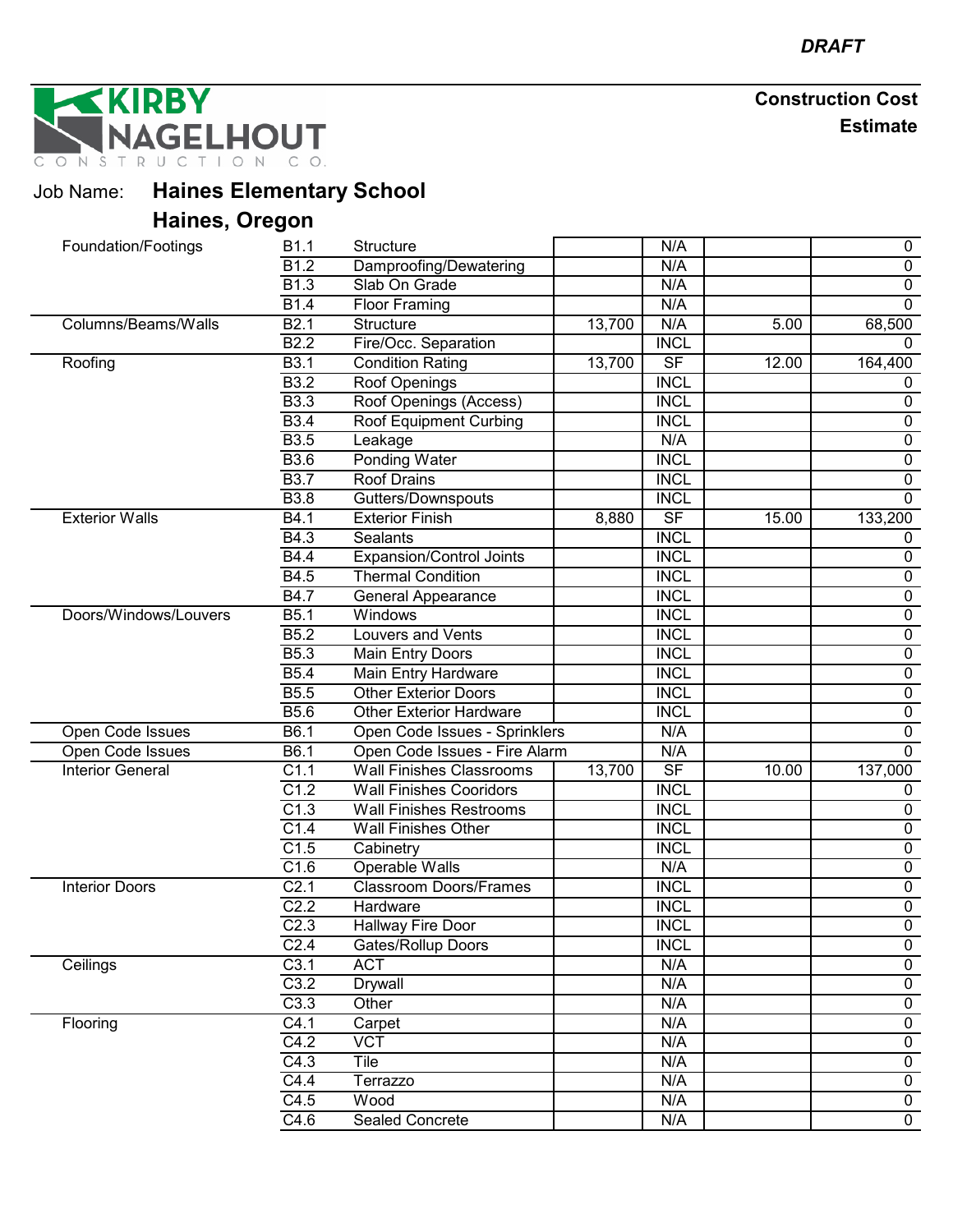**KIRBY GELHOUT** TION CO. ONSTRUC

Job Name: **Haines Elementary School**

# **Haines, Oregon**

|                                    | C4.7              | Other                                 |        | N/A                      |                 | 0              |
|------------------------------------|-------------------|---------------------------------------|--------|--------------------------|-----------------|----------------|
| <b>Stairs</b>                      | $\overline{C5.1}$ | <b>Landing Finish</b>                 | 1      | <b>ALLOW</b>             | 5,000.00        | 5,000          |
|                                    | C5.2              | <b>Stair Treads</b>                   |        | <b>INCL</b>              |                 | $\mathbf 0$    |
|                                    | C5.3              | <b>Stair Nosings</b>                  |        | <b>INCL</b>              |                 | $\mathbf 0$    |
|                                    | C5.4              | <b>Handrails</b>                      |        | <b>INCL</b>              |                 | $\overline{0}$ |
| <b>Toilet Rooms</b>                | C6.1              | <b>Restroom Accessories</b>           | 750    | $\overline{\mathsf{SF}}$ | 25.00           | 18,750         |
|                                    | C6.2              | <b>Toilet Partitions</b>              |        | <b>INCL</b>              |                 | $\mathbf 0$    |
|                                    | C6.3              | <b>Screen Partitions</b>              |        | <b>INCL</b>              |                 | $\pmb{0}$      |
|                                    | C6.4              | Flooring                              |        | <b>INCL</b>              |                 | 0              |
|                                    | C6.5              | Walls                                 |        | <b>INCL</b>              |                 | 0              |
|                                    | C6.6              | Signage                               |        | <b>INCL</b>              |                 | $\overline{0}$ |
|                                    | C6.7              | <b>ADA Accessibility</b>              |        | N/A                      |                 | $\overline{0}$ |
| Signage                            | C7.1              | Room                                  |        | 1 ALLOW                  | 5,000.00        | 5,000          |
|                                    | C7.2              | Directional                           |        | <b>INCL</b>              |                 | $\pmb{0}$      |
| Other                              | C8.1              | Theater Stage Equip                   |        | N/A                      |                 | $\pmb{0}$      |
|                                    | C8.2              | <b>Theater Curtains</b>               |        | N/A                      |                 | $\overline{0}$ |
|                                    | C8.3              | <b>Fixed Aud. Seating</b>             |        | N/A                      |                 | $\overline{0}$ |
|                                    | C8.4              | Gymnasium Athletic Eq                 |        | N/A                      |                 | $\overline{0}$ |
|                                    | C8.5              | <b>Student Lockers</b>                |        | N/A                      |                 | $\overline{0}$ |
|                                    | C8.6              | <b>PE Lockers</b>                     |        | N/A                      |                 | $\overline{0}$ |
|                                    | C8.7              | <b>Indoor Pools</b>                   |        | N/A                      |                 | $\overline{0}$ |
|                                    | C8.8              | <b>Bleachers</b>                      |        | N/A                      |                 | $\mathbf 0$    |
| <b>Plumbing Systems</b>            | $D1-D5$           | Plumbing                              | 13,700 | SF                       | 8.00            | 109,600        |
| <b>Mechanical Systems</b>          | $E1-E10$          | HVAC (Add AC)                         | 13,700 | $\overline{\mathsf{SF}}$ | 12.00           | 164,400        |
| Classroom Tech.                    | F4.1              | Projector/Screen                      | 13,700 | SF                       | 5.00            | 68,500         |
| Includes Safety, Security,         | F4.2              | <b>Document Camera</b>                |        | <b>INCL</b>              |                 | 0              |
| Intercom, and Clock Upgrades       | F4.3              | <b>Audio Enhancements</b>             |        | <b>INCL</b>              |                 | 0              |
|                                    | F4.4              | <b>Student Stations Data</b>          |        | <b>INCL</b>              |                 | $\overline{0}$ |
|                                    | F4.5              | <b>Student Stations Power</b>         |        | <b>INCL</b>              |                 | $\overline{0}$ |
| <b>Electrical Systems</b>          | $F1-F6$           | Electrical                            | 13,700 | $\overline{\mathsf{SF}}$ | 15.00           | 205,500        |
| <b>SUBTOTAL DIRECT</b>             |                   |                                       | 13,700 | <b>GSF</b>               | \$49            | \$669,050      |
|                                    |                   | <b>General Conditions</b>             | 5.00%  |                          | $\sqrt{$1}$     | 33,453         |
|                                    |                   |                                       | 10.00% |                          | $\overline{$1}$ | 70,250         |
|                                    |                   | <b>Design Contingency</b>             | 5.00%  |                          | \$1             | 38,638         |
|                                    |                   | <b>Contractors Contingency</b>        |        |                          |                 |                |
|                                    |                   | <b>Contractor Overhd &amp; Profit</b> | 3.50%  |                          | $\overline{$}0$ | 28,399         |
|                                    |                   | <b>GL</b> Insurance                   | 1.00%  |                          | $\overline{50}$ | 8,398          |
|                                    |                   | <b>Bond</b>                           | 1.00%  |                          | $\overline{$}0$ | 8,482          |
| SUBTOTAL CURRENT CONSTRUCTION COST |                   |                                       | 13,700 | <b>GSF</b>               | \$63            | \$856,669      |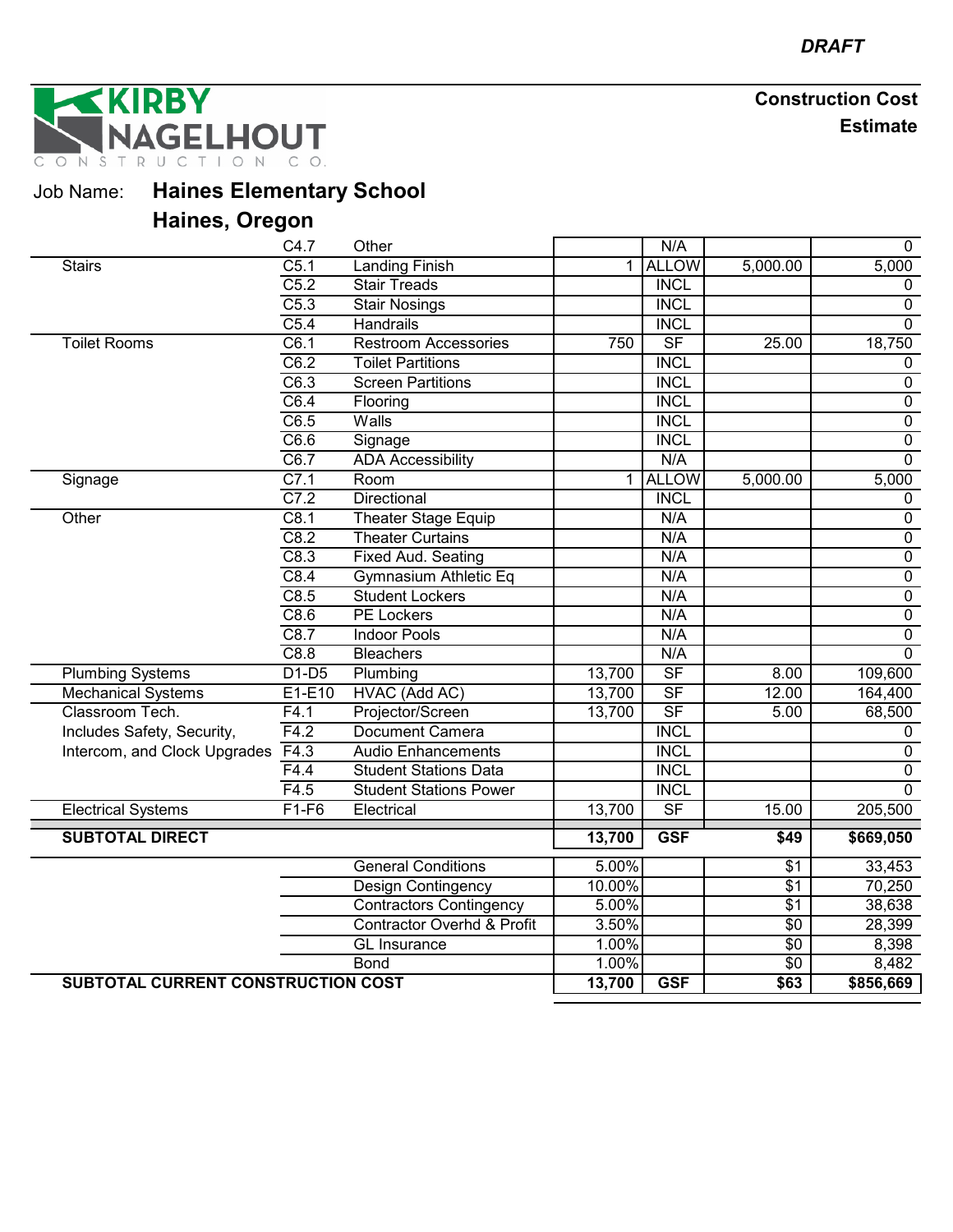| <b>EKIRBY</b><br>NAGELHOUT<br>NSTRU<br>$\subset$ |                                                            |                      |            |              | <b>Construction Cost</b><br><b>Estimate Summary</b> |
|--------------------------------------------------|------------------------------------------------------------|----------------------|------------|--------------|-----------------------------------------------------|
| Job Name:                                        | <b>Keating Elementary School</b><br><b>Keating, Oregon</b> |                      |            |              |                                                     |
| Conceptual                                       | <b>Schematic Design</b>                                    |                      |            | Prepared By: | <b>Terry</b>                                        |
| Design Development                               | <b>Construction Documents</b>                              | <b>Current Date:</b> |            |              | 7-Aug-16                                            |
| Total GSF:<br>6,000                              | Number of Floors:<br>$\overline{2}$                        | <b>Start Date:</b>   |            |              |                                                     |
| A. Exterior/Site                                 |                                                            |                      |            |              | 50,500                                              |
| <b>B.</b> Structure/Skin                         |                                                            |                      |            |              | 215,520                                             |
| C. Interiors                                     |                                                            |                      |            |              | 90,000                                              |
| D. Plumbing Systems                              |                                                            |                      |            |              | 48,000                                              |
| E. Mechanical Systems                            |                                                            |                      |            |              | 72,000                                              |
| F. Electrical Systems                            |                                                            |                      |            |              | 60,000                                              |
| <b>SUBTOTAL DIRECT</b>                           |                                                            | 6,000                | <b>GSF</b> | \$59         | \$356,020                                           |
|                                                  | <b>General Conditions</b>                                  | 5.00%                |            | $\sqrt{6}$   | 17,801                                              |
|                                                  | Design Contingency                                         | 10.00%               |            | $\sqrt{31}$  | 37,382                                              |
|                                                  | <b>Contractors Contingency</b>                             | 5.00%                |            | \$0          | 20.560                                              |
|                                                  | <b>Contractor Overhd &amp; Profit</b>                      | 3.50%                |            | \$0          | 15,112                                              |
|                                                  | <b>GL</b> Insurance                                        | 1.00%                |            | \$0          | 4,469                                               |
|                                                  | <b>Bond</b>                                                | 1.00%                |            | $\sqrt{6}$   | 4,513                                               |
| SUBTOTAL CURRENT CONSTRUCTION COST               |                                                            | 6,000                | <b>GSF</b> | \$76         | \$455,857                                           |
|                                                  | <b>Escalation to Start</b>                                 | 6.00%                |            | $\sqrt{6}$   | 27,351                                              |
|                                                  | Soft Costs                                                 | 15.00%               |            | \$1          | 72,481                                              |
| <b>TOTAL COST SUMMARY</b>                        |                                                            | 6,000                | <b>GSF</b> | \$92.61      | $\overline{$}555,690$                               |
| <b>REPLACEMENT VALUE</b>                         |                                                            | 6,000                |            | 275          | \$1,650,000                                         |
| <b>FACILITIES CONDITION INDEX</b>                |                                                            |                      |            |              | 0.34                                                |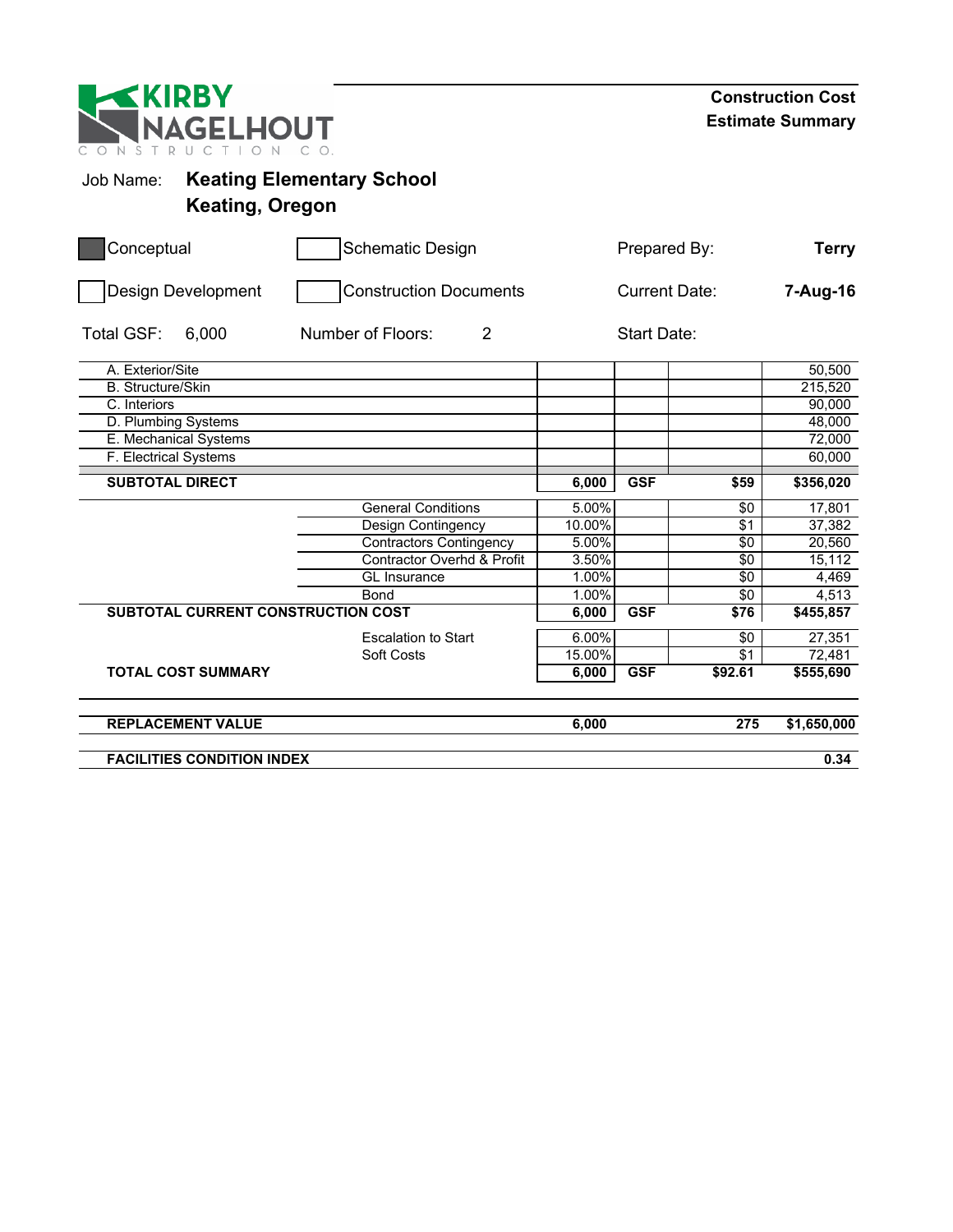| <b>Construction Cost</b> |  |
|--------------------------|--|
| <b>Estimate</b>          |  |

**GELHOUT** ONSTRUC Job Name: **Keating Elementary School**

**IRBY** 

 $\left| \right|$ 

**Keating, Oregon**

| <b>Design Development</b><br><b>Construction Documents</b><br><b>Current Date:</b><br>Total GSF:<br>$\overline{2}$<br>6,000<br>Number of Floors:<br><b>Start Date:</b><br>Demolition<br>Demolition<br>N/A<br>$\mathbf 0$<br>$\overline{0}$<br>A2.1<br><b>Exterior Furniture</b><br>N/A<br>Landscape<br>$\overline{0}$<br>A2.2<br><b>Bike Racks</b><br>N/A<br>$\pmb{0}$<br>A2.3<br>N/A<br><b>Irrigation System</b><br>A2.4<br>$\overline{0}$<br>Landscape Vegetation<br>N/A<br>$\overline{0}$<br>A2.5<br>N/A<br>A2.6<br><b>Trees</b><br>N/A<br>$\pmb{0}$<br>A2.7<br>N/A<br>$\overline{0}$<br>Patio Systems<br>A2.8<br><b>Other Amenities</b><br>N/A<br>$\overline{0}$<br>Site<br>A3.1<br>Covered Canopy<br>N/A<br>$\mathbf 0$<br>$\overline{\mathsf{SF}}$<br>A3.2.1<br>Playground Areas (Paving)<br>3,500<br>4.00<br>14,000<br>A3.2.1<br>N/A<br>Playground Areas (Track)<br>$\mathbf 0$<br>A3.2.2<br>$\overline{0}$<br>Equipment<br>N/A<br>$\overline{0}$<br>A3.2.3<br>Fencing<br>N/A<br>$\overline{0}$<br>A3.3.2<br>Fields<br>Baseball<br>N/A<br>A3.3.4<br>$\overline{0}$<br>Practice<br>N/A<br>$\overline{0}$<br>A3.3.5<br>Irrigation<br>N/A<br>A3.3.8<br><b>Tennis Courts</b><br>N/A<br>A3.10<br>PE Equipment Storage<br>N/A<br>0<br>$\overline{0}$<br>A3.13<br>N/A<br><b>Loading Dock</b><br>LF<br>A3.14<br>25.00<br>1,500<br>Dumpster<br>60<br>A3.15<br>Compactor<br>N/A<br>0<br>$\overline{0}$<br><b>Site Utilities</b><br>Electrical<br>N/A<br>A4.1<br>$\overline{0}$<br>A4.2<br><b>Gas Distribution</b><br>N/A<br>$\overline{0}$<br>A4.3<br>N/A<br>Sanitary<br>$\overline{0}$<br>A4.4<br>Storm<br>N/A<br>$\overline{0}$<br>A4.5<br>N/A<br>$\overline{0}$<br><b>Voice Data</b><br>N/A<br>A4.6<br>$\pmb{0}$<br>A4.7<br>N/A<br>Water<br><b>Backflow Preventer</b><br>N/A<br>$\mathsf{O}$<br>A4.8<br>$\overline{0}$<br>A4.9<br><b>Lift Stations</b><br>N/A<br>S <sub>F</sub><br>2.50<br>25,000<br><b>ADA Compliance</b><br><b>Handicap Parking</b><br>10,000<br>A6.1<br>**No good options<br>A6.2<br><b>INCL</b><br>Passenger Loading<br>0<br>A6.3<br><b>Accessible Entry</b><br><b>INCL</b><br>$\overline{0}$<br><b>Exterior Stairs/Railings</b><br><b>INCL</b><br>A6.4<br>$\mathbf 0$<br><b>INCL</b><br>$\pmb{0}$<br>A6.5<br><b>Exterior Ramps and Walks</b><br>$\overline{0}$<br><b>INCL</b><br>A6.6<br><b>Barrier Free Route</b><br>A6.7<br><b>ALLOW</b><br><b>Building Entry</b><br>10,000.00<br>10,000<br>1 | Conceptual | <b>Schematic Design</b> | Prepared By: |  | <b>Terry</b> |          |
|----------------------------------------------------------------------------------------------------------------------------------------------------------------------------------------------------------------------------------------------------------------------------------------------------------------------------------------------------------------------------------------------------------------------------------------------------------------------------------------------------------------------------------------------------------------------------------------------------------------------------------------------------------------------------------------------------------------------------------------------------------------------------------------------------------------------------------------------------------------------------------------------------------------------------------------------------------------------------------------------------------------------------------------------------------------------------------------------------------------------------------------------------------------------------------------------------------------------------------------------------------------------------------------------------------------------------------------------------------------------------------------------------------------------------------------------------------------------------------------------------------------------------------------------------------------------------------------------------------------------------------------------------------------------------------------------------------------------------------------------------------------------------------------------------------------------------------------------------------------------------------------------------------------------------------------------------------------------------------------------------------------------------------------------------------------------------------------------------------------------------------------------------------------------------------------------------------------------------------------------------------------------------------------------------------------------------------------------------------------------------------------------------------------------|------------|-------------------------|--------------|--|--------------|----------|
|                                                                                                                                                                                                                                                                                                                                                                                                                                                                                                                                                                                                                                                                                                                                                                                                                                                                                                                                                                                                                                                                                                                                                                                                                                                                                                                                                                                                                                                                                                                                                                                                                                                                                                                                                                                                                                                                                                                                                                                                                                                                                                                                                                                                                                                                                                                                                                                                                      |            |                         |              |  |              | 7-Aug-16 |
|                                                                                                                                                                                                                                                                                                                                                                                                                                                                                                                                                                                                                                                                                                                                                                                                                                                                                                                                                                                                                                                                                                                                                                                                                                                                                                                                                                                                                                                                                                                                                                                                                                                                                                                                                                                                                                                                                                                                                                                                                                                                                                                                                                                                                                                                                                                                                                                                                      |            |                         |              |  |              |          |
|                                                                                                                                                                                                                                                                                                                                                                                                                                                                                                                                                                                                                                                                                                                                                                                                                                                                                                                                                                                                                                                                                                                                                                                                                                                                                                                                                                                                                                                                                                                                                                                                                                                                                                                                                                                                                                                                                                                                                                                                                                                                                                                                                                                                                                                                                                                                                                                                                      |            |                         |              |  |              |          |
|                                                                                                                                                                                                                                                                                                                                                                                                                                                                                                                                                                                                                                                                                                                                                                                                                                                                                                                                                                                                                                                                                                                                                                                                                                                                                                                                                                                                                                                                                                                                                                                                                                                                                                                                                                                                                                                                                                                                                                                                                                                                                                                                                                                                                                                                                                                                                                                                                      |            |                         |              |  |              |          |
|                                                                                                                                                                                                                                                                                                                                                                                                                                                                                                                                                                                                                                                                                                                                                                                                                                                                                                                                                                                                                                                                                                                                                                                                                                                                                                                                                                                                                                                                                                                                                                                                                                                                                                                                                                                                                                                                                                                                                                                                                                                                                                                                                                                                                                                                                                                                                                                                                      |            |                         |              |  |              |          |
|                                                                                                                                                                                                                                                                                                                                                                                                                                                                                                                                                                                                                                                                                                                                                                                                                                                                                                                                                                                                                                                                                                                                                                                                                                                                                                                                                                                                                                                                                                                                                                                                                                                                                                                                                                                                                                                                                                                                                                                                                                                                                                                                                                                                                                                                                                                                                                                                                      |            |                         |              |  |              |          |
|                                                                                                                                                                                                                                                                                                                                                                                                                                                                                                                                                                                                                                                                                                                                                                                                                                                                                                                                                                                                                                                                                                                                                                                                                                                                                                                                                                                                                                                                                                                                                                                                                                                                                                                                                                                                                                                                                                                                                                                                                                                                                                                                                                                                                                                                                                                                                                                                                      |            |                         |              |  |              |          |
|                                                                                                                                                                                                                                                                                                                                                                                                                                                                                                                                                                                                                                                                                                                                                                                                                                                                                                                                                                                                                                                                                                                                                                                                                                                                                                                                                                                                                                                                                                                                                                                                                                                                                                                                                                                                                                                                                                                                                                                                                                                                                                                                                                                                                                                                                                                                                                                                                      |            |                         |              |  |              |          |
|                                                                                                                                                                                                                                                                                                                                                                                                                                                                                                                                                                                                                                                                                                                                                                                                                                                                                                                                                                                                                                                                                                                                                                                                                                                                                                                                                                                                                                                                                                                                                                                                                                                                                                                                                                                                                                                                                                                                                                                                                                                                                                                                                                                                                                                                                                                                                                                                                      |            |                         |              |  |              |          |
|                                                                                                                                                                                                                                                                                                                                                                                                                                                                                                                                                                                                                                                                                                                                                                                                                                                                                                                                                                                                                                                                                                                                                                                                                                                                                                                                                                                                                                                                                                                                                                                                                                                                                                                                                                                                                                                                                                                                                                                                                                                                                                                                                                                                                                                                                                                                                                                                                      |            |                         |              |  |              |          |
|                                                                                                                                                                                                                                                                                                                                                                                                                                                                                                                                                                                                                                                                                                                                                                                                                                                                                                                                                                                                                                                                                                                                                                                                                                                                                                                                                                                                                                                                                                                                                                                                                                                                                                                                                                                                                                                                                                                                                                                                                                                                                                                                                                                                                                                                                                                                                                                                                      |            |                         |              |  |              |          |
|                                                                                                                                                                                                                                                                                                                                                                                                                                                                                                                                                                                                                                                                                                                                                                                                                                                                                                                                                                                                                                                                                                                                                                                                                                                                                                                                                                                                                                                                                                                                                                                                                                                                                                                                                                                                                                                                                                                                                                                                                                                                                                                                                                                                                                                                                                                                                                                                                      |            |                         |              |  |              |          |
|                                                                                                                                                                                                                                                                                                                                                                                                                                                                                                                                                                                                                                                                                                                                                                                                                                                                                                                                                                                                                                                                                                                                                                                                                                                                                                                                                                                                                                                                                                                                                                                                                                                                                                                                                                                                                                                                                                                                                                                                                                                                                                                                                                                                                                                                                                                                                                                                                      |            |                         |              |  |              |          |
|                                                                                                                                                                                                                                                                                                                                                                                                                                                                                                                                                                                                                                                                                                                                                                                                                                                                                                                                                                                                                                                                                                                                                                                                                                                                                                                                                                                                                                                                                                                                                                                                                                                                                                                                                                                                                                                                                                                                                                                                                                                                                                                                                                                                                                                                                                                                                                                                                      |            |                         |              |  |              |          |
|                                                                                                                                                                                                                                                                                                                                                                                                                                                                                                                                                                                                                                                                                                                                                                                                                                                                                                                                                                                                                                                                                                                                                                                                                                                                                                                                                                                                                                                                                                                                                                                                                                                                                                                                                                                                                                                                                                                                                                                                                                                                                                                                                                                                                                                                                                                                                                                                                      |            |                         |              |  |              |          |
|                                                                                                                                                                                                                                                                                                                                                                                                                                                                                                                                                                                                                                                                                                                                                                                                                                                                                                                                                                                                                                                                                                                                                                                                                                                                                                                                                                                                                                                                                                                                                                                                                                                                                                                                                                                                                                                                                                                                                                                                                                                                                                                                                                                                                                                                                                                                                                                                                      |            |                         |              |  |              |          |
|                                                                                                                                                                                                                                                                                                                                                                                                                                                                                                                                                                                                                                                                                                                                                                                                                                                                                                                                                                                                                                                                                                                                                                                                                                                                                                                                                                                                                                                                                                                                                                                                                                                                                                                                                                                                                                                                                                                                                                                                                                                                                                                                                                                                                                                                                                                                                                                                                      |            |                         |              |  |              |          |
|                                                                                                                                                                                                                                                                                                                                                                                                                                                                                                                                                                                                                                                                                                                                                                                                                                                                                                                                                                                                                                                                                                                                                                                                                                                                                                                                                                                                                                                                                                                                                                                                                                                                                                                                                                                                                                                                                                                                                                                                                                                                                                                                                                                                                                                                                                                                                                                                                      |            |                         |              |  |              |          |
|                                                                                                                                                                                                                                                                                                                                                                                                                                                                                                                                                                                                                                                                                                                                                                                                                                                                                                                                                                                                                                                                                                                                                                                                                                                                                                                                                                                                                                                                                                                                                                                                                                                                                                                                                                                                                                                                                                                                                                                                                                                                                                                                                                                                                                                                                                                                                                                                                      |            |                         |              |  |              |          |
|                                                                                                                                                                                                                                                                                                                                                                                                                                                                                                                                                                                                                                                                                                                                                                                                                                                                                                                                                                                                                                                                                                                                                                                                                                                                                                                                                                                                                                                                                                                                                                                                                                                                                                                                                                                                                                                                                                                                                                                                                                                                                                                                                                                                                                                                                                                                                                                                                      |            |                         |              |  |              |          |
|                                                                                                                                                                                                                                                                                                                                                                                                                                                                                                                                                                                                                                                                                                                                                                                                                                                                                                                                                                                                                                                                                                                                                                                                                                                                                                                                                                                                                                                                                                                                                                                                                                                                                                                                                                                                                                                                                                                                                                                                                                                                                                                                                                                                                                                                                                                                                                                                                      |            |                         |              |  |              |          |
|                                                                                                                                                                                                                                                                                                                                                                                                                                                                                                                                                                                                                                                                                                                                                                                                                                                                                                                                                                                                                                                                                                                                                                                                                                                                                                                                                                                                                                                                                                                                                                                                                                                                                                                                                                                                                                                                                                                                                                                                                                                                                                                                                                                                                                                                                                                                                                                                                      |            |                         |              |  |              |          |
|                                                                                                                                                                                                                                                                                                                                                                                                                                                                                                                                                                                                                                                                                                                                                                                                                                                                                                                                                                                                                                                                                                                                                                                                                                                                                                                                                                                                                                                                                                                                                                                                                                                                                                                                                                                                                                                                                                                                                                                                                                                                                                                                                                                                                                                                                                                                                                                                                      |            |                         |              |  |              |          |
|                                                                                                                                                                                                                                                                                                                                                                                                                                                                                                                                                                                                                                                                                                                                                                                                                                                                                                                                                                                                                                                                                                                                                                                                                                                                                                                                                                                                                                                                                                                                                                                                                                                                                                                                                                                                                                                                                                                                                                                                                                                                                                                                                                                                                                                                                                                                                                                                                      |            |                         |              |  |              |          |
|                                                                                                                                                                                                                                                                                                                                                                                                                                                                                                                                                                                                                                                                                                                                                                                                                                                                                                                                                                                                                                                                                                                                                                                                                                                                                                                                                                                                                                                                                                                                                                                                                                                                                                                                                                                                                                                                                                                                                                                                                                                                                                                                                                                                                                                                                                                                                                                                                      |            |                         |              |  |              |          |
|                                                                                                                                                                                                                                                                                                                                                                                                                                                                                                                                                                                                                                                                                                                                                                                                                                                                                                                                                                                                                                                                                                                                                                                                                                                                                                                                                                                                                                                                                                                                                                                                                                                                                                                                                                                                                                                                                                                                                                                                                                                                                                                                                                                                                                                                                                                                                                                                                      |            |                         |              |  |              |          |
|                                                                                                                                                                                                                                                                                                                                                                                                                                                                                                                                                                                                                                                                                                                                                                                                                                                                                                                                                                                                                                                                                                                                                                                                                                                                                                                                                                                                                                                                                                                                                                                                                                                                                                                                                                                                                                                                                                                                                                                                                                                                                                                                                                                                                                                                                                                                                                                                                      |            |                         |              |  |              |          |
|                                                                                                                                                                                                                                                                                                                                                                                                                                                                                                                                                                                                                                                                                                                                                                                                                                                                                                                                                                                                                                                                                                                                                                                                                                                                                                                                                                                                                                                                                                                                                                                                                                                                                                                                                                                                                                                                                                                                                                                                                                                                                                                                                                                                                                                                                                                                                                                                                      |            |                         |              |  |              |          |
|                                                                                                                                                                                                                                                                                                                                                                                                                                                                                                                                                                                                                                                                                                                                                                                                                                                                                                                                                                                                                                                                                                                                                                                                                                                                                                                                                                                                                                                                                                                                                                                                                                                                                                                                                                                                                                                                                                                                                                                                                                                                                                                                                                                                                                                                                                                                                                                                                      |            |                         |              |  |              |          |
|                                                                                                                                                                                                                                                                                                                                                                                                                                                                                                                                                                                                                                                                                                                                                                                                                                                                                                                                                                                                                                                                                                                                                                                                                                                                                                                                                                                                                                                                                                                                                                                                                                                                                                                                                                                                                                                                                                                                                                                                                                                                                                                                                                                                                                                                                                                                                                                                                      |            |                         |              |  |              |          |
|                                                                                                                                                                                                                                                                                                                                                                                                                                                                                                                                                                                                                                                                                                                                                                                                                                                                                                                                                                                                                                                                                                                                                                                                                                                                                                                                                                                                                                                                                                                                                                                                                                                                                                                                                                                                                                                                                                                                                                                                                                                                                                                                                                                                                                                                                                                                                                                                                      |            |                         |              |  |              |          |
|                                                                                                                                                                                                                                                                                                                                                                                                                                                                                                                                                                                                                                                                                                                                                                                                                                                                                                                                                                                                                                                                                                                                                                                                                                                                                                                                                                                                                                                                                                                                                                                                                                                                                                                                                                                                                                                                                                                                                                                                                                                                                                                                                                                                                                                                                                                                                                                                                      |            |                         |              |  |              |          |
|                                                                                                                                                                                                                                                                                                                                                                                                                                                                                                                                                                                                                                                                                                                                                                                                                                                                                                                                                                                                                                                                                                                                                                                                                                                                                                                                                                                                                                                                                                                                                                                                                                                                                                                                                                                                                                                                                                                                                                                                                                                                                                                                                                                                                                                                                                                                                                                                                      |            |                         |              |  |              |          |
|                                                                                                                                                                                                                                                                                                                                                                                                                                                                                                                                                                                                                                                                                                                                                                                                                                                                                                                                                                                                                                                                                                                                                                                                                                                                                                                                                                                                                                                                                                                                                                                                                                                                                                                                                                                                                                                                                                                                                                                                                                                                                                                                                                                                                                                                                                                                                                                                                      |            |                         |              |  |              |          |
|                                                                                                                                                                                                                                                                                                                                                                                                                                                                                                                                                                                                                                                                                                                                                                                                                                                                                                                                                                                                                                                                                                                                                                                                                                                                                                                                                                                                                                                                                                                                                                                                                                                                                                                                                                                                                                                                                                                                                                                                                                                                                                                                                                                                                                                                                                                                                                                                                      |            |                         |              |  |              |          |
|                                                                                                                                                                                                                                                                                                                                                                                                                                                                                                                                                                                                                                                                                                                                                                                                                                                                                                                                                                                                                                                                                                                                                                                                                                                                                                                                                                                                                                                                                                                                                                                                                                                                                                                                                                                                                                                                                                                                                                                                                                                                                                                                                                                                                                                                                                                                                                                                                      |            |                         |              |  |              |          |
|                                                                                                                                                                                                                                                                                                                                                                                                                                                                                                                                                                                                                                                                                                                                                                                                                                                                                                                                                                                                                                                                                                                                                                                                                                                                                                                                                                                                                                                                                                                                                                                                                                                                                                                                                                                                                                                                                                                                                                                                                                                                                                                                                                                                                                                                                                                                                                                                                      |            |                         |              |  |              |          |
|                                                                                                                                                                                                                                                                                                                                                                                                                                                                                                                                                                                                                                                                                                                                                                                                                                                                                                                                                                                                                                                                                                                                                                                                                                                                                                                                                                                                                                                                                                                                                                                                                                                                                                                                                                                                                                                                                                                                                                                                                                                                                                                                                                                                                                                                                                                                                                                                                      |            |                         |              |  |              |          |
|                                                                                                                                                                                                                                                                                                                                                                                                                                                                                                                                                                                                                                                                                                                                                                                                                                                                                                                                                                                                                                                                                                                                                                                                                                                                                                                                                                                                                                                                                                                                                                                                                                                                                                                                                                                                                                                                                                                                                                                                                                                                                                                                                                                                                                                                                                                                                                                                                      |            |                         |              |  |              |          |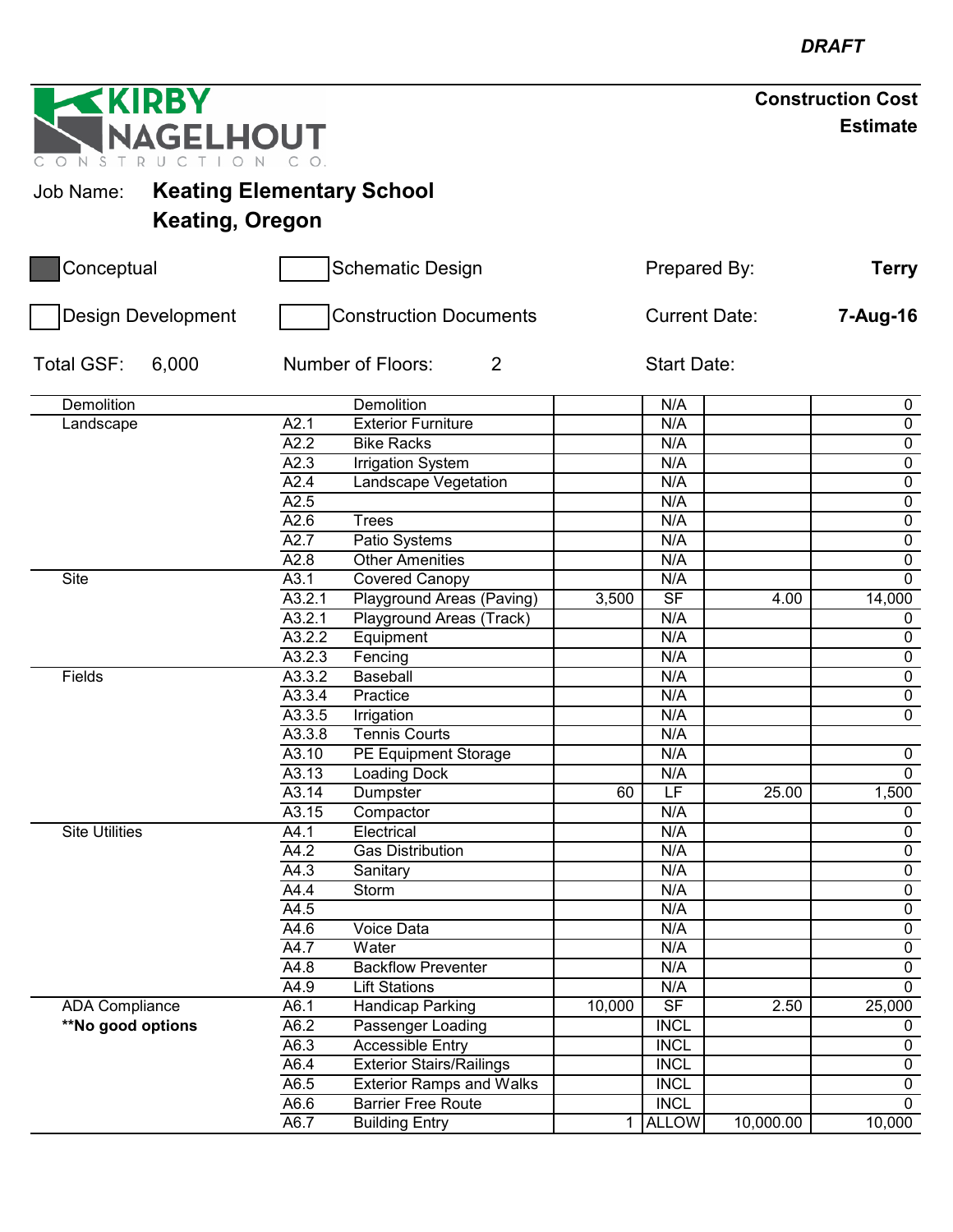NAGELHOUT

| <b>Job Name:</b> Keating Elementary School |
|--------------------------------------------|
| <b>Keating, Oregon</b>                     |

| Foundation/Footings     | B1.1              | <b>Structure</b>                |       | N/A                      |                   | $\mathbf 0$    |
|-------------------------|-------------------|---------------------------------|-------|--------------------------|-------------------|----------------|
|                         | $\overline{B1.2}$ | Damproofing/Dewatering          |       | N/A                      |                   | $\mathbf 0$    |
|                         | B <sub>1.3</sub>  | Slab On Grade                   |       | N/A                      |                   | $\overline{0}$ |
|                         | B1.4              | <b>Floor Framing</b>            |       | N/A                      |                   | $\pmb{0}$      |
| Columns/Beams/Walls     | B2.1              | Structure                       |       | N/A                      |                   | $\overline{0}$ |
|                         | B2.2              | Fire/Occ. Separation            |       | <b>INCL</b>              |                   | $\mathbf 0$    |
| Roofing                 | <b>B3.1</b>       | <b>Condition Rating</b>         | 6,000 | $\overline{\mathsf{SF}}$ | 12.00             | 72,000         |
|                         | B3.2              | Roof Openings                   |       | <b>INCL</b>              |                   | 0              |
|                         | <b>B3.3</b>       | Roof Openings (Access)          |       | <b>INCL</b>              |                   | $\overline{0}$ |
|                         | <b>B3.4</b>       | Roof Equipment Curbing          |       | <b>INCL</b>              |                   | $\mathbf 0$    |
|                         | <b>B3.5</b>       | Leakage                         |       | N/A                      |                   | $\overline{0}$ |
|                         | <b>B3.6</b>       | Ponding Water                   |       | <b>INCL</b>              |                   | $\mathbf 0$    |
|                         | <b>B3.7</b>       | <b>Roof Drains</b>              |       | <b>INCL</b>              |                   | 0              |
|                         | <b>B</b> 3.8      | Gutters/Downspouts              |       | <b>INCL</b>              |                   | $\overline{0}$ |
| <b>Exterior Walls</b>   | B4.1              | <b>Exterior Finish</b>          | 6,768 | $\overline{\mathsf{SF}}$ | 15.00             | 101,520        |
|                         | B4.3              | <b>Sealants</b>                 |       | <b>INCL</b>              |                   | 0              |
|                         | <b>B4.4</b>       | <b>Expansion/Control Joints</b> |       | <b>INCL</b>              |                   | $\mathbf 0$    |
|                         | B4.5              | <b>Thermal Condition</b>        |       | <b>INCL</b>              |                   | $\mathbf 0$    |
|                         | B4.7              | <b>General Appearance</b>       |       | <b>INCL</b>              |                   | $\pmb{0}$      |
| Doors/Windows/Louvers   | B5.1              | Windows                         |       | <b>INCL</b>              |                   | $\overline{0}$ |
|                         | B5.2              | <b>Louvers and Vents</b>        |       | <b>INCL</b>              |                   | $\overline{0}$ |
|                         | <b>B5.3</b>       | Main Entry Doors                |       | <b>INCL</b>              |                   | $\pmb{0}$      |
|                         | <b>B5.4</b>       | Main Entry Hardware             |       | <b>INCL</b>              |                   | $\overline{0}$ |
|                         | <b>B5.5</b>       | <b>Other Exterior Doors</b>     |       | <b>INCL</b>              |                   | $\mathbf 0$    |
|                         | <b>B5.6</b>       | <b>Other Exterior Hardware</b>  |       | <b>INCL</b>              |                   | $\overline{0}$ |
| Open Code Issues        | B6.1              | Open Code Issues - Sprinkle     | 6,000 | $\overline{\mathsf{SF}}$ | 4.00              | 24,000         |
| Open Code Issues        | B6.1              | Open Code Issues - Fire Alar    | 6,000 | S <sub>F</sub>           | $\overline{3.00}$ | 18,000         |
| <b>Interior General</b> | C1.1              | <b>Wall Finishes Classrooms</b> | 6,000 | $\overline{\mathsf{SF}}$ | 10.00             | 60,000         |
|                         | C1.2              | <b>Wall Finishes Cooridors</b>  |       | <b>INCL</b>              |                   | 0              |
|                         | C1.3              | <b>Wall Finishes Restrooms</b>  |       | <b>INCL</b>              |                   | $\mathbf 0$    |
|                         | C1.4              | <b>Wall Finishes Other</b>      |       | <b>INCL</b>              |                   | $\overline{0}$ |
|                         | C1.5              | Cabinetry                       |       | <b>INCL</b>              |                   | $\pmb{0}$      |
|                         | C1.6              | Operable Walls                  |       | N/A                      |                   | $\pmb{0}$      |
| <b>Interior Doors</b>   | C <sub>2.1</sub>  | <b>Classroom Doors/Frames</b>   |       | <b>INCL</b>              |                   | $\overline{0}$ |
|                         | C2.2              | Hardware                        |       | <b>INCL</b>              |                   | $\pmb{0}$      |
|                         | C2.3              | Hallway Fire Door               |       | <b>INCL</b>              |                   | $\overline{0}$ |
|                         | C <sub>2.4</sub>  | Gates/Rollup Doors              |       | <b>INCL</b>              |                   | 0              |
| Ceilings                | C3.1              | <b>ACT</b>                      |       | N/A                      |                   | $\mathbf 0$    |
|                         | C3.2              | <b>Drywall</b>                  |       | N/A                      |                   | $\overline{0}$ |
|                         | C3.3              | Other                           |       | N/A                      |                   | $\mathbf 0$    |
| Flooring                | C4.1              | Carpet                          |       | N/A                      |                   | $\overline{0}$ |
|                         | C4.2              | $\overline{VCT}$                | 6,000 | SF                       | 2.50              | 15,000         |
|                         | C4.3              | <b>Tile</b>                     |       | N/A                      |                   | $\mathbf 0$    |
|                         | C4.4              | Terrazzo                        |       | N/A                      |                   | 0              |
|                         | C4.5              | Wood                            |       | N/A                      |                   | $\mathbf 0$    |
|                         | C4.6              | <b>Sealed Concrete</b>          |       | N/A                      |                   | $\mathbf 0$    |
|                         |                   |                                 |       |                          |                   |                |